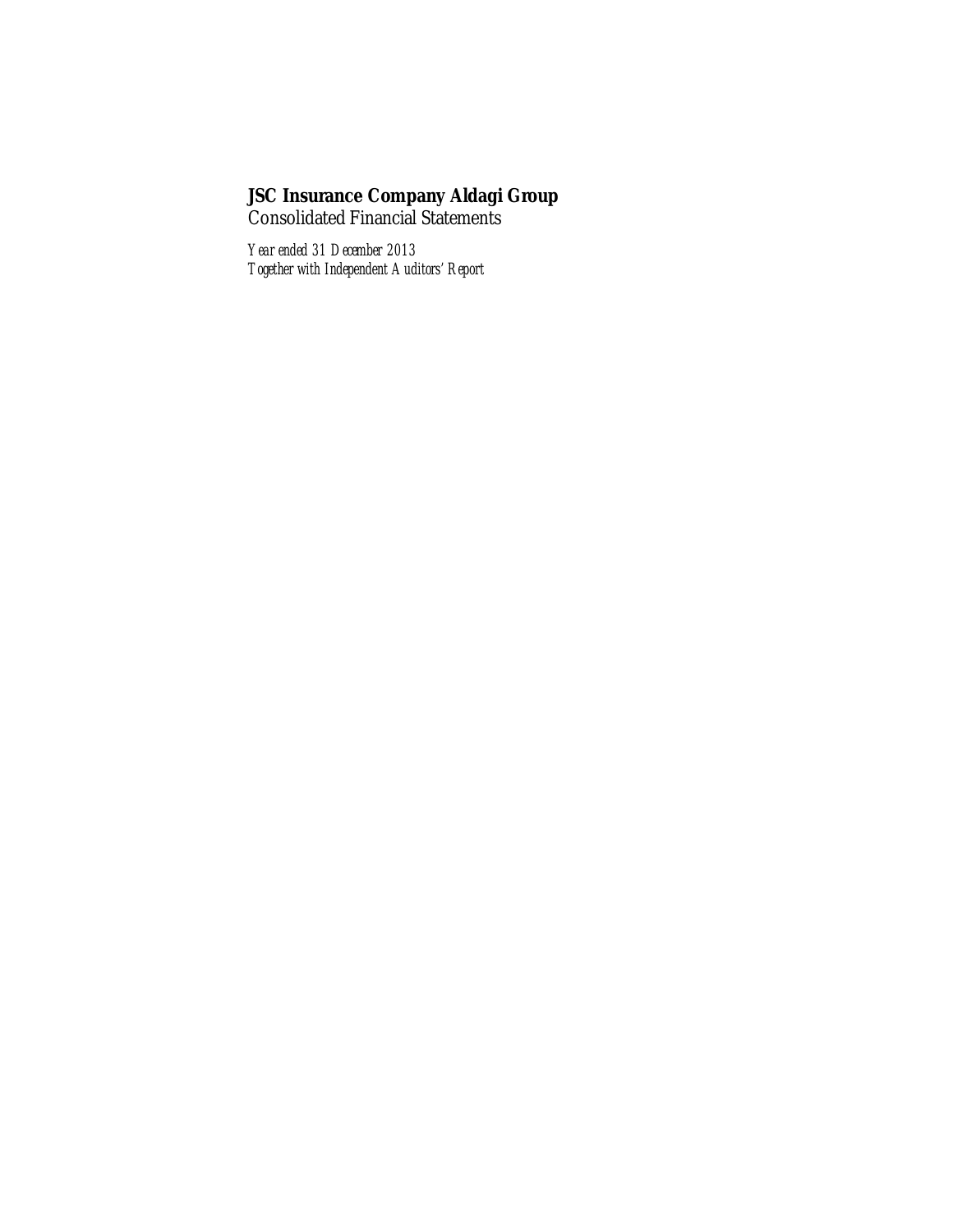## CONTENTS

## INDEPENDENT AUDITORS' REPORT

# NOTES TO CONSOLIDATED FINANCIAL STATEMENTS

| 1.  |  |
|-----|--|
| 2.  |  |
| 3.  |  |
| 4.  |  |
| 5.  |  |
| 6.  |  |
| 7.  |  |
| 8.  |  |
| 9.  |  |
| 10. |  |
| 11. |  |
| 12. |  |
| 13. |  |
| 14. |  |
| 15. |  |
| 16. |  |
| 17. |  |
| 18. |  |
| 19. |  |
| 20. |  |
| 21. |  |
| 22. |  |
| 23. |  |
| 24. |  |
| 25. |  |
| 26. |  |
| 27. |  |
| 28. |  |
| 29. |  |
| 30. |  |
| 31. |  |
| 32. |  |
| 33. |  |
| 34. |  |
| 35. |  |
| 36. |  |
| 37. |  |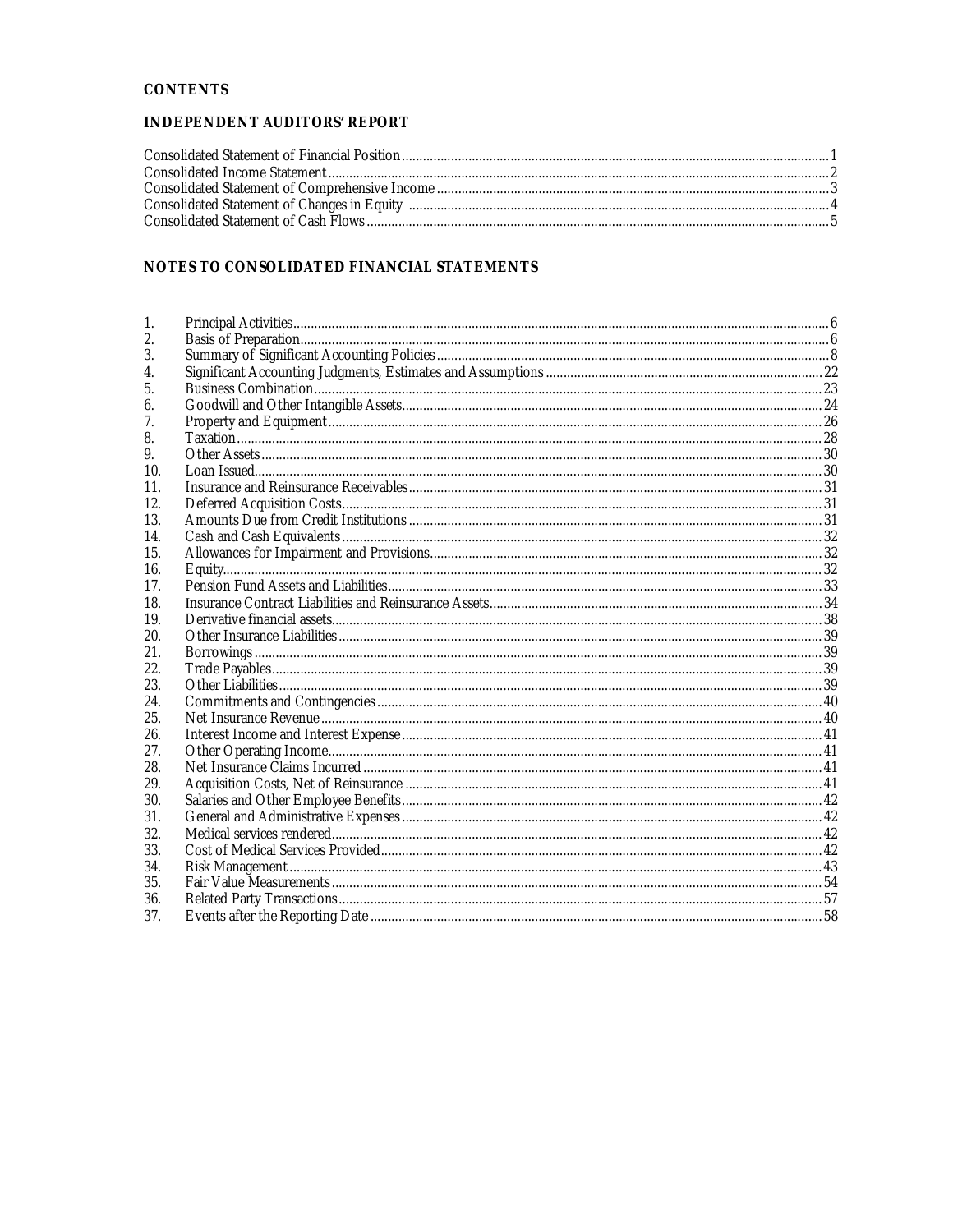EY Georgia LLC Kote Abkhazi Street, 44 Tbilisi, 0105, Georgia Tel: +995 (32) 215 8811<br>Fax: +995 (32) 215 8822 www.ey.com/ge

შპს იუაი საქართველო 

# **Independent Auditor's report**

To the shareholders and Board of Directors of JSC Insurance Company Aldagi -

We have audited the accompanying consolidated financial statements of JSC Insurance Company Aldagi and its subsidiaries (collectively "JSC Insurance Company Aldagi Group"), which comprise the consolidated statement of financial position as at 31 December 2013, and the consolidated statement of profit or loss, consolidated statement of comprehensive income, consolidated statement of changes in equity and consolidated statement of cash flows for the year then ended, and a summary of significant accounting policies and other explanatory information.

# Management's responsibility for the consolidated financial statements

Management is responsible for the preparation and fair presentation of these consolidated financial statements in accordance with International Financial Reporting Standards, and for such internal control as management determines is necessary to enable the preparation of consolidated financial statements that are free from material misstatement, whether due to fraud or error.

### **Auditor's responsibility**

Our responsibility is to express an opinion on these consolidated financial statements based on our audit. We conducted our audit in accordance with International Standards on Auditing. Those standards require that we comply with ethical requirements and plan and perform the audit to obtain reasonable assurance whether the consolidated financial statements are free from material misstatement.

An audit involves performing audit procedures to obtain audit evidence about the amounts and disclosures in the consolidated financial statements. The audit procedures selected depend on our judgment, including the assessment of the risks of material misstatement of the consolidated financial statements, whether due to fraud or error. In making those risk assessments, the auditor considers internal control relevant to the preparation and fair presentation of the consolidated financial statements in order to design audit procedures that are appropriate in the circumstances, but not for the purpose of expressing an opinion on the effectiveness of the entity's internal control. An audit also includes evaluating the appropriateness of accounting policies used and the reasonableness of accounting estimates made by management of the audited entity, as well as evaluating the overall presentation of the consolidated financial statements.

We believe that the audit evidence we have obtained is sufficient and appropriate to provide a basis for our audit opinion.

### **Opinion**

In our opinion, the consolidated financial statements referred to above present fairly, in all material respects, the financial position of JSC Insurance Company Aldagi and its subsidiaries as at 31 December 2013, and their financial performance and their cash flows for the year then ended in accordance with International Financial Reporting Standards.

EY Georgia LLC

25 April 2014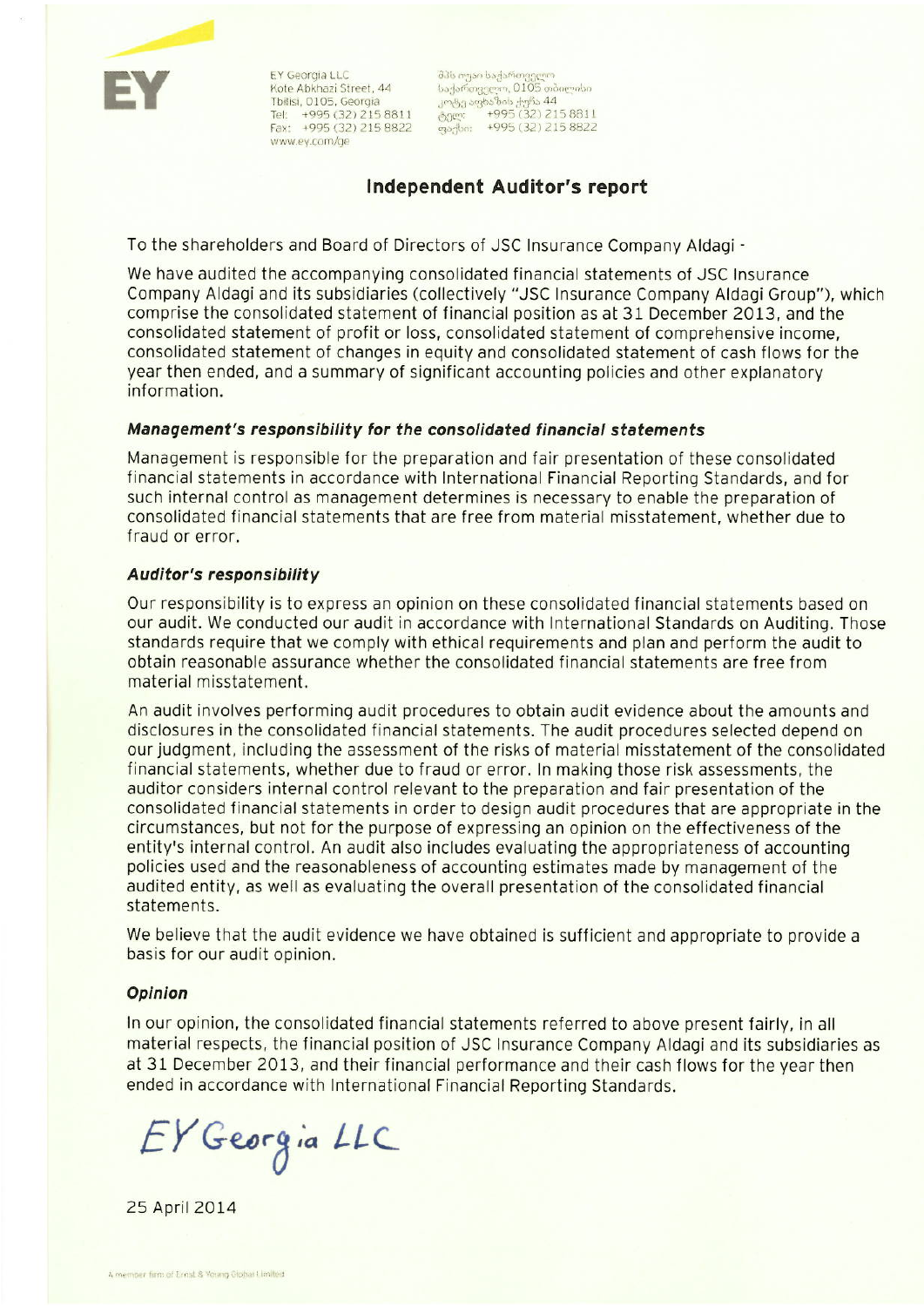# CONSOLIDATED STATEMENT OF FINANCIAL POSITION FOR THE YEAR ENDED 31 DECEMBER 2013

(Thousands of Georgian lari)

|                                                        | <b>Notes</b> | 2013    | 2012    |
|--------------------------------------------------------|--------------|---------|---------|
| A ssets                                                |              |         |         |
| Cash and cash equivalents                              | 14           | 9,025   | 10,721  |
| Amounts due from credit institutions                   | 13           | 13,252  | 20,467  |
| Insurance and reinsurance receivables                  | 11           | 61,638  | 63,781  |
| Loan Issued                                            | 10           | 8,020   | 7,544   |
| A vailable-for-sale investments                        |              |         | 326     |
| Derivative financial assets                            | 19           | 982     |         |
| Reinsurance assets                                     | 18           | 9,471   | 7,869   |
| Current income tax assets                              |              | 939     | 91      |
| Deferred income tax assets                             | 8            | 555     | 1,167   |
| Deferred acquisition costs                             | 12           | 987     | 1,855   |
| Property and equipment                                 | 7            | 180,528 | 149,725 |
| Investment property                                    |              | 1,139   |         |
| Prepayments for long-term assets                       | 9            | 164     | 10,079  |
| Goodwill and other intangible assets                   | 6            | 21,800  | 17,896  |
| Pension Fund Assets                                    | 17           | 9,540   | 8,758   |
| Other assets                                           | 9            | 26,455  | 24,016  |
| <b>Total</b> assets                                    |              | 344,495 | 324,295 |
|                                                        |              |         |         |
| Equity                                                 |              |         |         |
| Share capital                                          | 16           | 15,286  | 15,286  |
| Additional paid-in capital                             |              | 36,223  | 35,022  |
| Other reserves                                         |              | 512     | 431     |
| Retained earnings                                      |              | 41,595  | 21,677  |
| Total equity attributable to shareholders of the Group |              | 93,616  | 72,416  |
| Non-controlling interests                              |              | 24,623  | 17,824  |
| Total equity                                           |              | 118,239 | 90,240  |
|                                                        |              |         |         |
| Liabilities                                            |              |         |         |
| Insurance contract liabilities                         | 18           | 73,928  | 80,438  |
| Other insurance liabilities                            | 20           | 7,907   | 13,603  |
| Current income tax liabilities                         |              | 1,411   | 837     |
| Deferred income tax liabilities                        | 8            | 2,100   | 2,897   |
| Borrowings                                             | 21           | 110,973 | 105,814 |
| Trade Payables                                         | 22           | 8,011   | 9,532   |
| Pension Fund Liability                                 | 17           | 9,540   | 8,758   |
| Other liabilities                                      | 23           | 12,386  | 12,176  |
| <b>Total liabilities</b>                               |              | 226,256 | 234,055 |
| Total equity and liabilities                           |              | 344,495 | 324,295 |

# Signed and authorized for release on behalf of the Management Board of JSC Insurance Company Aldagi:

| Murtaz Kikoria        | $\sim$ | General Director        |
|-----------------------|--------|-------------------------|
| Irakli Gogia          |        | Deputy General Director |
| Lasha Khakhutaishvili |        | Chief Financial Officer |
| 25 April 2014         |        |                         |
|                       |        |                         |

The accompanying notes on pages 6 to 58 are an integral part of these consolidated financial statements.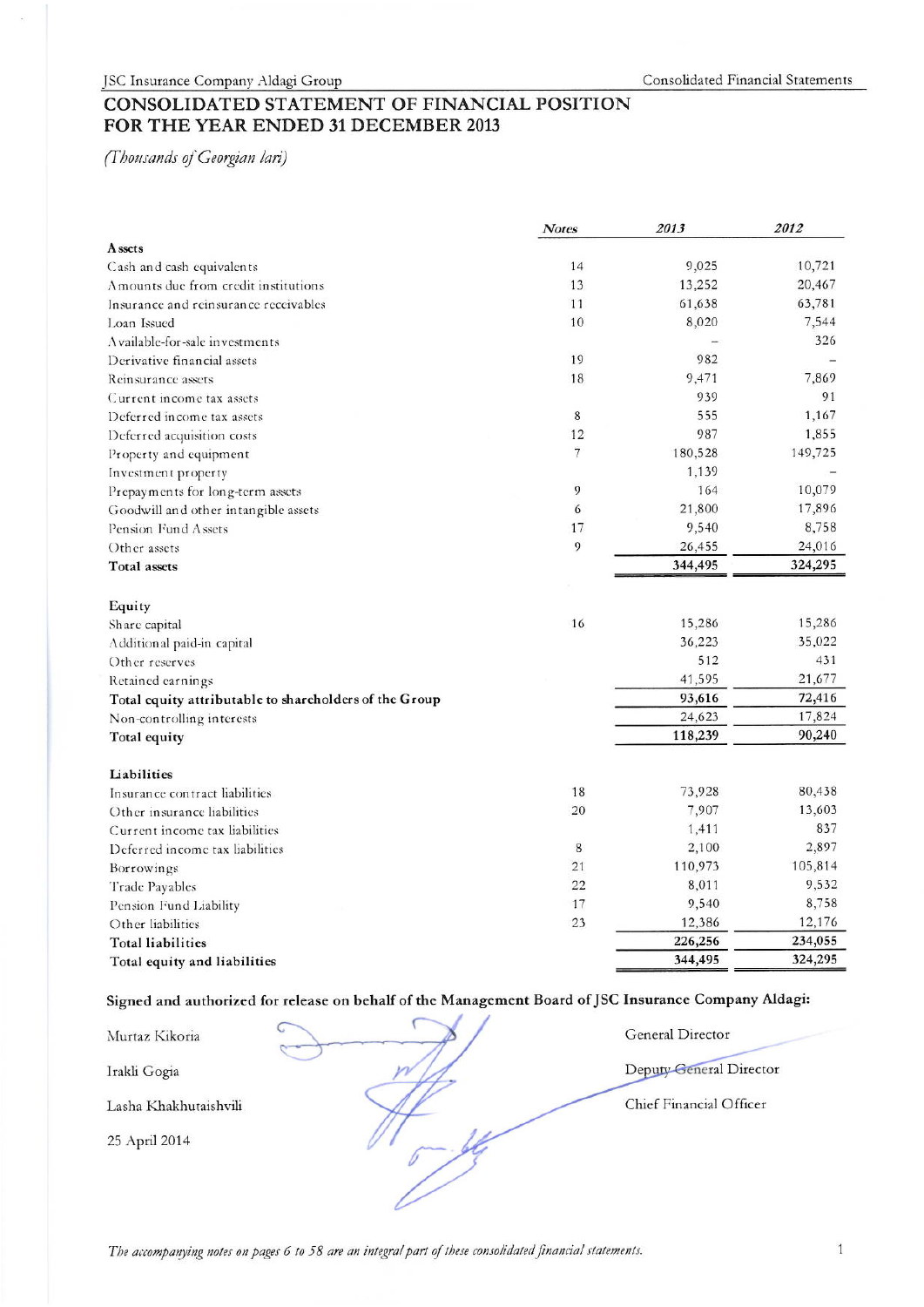# **CONSOLIDATED INCOME STATEMENT FOR THE YEAR ENDED 31 DECEMBER 2013**

|                                                                      | <b>Notes</b> | 2013       | 2012       |
|----------------------------------------------------------------------|--------------|------------|------------|
| Gross earned premiums on insurance contracts                         |              | 150,467    | 109,812    |
| Reinsurers' share of gross earned premiums on insurance contracts    |              | (13, 475)  | (11, 871)  |
| Net insurance revenue                                                | 25           | 136,992    | 97,941     |
|                                                                      |              |            |            |
| Realized gain from available-for-sale financial assets               |              |            | (92)       |
| Interest Income                                                      | 26           | 2,371      | 3,861      |
| Medical services rendered                                            | 32           | 61,486     | 49,449     |
| Other operating income                                               | 27           | 2,704      | 4,670      |
| Other revenue                                                        |              | 66,561     | 57,888     |
| Total revenue                                                        |              | 203,553    | 155,829    |
|                                                                      |              |            |            |
| Gross insurance benefits and claims paid                             |              | (87, 824)  | (59, 146)  |
| Reinsurers' share of gross insurance benefits and claims paid        |              | 1,439      | 1,366      |
| Gross change in insurance contracts liabilities                      |              | 2,961      | 1,124      |
| Reinsurers' share of gross change in insurance contracts liabilities |              | (888)      | 716        |
| Net insurance claims                                                 | 28           | (84, 312)  | (55, 940)  |
| Acquisition costs, net of reinsurance                                | 29           | (4,686)    | (5,538)    |
| Salaries and other employee benefits                                 | 30           | (19,649)   | (17, 271)  |
| General and administrative expenses                                  | 31           | (8,834)    | (8, 310)   |
| Depreciation and amortization expenses                               |              | (1, 297)   | (818)      |
| Impairment charge                                                    | 15           | (2, 211)   | (3,929)    |
| Interest Expense                                                     | 26           | (12, 229)  | (8, 825)   |
| Cost of medical services provided                                    | 33           | (37, 979)  | (33, 122)  |
| Foreign exchange and translation loses                               |              | (3,618)    | (703)      |
| Other operating expenses                                             |              | (629)      | (2, 569)   |
| Other expenses                                                       |              | (91, 132)  | (81, 085)  |
| Total claims and expenses                                            |              | (175, 444) | (137, 025) |
| Income/(Loss) before tax                                             |              | 28,109     | 18,804     |
| Income tax expense/(benefit)                                         | 8            | (4, 239)   | (2, 524)   |
| Net Income/(Loss) for the year from continuing operations            |              | 23,870     | 16,280     |
| Attributable to:                                                     |              |            |            |
| - shareholders of the Company                                        |              | 19,918     | 13,090     |
| - non-controlling interests                                          |              | 3,952      | 3,190      |
|                                                                      |              | 23,870     | 16,280     |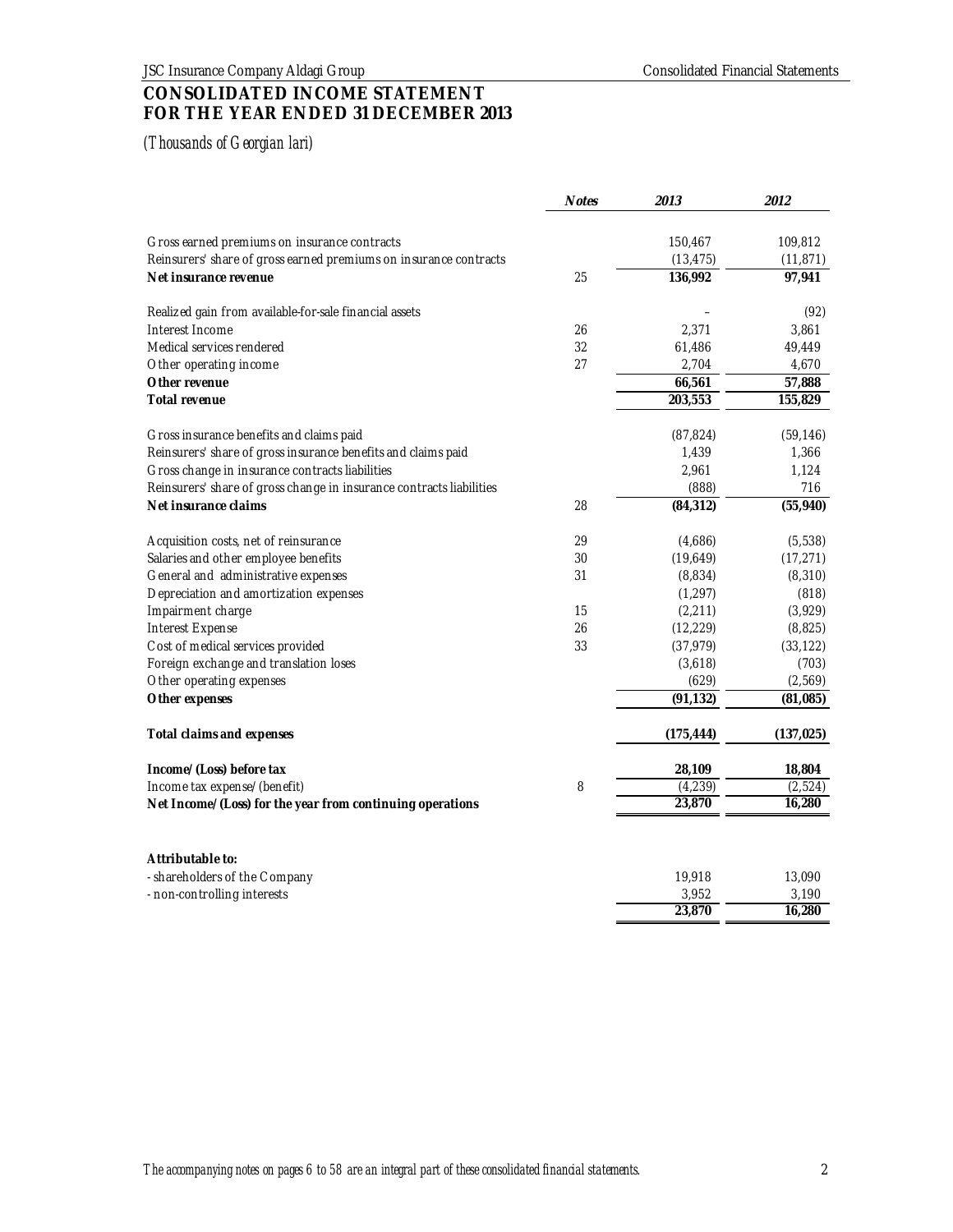# **CONSOLIDATED STATEMENT OF COMPREHENSIVE INCOME FOR THE YEAR ENDED 31 DECEMBER 2013**

|                                                                                                                                              | <b>Notes</b> | 2013   | 2012   |
|----------------------------------------------------------------------------------------------------------------------------------------------|--------------|--------|--------|
| Net income for the year                                                                                                                      |              | 23,870 | 16,280 |
| Other comprehensive income                                                                                                                   |              |        |        |
| Other comprehensive income to be reclassified to profit or loss in subsequent periods:<br>- Revaluation of available-for-sale investments    |              |        |        |
| - Revaluation of available-for-sale investments reclassified to the consolidated income<br>statement                                         |              |        |        |
| Net other comprehensive income to be reclassified to profit or loss in subsequent<br>periods                                                 |              |        |        |
|                                                                                                                                              |              |        |        |
| Other comprehensive income not to be reclassified to profit or loss in subsequent periods:<br>- Revaluation of property, plant and equipment | 7            | 95     |        |
| - Income tax benefit relating to components of other comprehensive income                                                                    |              | (14)   |        |
| Net other comprehensive income not to be reclassified to profit or loss in subsequent<br>periods                                             |              | 81     |        |
| Other comprehensive income for the year, net of tax                                                                                          |              | 81     |        |
| Total comprehensive income for the year                                                                                                      |              | 23,951 | 16,280 |
| Attributable to:                                                                                                                             |              |        |        |
| - shareholders of the Company                                                                                                                |              | 19,999 | 13,090 |
| - non-controlling interests                                                                                                                  |              | 3,952  | 3,190  |
|                                                                                                                                              |              | 23,951 | 16,280 |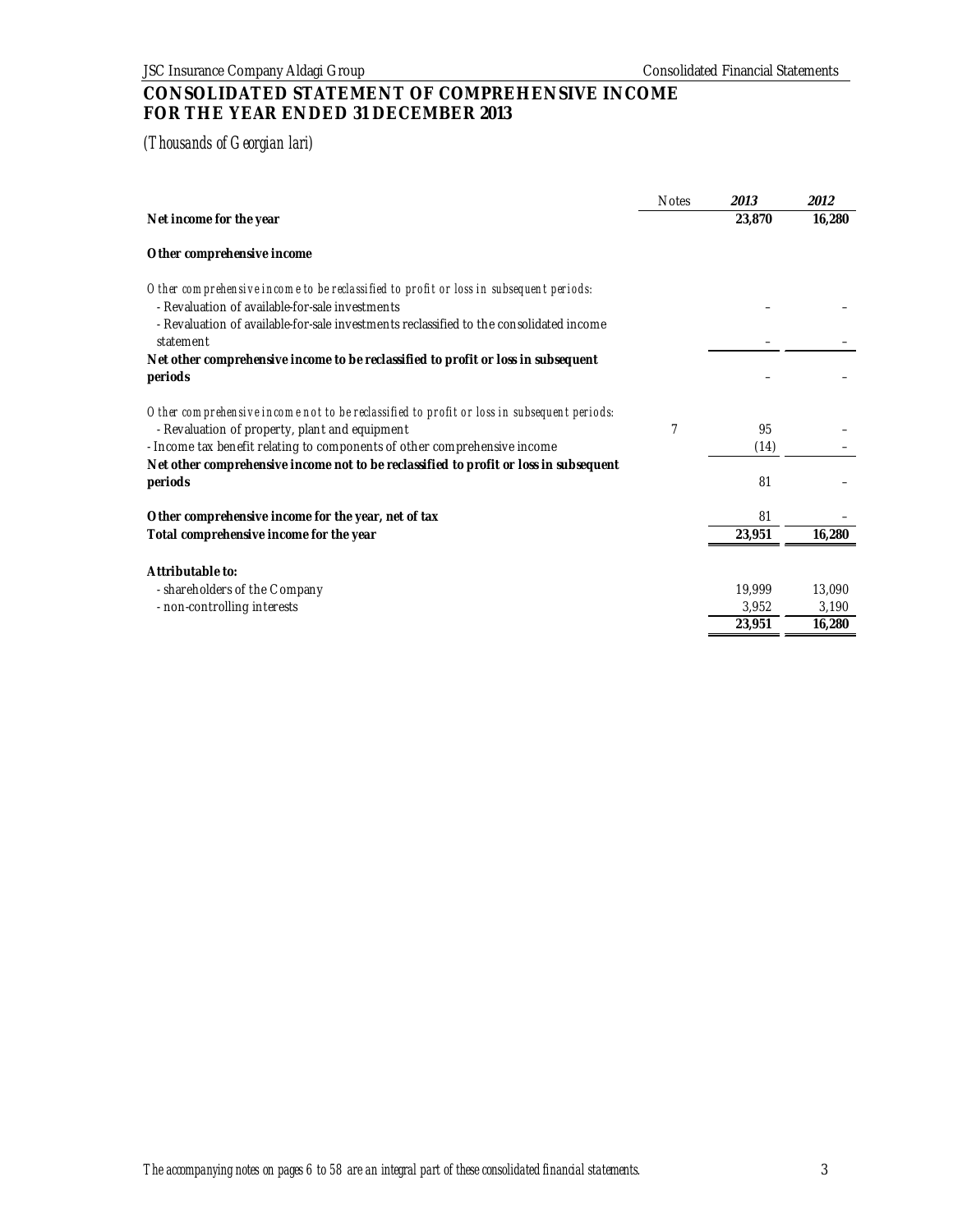JSC Insurance Company Aldagi Group Consolidated Financial Statements

# **CONSOLIDATED STATEMENT OF CHANGES IN EQUITY FOR THE YEAR ENDED 31 DECEMBER 2013**

|                                                                     | Attributable to shareholders of the Group |                                  |                |                          |        |                                  |                     |
|---------------------------------------------------------------------|-------------------------------------------|----------------------------------|----------------|--------------------------|--------|----------------------------------|---------------------|
|                                                                     | Share Capital                             | Additional<br>paid-in<br>capital | Other reserves | Retained<br>Earnings     | Total  | Non-<br>controlling<br>interests | <b>Total Equity</b> |
| 31 December 2011                                                    | 7,243                                     | 10,565                           | 431            | 8,587                    | 26,826 | 14,634                           | 41,460              |
| Total comprehensive income (loss)                                   | $\overline{\phantom{0}}$                  |                                  |                | 13,090                   | 13,090 | 3,190                            | 16,280              |
| Issue of share capital (Note 16)                                    | 8,043                                     | 24,457                           |                | $\overline{\phantom{0}}$ | 32,500 |                                  | 32,500              |
| 31 December 2012                                                    | 15,286                                    | 35,022                           | 431            | 21,677                   | 72.416 | 17.824                           | 90,240              |
| Total comprehensive income (loss)                                   |                                           |                                  | 81             | 19,918                   | 19,999 | 3,952                            | 23,951              |
| Contribution to capital in existing subsidiaries by non-controlling |                                           |                                  |                |                          |        |                                  |                     |
| shareholders                                                        |                                           |                                  |                | $\overline{\phantom{0}}$ |        | 2,847                            | 2,847               |
| Share based transactions (Note 16)                                  |                                           | 1,201                            |                | $\overline{\phantom{0}}$ | .201   |                                  | 1,201               |
| 31 December 2013                                                    | 15,286                                    | 36,223                           | 512            | 41,595                   | 93,616 | 24,623                           | 118,239             |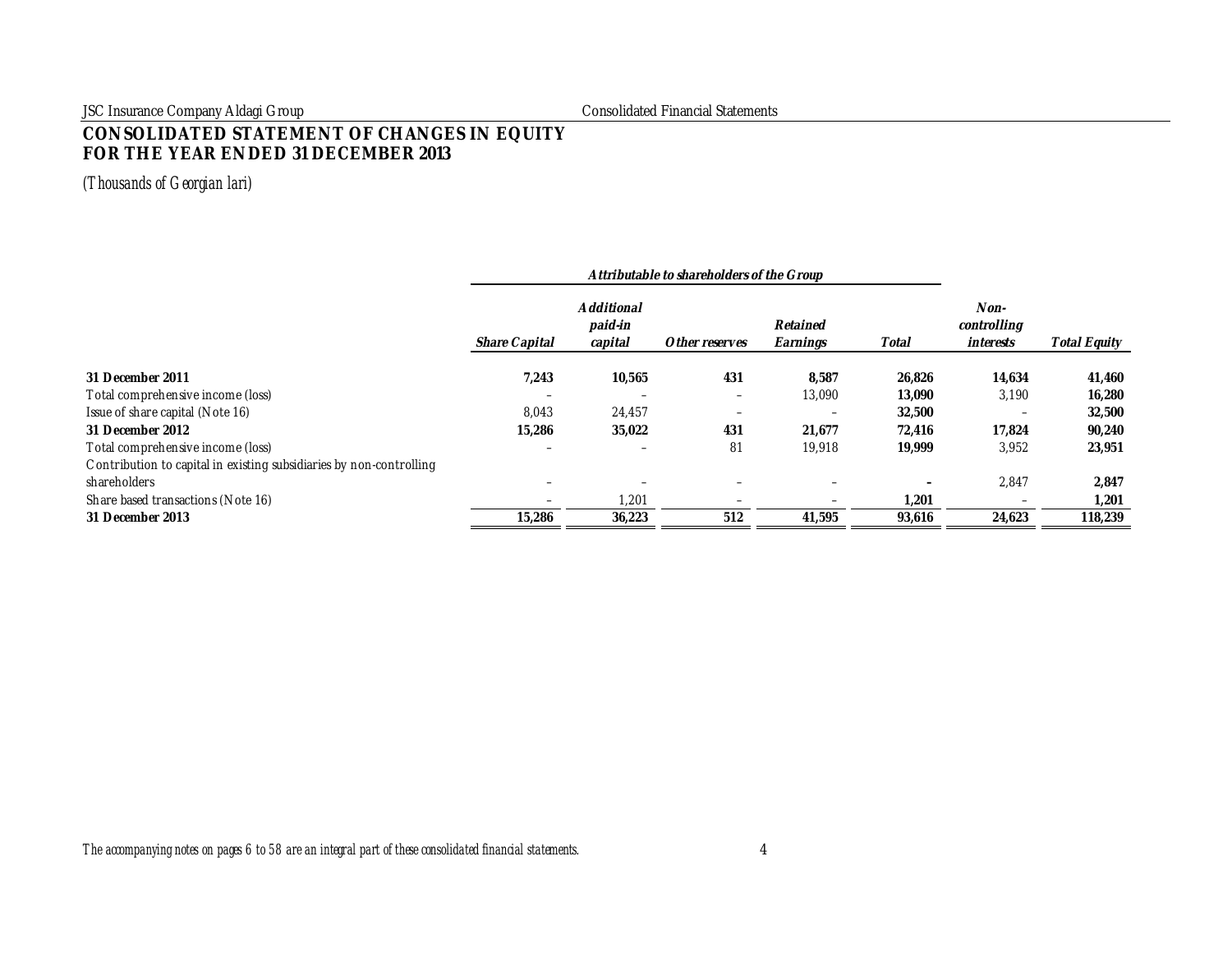# **CONSOLIDATED STATEMENT OF CASH FLOWS FOR THE YEAR ENDED 31 DECEMBER 2013**

|                                                               | <b>Notes</b> | 2013      | 2012      |
|---------------------------------------------------------------|--------------|-----------|-----------|
| Cash flows from operating activities                          |              |           |           |
| Insurance premium received                                    |              | 137,063   | 103,817   |
| Reinsurance premium paid                                      |              | (8, 256)  | (9, 343)  |
| Insurance benefits and claims paid                            |              | (87, 775) | (58,020)  |
| Reinsurance claims received                                   |              | 601       | 733       |
| Acquisition costs paid                                        |              | (5, 259)  | (4, 587)  |
| Salaries and benefits paid                                    |              | (21, 920) | (15,054)  |
| Cash paid to other suppliers of goods and services            |              | (4, 810)  | (28, 963) |
| Interest received                                             |              | 2,634     | 3,274     |
| Income received from medical service rendered                 |              | 52,407    | 44,250    |
| Cost of medical services paid                                 |              | (31, 926) | (26, 398) |
| Operating taxes paid                                          |              | (1,610)   | (1,004)   |
| Other operating income received                               |              | 140       | 2,054     |
| Other operating expenses paid                                 |              | (6, 912)  | (818)     |
| Net cash flows from operating activities before income tax    |              | 24,377    | 9,941     |
| Income tax paid                                               |              | (3,868)   | (767)     |
| Net cash flows from operating activities                      |              | 20,509    | 9,174     |
| Cash flows from (used in) investing activities                |              |           |           |
| Acquisition of subsidiary, net of cash acquired (note 5)      |              | (7, 356)  | (13, 546) |
| Pur chase of premises and equipment                           |              | (10,635)  | (54, 272) |
| Pur chase of intangible assets                                |              | (188)     | (701)     |
| Loan Issued                                                   |              |           | (8, 192)  |
| Proceeds from Investments                                     |              | 9,200     | 794       |
| Proceeds from sale of / (purchase of) investments             |              | 8         |           |
| Proceeds from sale of premises and equipment                  |              | 1,269     | 2,891     |
| Net cash flows from used in investing activities              |              | (7, 702)  | (73, 026) |
| Cash flows from financing activities                          |              |           |           |
| Proceeds from issuance of ordinary shares                     |              |           | 32,500    |
| Proceeds from borrowings                                      |              | 17,792    | 55,641    |
| Repayment of borrowings                                       |              | (22, 836) | (10,697)  |
| Interest paid                                                 |              | (9,847)   | (7, 728)  |
| Acquisition of additional interest by minority                |              | 1,280     |           |
| Net cash flows from financing activities                      |              | (13,611)  | 69,716    |
| Effect of exchange rates changes on cash and cash equivalents |              | (893)     | (43)      |
| Net increase/(decrease) in cash and cash equivalents          |              | (1,697)   | 5,821     |
| Cash and cash equivalents, 1 January                          | 14           | 10,722    | 4,900     |
| Cash and cash equivalents, 31 December                        | 14           | 9,025     | 10,721    |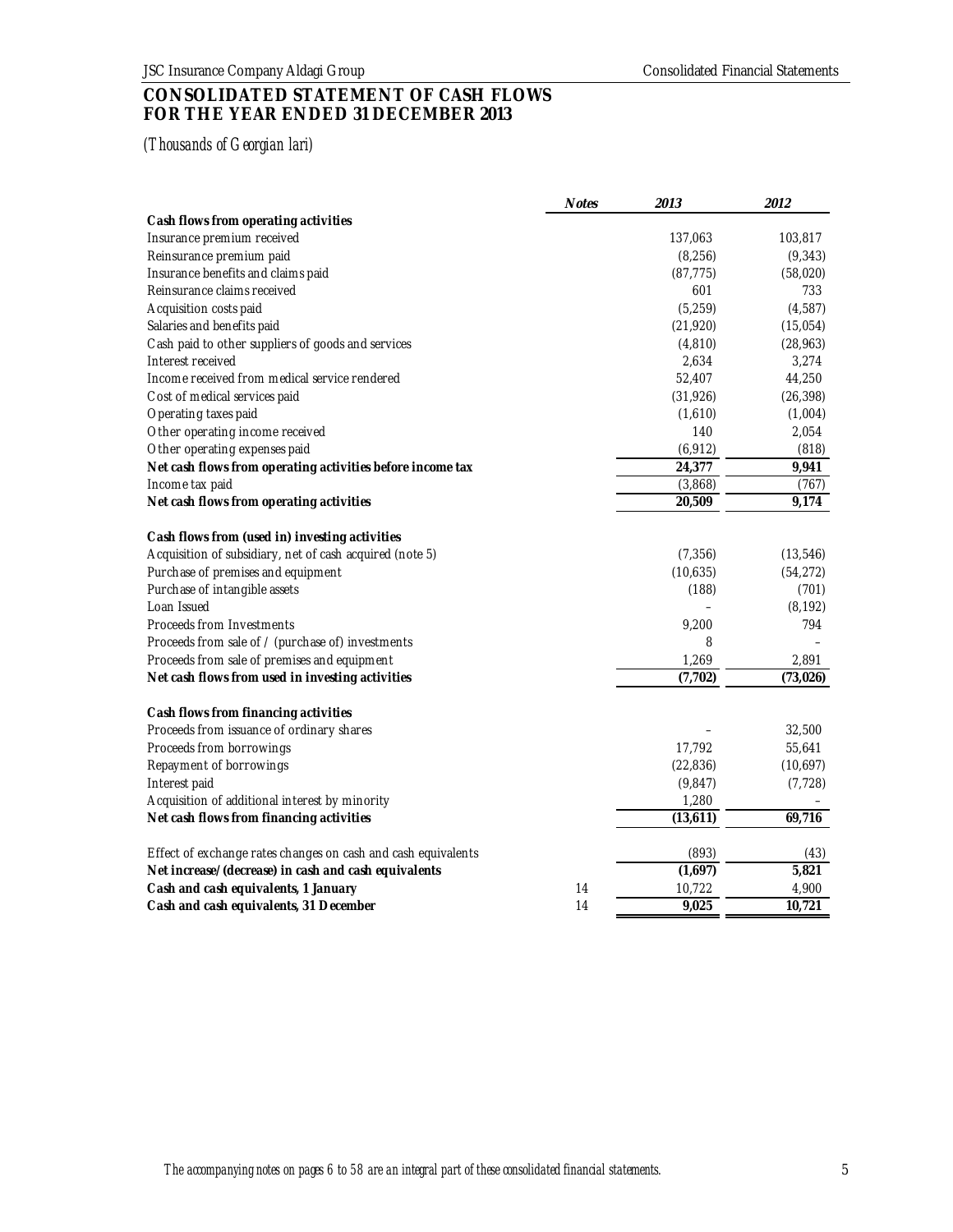### **1. Principal Activities**

JSC Insurance Company Aldagi (the "Company") was established on 11 August 1998 under the laws of Georgia. Prior to July 2013 its legal name was JSC Incurance Company Aldagi BCI.

The Company possesses two types of insurance licences issued by the Insurance Bureau and Supervisory Board of Georgia for life and non-life insurance products. The Company offers various life and non-life insurance services and insurance products relating to property, liability, personal insurance and others. The main office of the Company is located in Tbilisi and it has five additional service centers in Tbilisi, Batumi, Poti, Kutaisi and Ozurgeti. The Company's legal address is 3, Pushkin street, 0105 Tbilisi, Georgia.

The Company is the parent of group of companies ("the Group") incorporated in Georgia. Primarily business activities of the Group include providing healthcare services to corporate and individual customers. The list of companies included in the Group is provided in Note 2.

As at 31 December 2013 and 2012, the Group has the following shareholders:

| Shareholder           | <i>31 December</i><br>2013 | <i>31 December</i><br>2012 |
|-----------------------|----------------------------|----------------------------|
| JSC Bank of Georgia   | 76%                        | 76%                        |
| <b>JSC BG Capital</b> | 24%                        | 24%                        |
| Total                 | 100.00%                    | 100.00%                    |

As at 31 December 2013 and 2012 the Group's ultimate parent is Bank of Georgia Holdings plc.

### **2. Basis of Preparation**

#### **General**

These consolidated financial statements have been prepared in accordance with International Financial Reporting Standards ("IFRS"). The Group is required to maintain its records and prepare its consolidated financial statements for regulatory purposes in Georgian lari in accordance with IFRS.

The consolidated financial statements have been prepared under the historical cost convention except as disclosed in the accounting policies below.

These consolidated financial statements are presented in thousands of Georgian lari ("GEL"), except per share amounts and unless otherwise indicated. GEL is the Group's functional currency as the majority of the Group's transactions are denominated, or funded in Georgian lari. Transactions in other currencies are treated as transactions in foreign currencies.

The Group presents its consolidated statement of financial position broadly in order of liquidity.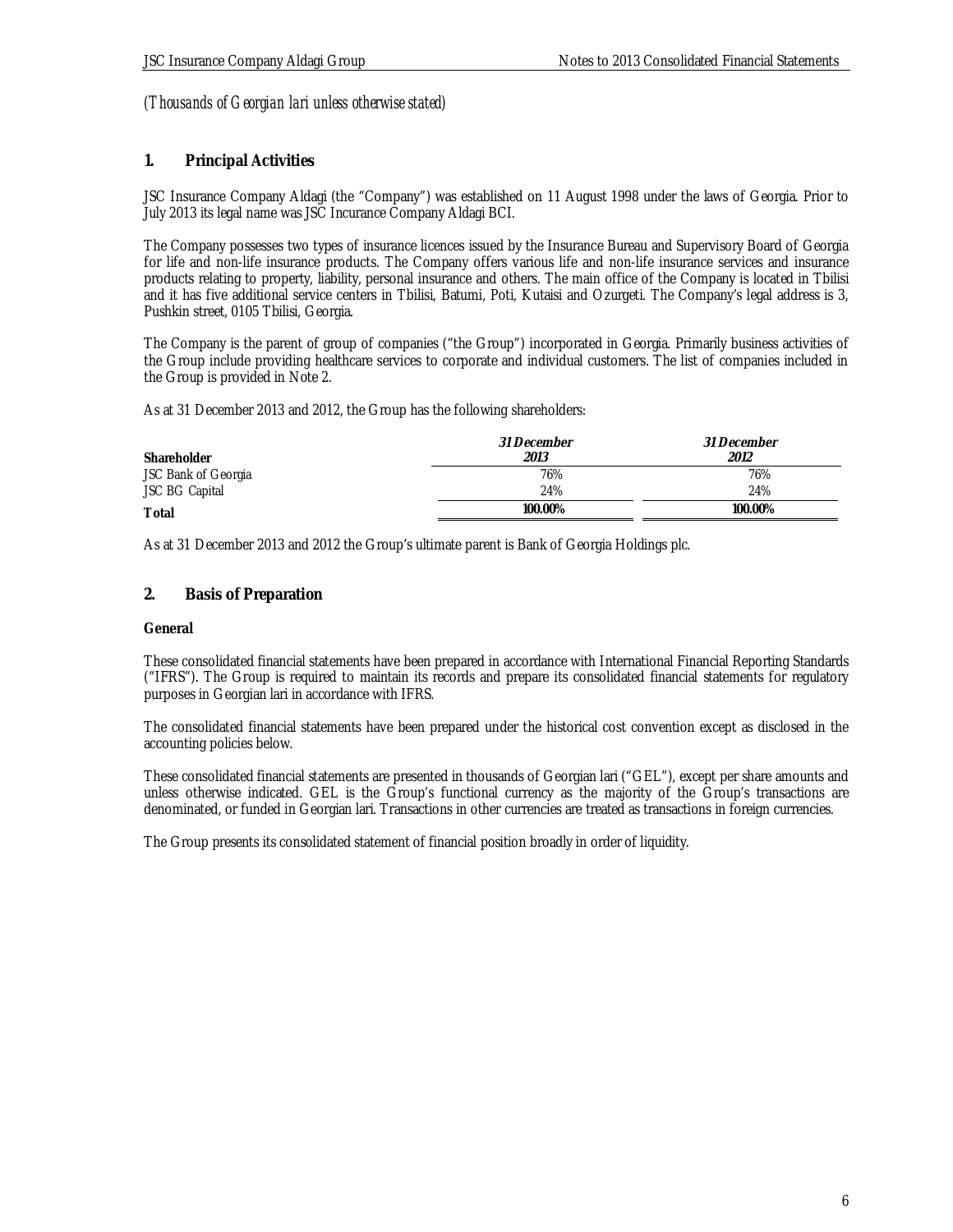### **2. Basis of Preparation (continued)**

#### **Subsidiaries**

The Company is a parent of the Group (the Group) which consists of the following enterprises consolidated in the financial statements: **Ownership/**

|                                                                                              |       | $\cup$ which ship $\sim$<br>Voting |                       |                                                                                        |                     |
|----------------------------------------------------------------------------------------------|-------|------------------------------------|-----------------------|----------------------------------------------------------------------------------------|---------------------|
| Subsidiary                                                                                   | 2013  | 2012                               | Date of incorporation | Industry                                                                               | Date of acquisition |
| JSC My Family Clinic                                                                         | 51%   | 51%                                | 3 October 2005        | Health Service Provider                                                                | Not Applicable      |
| JSC St. Nicholas Surgery Clinic                                                              | 72%   | 72%                                | 10 November 2000      | <b>Health Service Provider</b>                                                         | 20 May 2008         |
| Imereti Regional Clinical Hospital LLC                                                       | 100%  | 100%                               | 19 July 2010          | <b>Health Service Provider</b>                                                         | 24 September 2010   |
| Biznes Centri Kazbegze, LLC                                                                  | 100%  | 100%                               | 22 June 2010          | Various                                                                                | 24 August 2011      |
| JSC Zugdidi multi profile Clinical Hospital<br>"Republic"                                    | 100%  | 100%                               | 19 October 1999       | <b>Health Service Provider</b>                                                         | 29 November 2011    |
| JSC Kutaisi County Treatment and Diagnostic<br>Center for Mothers and Children               | 66.7% | 66.7%                              | 5 May 2003            | Health Service Provider                                                                | 29 November 2011    |
| JSC Chkhorotskhu Regional Central Hospital                                                   | 100%  | 100%                               | 30 November 1999      | <b>Health Service Provider</b>                                                         | 29 November 2011    |
| Academician Z. Tskhakaia National Center of<br>Intervention Medicine of Western Georgia, LTD | 66.7% | 66.7%                              | 15 October 2004       | <b>Health Service Provider</b>                                                         | 29 November 2011    |
| E.K. Pipia Central Hospital of Tsalenjikha, LTD                                              | 100%  | 100%                               | 1 September 1999      | <b>Health Service Provider</b>                                                         | 29 November 2011    |
| Martvili Multi profile<br>Hospital, LTD                                                      | 100%  | 100%                               | 17 March 2000         | <b>Health Service Provider</b>                                                         | 29 November 2011    |
| Abasha Outpatient-Polyclinic Union, LTD                                                      | 100%  | 100%                               | 16 March 2000         | <b>Health Service Provider</b>                                                         | 29 November 2011    |
| Tskaltubo Regional Hospital, LTD                                                             | 66.7% | 66.7%                              | 29 September 1999     | <b>Health Service Provider</b>                                                         | 29 November 2011    |
| Khobi Central Regional Hospital, LTD                                                         | 100%  | 100%                               | 13 July 2000          | <b>Health Service Provider</b>                                                         | 29 November 2011    |
| I medi L Dent. LLC <sup>*</sup>                                                              |       | 100%                               | 17 January 2005       | <b>Health Service Provider</b>                                                         | 30 April 2012       |
| Aliance, LLC                                                                                 | 100%  | 100%                               | 01 March 2000         | Health Service Provider                                                                | 30 April 2012       |
| Green Way, LLC                                                                               | 100%  | 100%                               | 27 December 2010      | Various                                                                                | 30 April 2012       |
| Centromed, LLC                                                                               | 100%  | 100%                               | 09 July 2010          | Various                                                                                | 30 April 2012       |
| Unimed Achara, LLC                                                                           | 100%  | 100%                               | 29 June 2010          | <b>Health Service Provider</b>                                                         | 30 April 2012       |
| Unimedi Samtskhe, LLC                                                                        | 100%  | 100%                               | 29 June 2010          | <b>Health Service Provider</b>                                                         | 30 April 2012       |
| Unimedi Kakheti, LLC                                                                         | 100%  | 100%                               | 29 June 2010          | Health Service Provider                                                                | 30 April 2012       |
| Caraps Medline, LLC                                                                          | 100%  |                                    | 26 August 1998        | <b>Health Service Provider</b>                                                         | 26 December 2013    |
| Medline+, LLC                                                                                | 100%  | $\equiv$                           | 13 December 2007      | <b>Health Service Provider</b>                                                         | 30 December 2013    |
| Kutaisi Training Centre, NPO                                                                 | 100%  |                                    | 20 December 2013      | Providing professional<br>development Courses for medical<br>and non-medical personnel | 20 December 2013    |

\* This subsidiary was disposed of in 2013 year

**Presentation of financial statements**

The Group classifies the cash flows for the acquisition and disposal of financial assets as operating cash flows, as the purchases are funded from the cash flows associated with the origination of insurance contracts, net of the cash flows for payments of benefits and claims incurred for insurance contracts, which are respectively treated under operating activities.

Prior year financial statements have been reclassified to disclose cost of medical services provided and other operating income in order to insure comparability to the current year presentation. Refer to Note 3.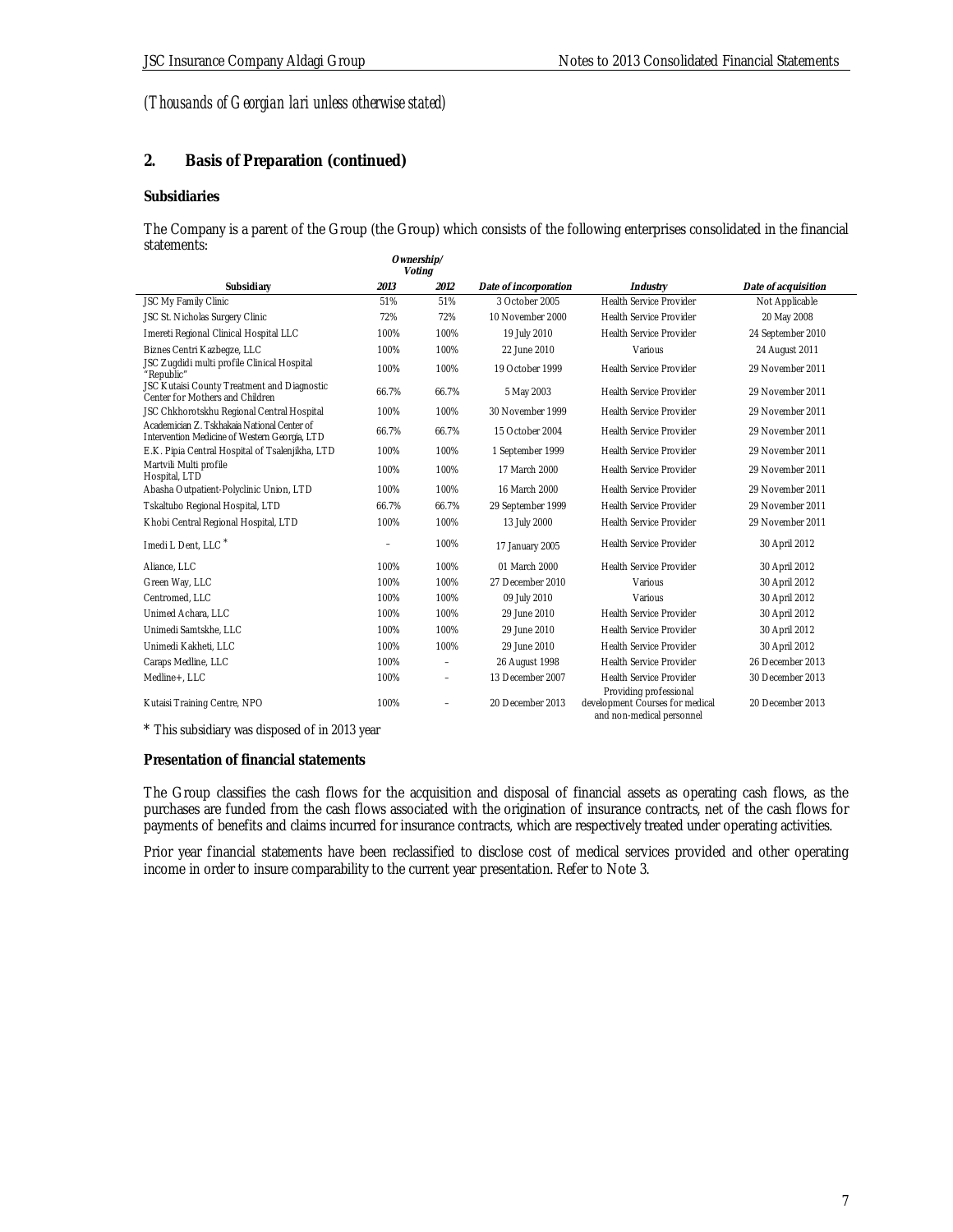### **3. Summary of Significant Accounting Policies**

**Adoption of new or revised standards and interpretations**

The Group has adopted the following amended IFRS during the year:

#### *IAS 1 Presentation of Items of Other Comprehensive Income – Amendments to IAS 1*

The amendments to IAS 1 introduce a grouping of items presented in other comprehensive income. Items that could be reclassified to profit or loss at a future point in time now have to be presented separately from items that will never be reclassified. The amendment affected presentation only and had no impact on the Group's financial position or performance.

#### *IAS 1 Clarification of the requirement for comparative information (Amendment)*

The amendment to IAS 1 clarifies the difference between voluntary additional comparative information and the minimum required comparative information. An entity must include comparative information in the related notes to the financial statements when it voluntarily provides comparative information beyond the minimum required comparative period. The additional voluntarily comparative information does not need to be presented in a complete set of financial statements.

An opening statement of financial position (known as the "third balance sheet") must be presented when an entity applies an accounting policy retrospectively, makes retrospective restatements, or reclassifies items in its financial statements, provided any of those changes has a material effect on the statement of financial position at the beginning of the preceding period. The amendment clarifies that a third balance sheet does not have to be accompanied by comparative information in the related notes.

#### *IAS 32 Tax effects of distributions to holders of equity instruments (Amendment)*

The amendment to IAS 32 Financial Instruments: Presentation clarifies that income taxes arising from distributions to equity holders are accounted for in accordance with IAS 12 Income Taxes. The amendment removes existing income tax requirements from IAS 32 and requires entities to apply the requirements in IAS 12 to any income tax arising from distributions to equity holders. The amendment did not have an impact on the consolidated financial statements for the Group, as there are no tax consequences attached to cash or non-cash distribution.

#### *IAS 19 Employee Benefits (Revised 2011) (IAS 19R)*

IAS 19R includes a number of amendments to the accounting for defined benefit plans, including actuarial gains and losses that are now recognised in other comprehensive income and permanently excluded from profit and loss; expected returns on plan assets that are no longer recognised in profit or loss, instead, there is a requirement to recognise interest on the net defined benefit liability (asset) in profit or loss, calculated using the discount rate used to measure the defined benefit obligation, and; unvested past service costs are now recognised in profit or loss at the earlier of when the amendment occurs or when the related restructuring or termination costs are recognised. Other amendments include new disclosures, such as, quantitative sensitivity disclosures. The amendments had no impact on the Group's financial position or performance.

#### *IFRS 7 Financial Instruments: Disclosures – Offsetting Financial Assets and Financial Liabilities – Amendments to IFRS 7*

The amendment requires an entity to disclose information about rights to set-off financial instruments and related arrangements. The disclosures would provide users with information that is useful in evaluating the effect of netting arrangements on an entity's financial position. The new disclosures are required for all recognised financial instruments that are set off in accordance with IAS 32. The disclosures also apply to recognised financial instruments that are subject to an enforceable master netting arrangement or similar agreement, irrespective of whether the financial instruments are set off in accordance with IAS 32. As the Group does not offset financial instruments in accordance with IAS 32 and does not have relevant offsetting arrangements, the amendment does not have an impact on the Group.

#### *IFRS 10 Consolidated Financial Statements and IAS 27 Separate Financial Statements*

IFRS 10 establishes a single control model that applies to all entities including special purpose entities. IFRS 10 replaces the parts of previously existing IAS 27 Consolidated and Separate Financial Statements that dealt with consolidated financial statements and SIC-12 Consolidation – Special Purpose Entities. IFRS 10 changes the definition of control such that an investor controls an investee when it is exposed, or has rights, to variable returns from its involvement with the investee and has the ability to affect those returns through its power over the investee. To meet the definition of control in IFRS 10, all three criteria must be met, including: (a) an investor has power over an investee; (b) the investor has exposure, or rights, to variable returns from its involvement with the investee; and (c) the investor has the ability to use its power over the investee to affect the amount of the investor's returns. IFRS 10 had no impact on the Group's financial position or performance.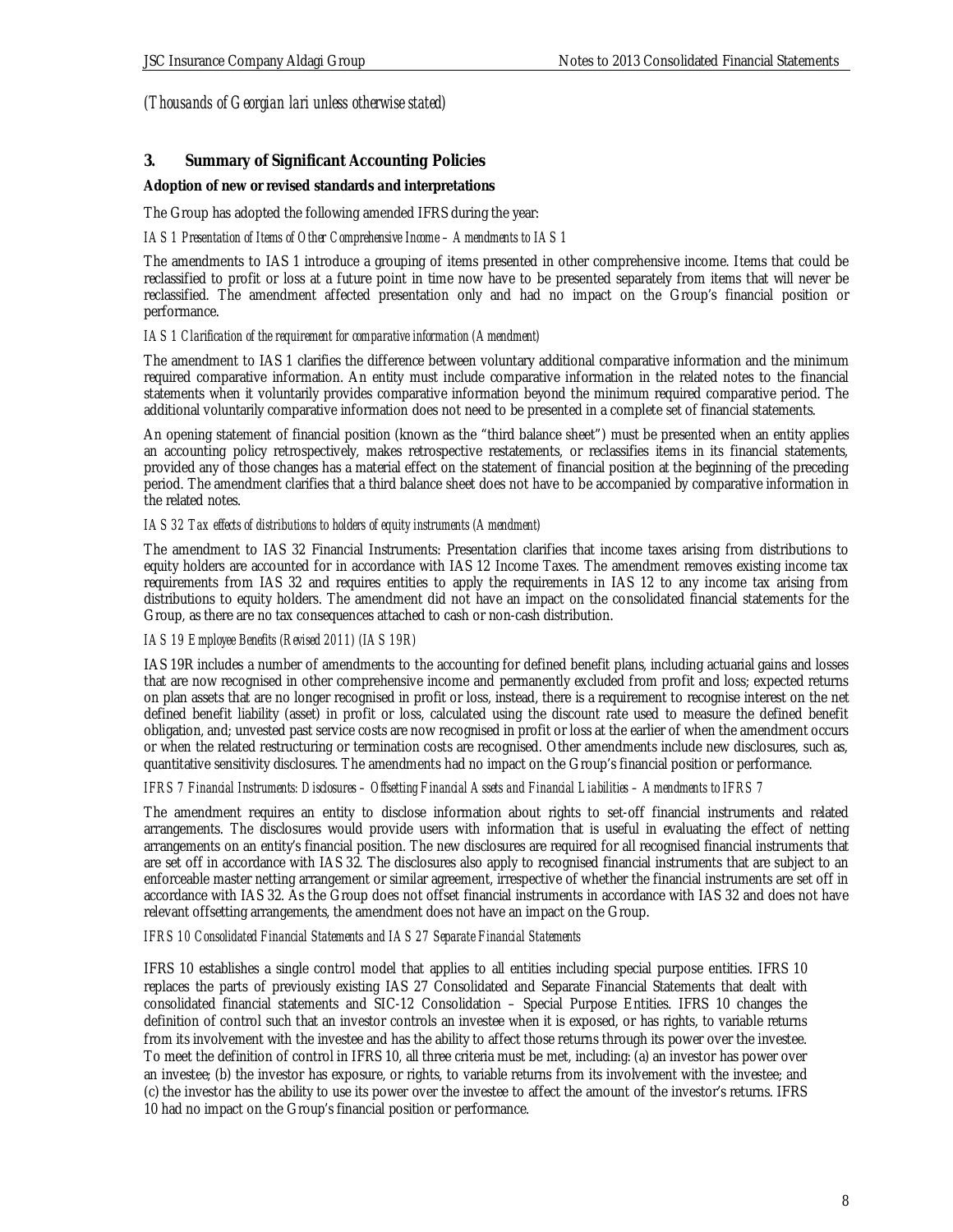### **3. Summary of Significant Accounting Policies (continued)**

**Adoption of new or revised standards and interpretations (continued)**

#### *IFRS 11 Joint Arrangements and IAS 28 Investment in Associates and Joint Ventures*

IFRS 11 replaces IAS 31 Interests in Joint Ventures and SIC-13 Jointly-controlled Entities – Non-monetary Contributions by Venturers. IFRS 11 removes the option to account for jointly controlled entities ("JCEs") using proportionate consolidation. Instead, JCEs that meet the definition of a joint venture under IFRS 11 must be accounted for using the equity method. IFRS 11 had no impact on the Group's financial position or performance, as it has no joint arrangements.

### *IFRS 12 Disclosure of Interests in Other Entities*

IFRS 12 sets out the requirements for disclosures relating to an entity's interests in subsidiaries, joint arrangements, associates and structured entities. The requirements in IFRS 12 are more comprehensive than the previously existing disclosure requirements for subsidiaries. For example, where a subsidiary is controlled with less than a majority of voting rights. IFRS 12 had no impact on the Group's financial position or performance, as it has no subsidiaries with material noncontrolling interests or unconsolidated structured entities.

### *IFRS 13 Fair Value Measurement*

IFRS 13 establishes a single source of guidance under IFRS for all fair value measurements. IFRS 13 does not change when an entity is required to use fair value, but rather provides guidance on how to measure fair value under IFRS when fair value is required or permitted. The application of IFRS 13 has not materially impacted the fair value measurements carried out by the Group.

IFRS 13 also requires specific disclosures on fair values, some of which replace existing disclosure requirements in other standards, including IFRS 7 Financial Instruments: Disclosures. Some of these disclosures affected the consolidated financial statements for the period.

#### **Standards and interpretations that are issued but not yet effective**

Up to the date of approval of the consolidated financial statements, certain new standards, interpretations and amendments to existing standards have been published that are not yet effective for the current reporting period and which the Group has not early adopted, as follows:

#### *IFRS 9 Financial Instruments*

IFRS 9, as issued, reflects two of the three phases of the IASB project on replacement of IAS 39 and applies to classification and measurement of financial assets and financial liabilities and hedge accounting. Mandatory effective date will not be before 2017, and has been tentatively decided as 2018. Classification of the Group's financial assets and liabilities may be changed as a result of the implementation. The Group will quantify the effect when the remaining part of the standard containing guidance on impairment of financial assets is issued.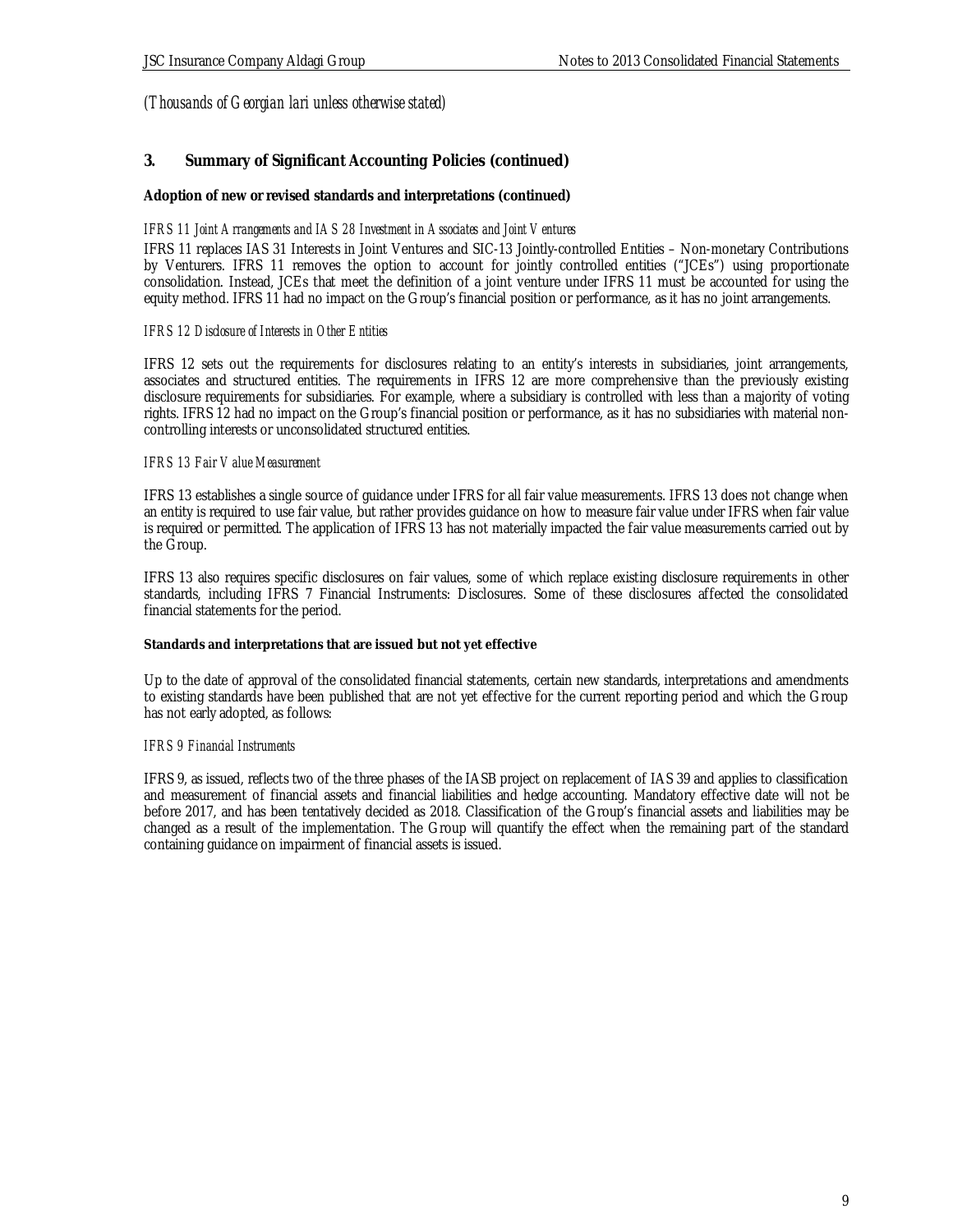### **3. Summary of Significant Accounting Policies (continued)**

**Standards and interpretations that are issued but not yet effective (continued)**

### *Investment Entities (Amendments to IFRS 10, IFRS 12 and IAS 27)*

These amendments are effective for annual periods beginning on or after 1 January 2014 provide an exception to the consolidation requirement for entities that meet the definition of an investment entity under IFRS 10. The exception to consolidation requires investment entities to account for subsidiaries at fair value through profit or loss. These amendments are not expected to be relevant to the Group.

### *IAS 32 Offsetting Financial Assets and Financial Liabilities - Amendments to IAS 32*

These amendments clarify the meaning of "currently has a legally enforceable right to set-off" and the criteria for nonsimultaneous settlement mechanisms of clearing houses to qualify for offsetting. These are effective for annual periods beginning on or after 1 January 2014. These amendments are not expected to be relevant to the Group.

### *IFRIC Interpretation 21 Levies (IFRIC 21)*

IFRIC 21 clarifies that an entity recognises a liability for a levy when the activity that triggers payment, as identified by the relevant legislation, occurs. For a levy that is triggered upon reaching a minimum threshold, the interpretation clarifies that no liability should be anticipated before the specified minimum threshold is reached. IFRIC 21 is effective for annual periods beginning on or after 1 January 2014. These amendments are not expected to be relevant to the Group.

#### *IAS 39 Novation of Derivatives and Continuation of Hedge Accounting – Amendments to IAS 39*

These amendments provide relief from discontinuing hedge accounting when novation of a derivative designated as a hedging instrument meets certain criteria. These amendments are effective for annual periods beginning on or after 1 January 2014. These amendments will not have an impact on the Group, since the Group does not apply hedge accounting.

### **Reclassifications**

Reclassification due to management decisions were made as management believes that such presentation reflects more reliably and transparently the economic substance of transactions compared to previous presentation and is more consistent with best practice. The following reclassifications were made to 2012 income statement:

|                                           | As<br><i>previously</i><br>reparted 2012 | Reclassification | As<br>reclassified<br>2012 | Comment                                                                                                                                                                              |
|-------------------------------------------|------------------------------------------|------------------|----------------------------|--------------------------------------------------------------------------------------------------------------------------------------------------------------------------------------|
| C ost of medical services<br>provided     | (29, 319)                                | (3,803)          |                            | According to the new accounting treatment<br>(33,122) depreciation and utility expenses are included in<br>cost of medical services provided                                         |
| General and<br>administrative expenses    | (8,807)                                  | 497              | (8, 310)                   | U tility expenses were previously included in<br>general and administrative expenses                                                                                                 |
| Depreciation and<br>amortization expenses | (4, 124)                                 | 3,306            | (818)                      | Depreciation expenses of healthcare clinics and<br>medical equipment were previously included in<br>depreciation and amortization expenses together<br>with administrative buildings |
| Other operating income                    | 2,874                                    | 1,796            | 4.670                      | Part of other operating income was previously<br>included in interest income, Factoring income<br>was previously included in other operating<br>expenses                             |
| Other operating<br>expenses               | (1, 141)                                 | (1, 428)         | (2,569)                    | Factoring income was previously included in<br>other operating expenses                                                                                                              |
| Interest Income                           | 4,229                                    | (368)            | 3,861                      | Part of other operating income was previously<br>included in interest income                                                                                                         |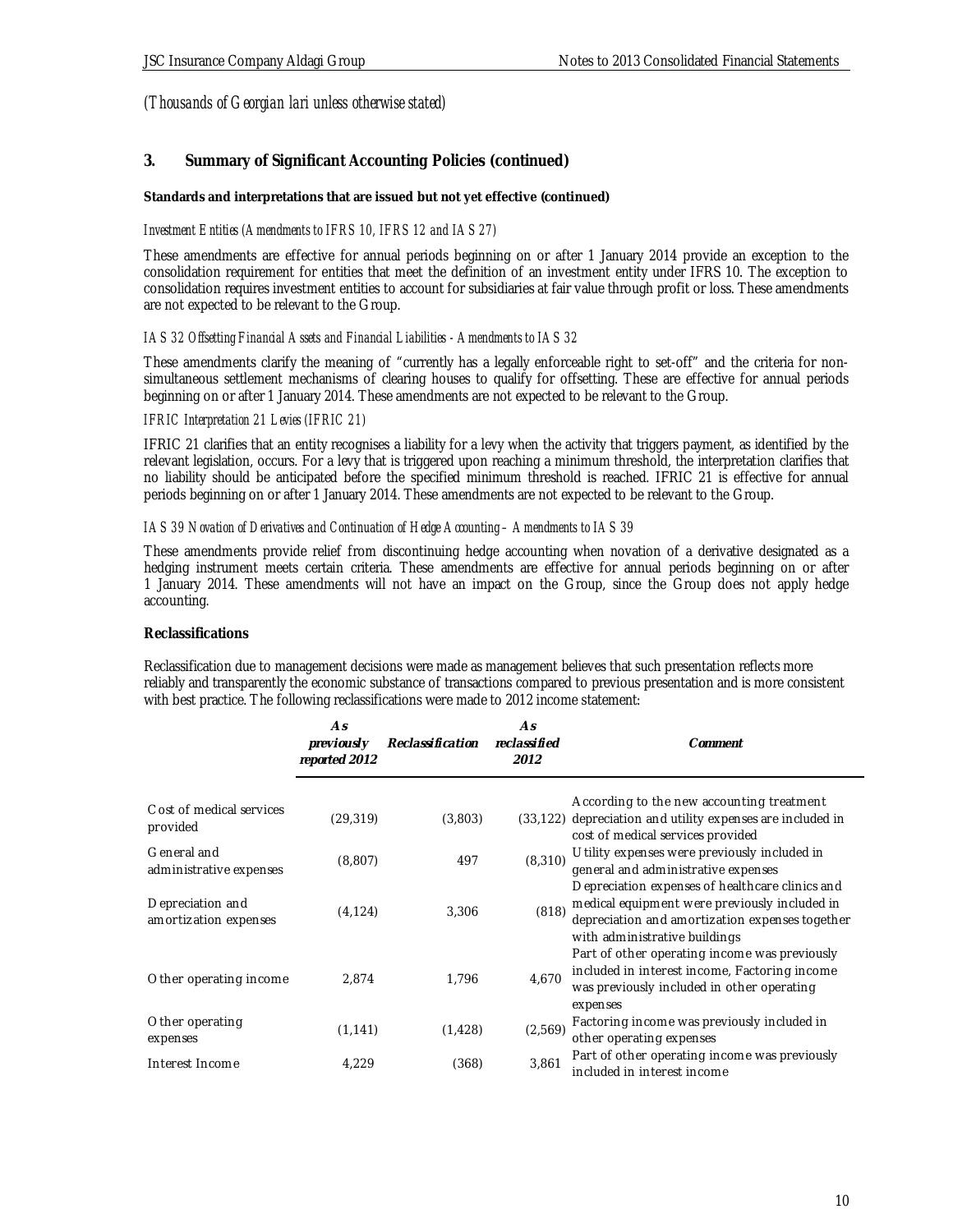### **3. Summary of Significant Accounting Policies (continued)**

### **Basis of consolidation**

The consolidated financial statements comprise the financial statements of the Group and its subsidiaries as at 31 December 2013. Control is achieved when the Group is exposed, or has rights, to variable returns from its involvement with the investee and has the ability to affect those returns through its power over the investee. Specifically, the Group controls an investee if and only if the Group has:

- Power over the investee (i.e. existing rights that give it the current ability to direct the relevant activities of the investee)
- Exposure, or rights, to variable returns from its involvement with the investee, and
- The ability to use its power over the investee to affect its returns

When the Group has less than a majority of the voting or similar rights of an investee, the Group considers all relevant facts and circumstances in assessing whether it has power over an investee, including:

- The contractual arrangement with the other vote holders of the investee
- Rights arising from other contractual arrangements
- The Group's voting rights and potential voting rights

The Group re-assesses whether or not it controls an investee if facts and circumstances indicate that there are changes to one or more of the three elements of control. Consolidation of a subsidiary begins when the Group obtains control over the subsidiary and ceases when the Group loses control of the subsidiary. Assets, liabilities, income and expenses of a subsidiary acquired or disposed of during the year are included in the statement of comprehensive income from the date the Group gains control until the date the Group ceases to control the subsidiary.

Profit or loss and each component of other comprehensive income are attributed to the equity holders of the parent of the Group and to the non-controlling interests, even if this results in the non-controlling interests having a deficit balance. When necessary, adjustments are made to the financial statements of subsidiaries to bring their accounting policies into line with the Group's accounting policies. All intra-group assets and liabilities, equity, income, expenses and cash flows relating to transactions between members of the Group are eliminated in full on consolidation.

A change in the ownership interest of a subsidiary, without a loss of control, is accounted for as an equity transaction. If the Group loses control over a subsidiary, it:

- Derecognises the assets (including goodwill) and liabilities of the subsidiary
- Derecognises the carrying amount of any non-controlling interests
- Derecognises the cumulative translation differences recorded in equity
- Recognises the fair value of the consideration received
- Recognises the fair value of any investment retained
- Recognises any surplus or deficit in profit or loss
- Reclassifies the parent's share of components previously recognised in other comprehensive income to profit or loss or retained earnings, as appropriate, as would be required if the Group had directly disposed of the related assets or liabilities

Business combinations are accounted for using the acquisition method. The cost of an acquisition is measured as the aggregate of the consideration transferred measured at acquisition date fair value and the amount of any non-controlling interests in the acquiree. For each business combination, the Group elects whether to measure the non-controlling interests in the acquiree at fair value or at the proportionate share of the acquiree's identifiable net assets and other components of non-controlling interests at their acquisition date fair values. Acquisition-related costs are expensed as incurred and included in administrative expenses.

When the Group acquires a business, it assesses the financial assets and liabilities assumed for appropriate classification and designation in accordance with the contractual terms, economic circumstances and pertinent conditions as at the acquisition date. This includes the separation of embedded derivatives in host contracts by the acquiree.

If the business combination is achieved in stages, any previously held equity interest is re-measured at its acquisition date fair value and any resulting gain or loss is recognised in profit or loss. It is then considered in the determination of goodwill.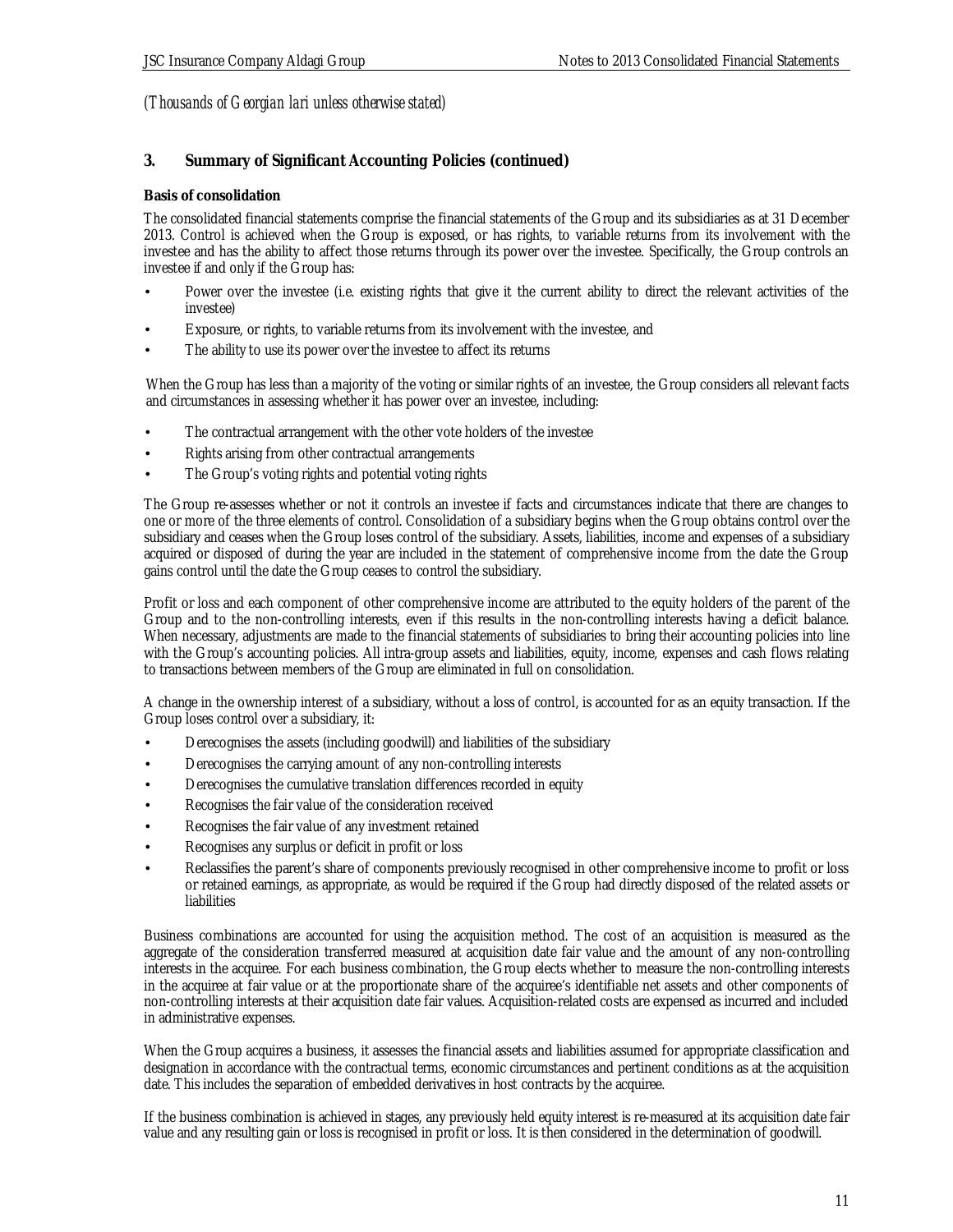### **3. Summary of Significant Accounting Policies (continued)**

#### **Basis of consolidation (continued)**

Any contingent consideration to be transferred by the acquirer will be recognised at fair value at the acquisition date. Contingent consideration classified as an asset or liability that is a financial instrument and within the scope of IAS 39 Financial Instruments: Recognition and Measurement, is measured at fair value with changes in fair value recognised either in either profit or loss or as a change to other comprehensive income. If the contingent consideration is not within the scope of IAS 39, it is measured in accordance with the appropriate IFRS. Contingent consideration that is classified as equity is not re-measured and subsequent settlement is accounted for within equity.

Goodwill is initially measured at cost, being the excess of the aggregate of the consideration transferred and the amount recognised for non-controlling interests, and any previous interest held, over the net identifiable assets acquired and liabilities assumed. If the fair value of the net assets acquired is in excess of the aggregate consideration transferred, the Group re-assesses whether it has correctly identified all of the assets acquired and all of the liabilities assumed and reviews the procedures used to measure the amounts to be recognised at the acquisition date. If the re-assessment still results in an excess of the fair value of net assets acquired over the aggregate consideration transferred, then the gain is recognised in profit or loss.

After initial recognition, goodwill is measured at cost less any accumulated impairment losses. For the purpose of impairment testing, goodwill acquired in a business combination is, from the acquisition date, allocated to each of the Group's cash-generating units that are expected to benefit from the combination, irrespective of whether other assets or liabilities of the acquiree are assigned to those units.

Where goodwill has been allocated to a cash-generating unit and part of the operation within that unit is disposed of, the goodwill associated with the disposed operation is included in the carrying amount of the operation when determining the gain or loss on disposal. Goodwill disposed in these circumstances is measured based on the relative values of the disposed operation and the portion of the cash-generating unit retained.

#### **Product classification**

#### *Insurance contracts*

Insurance contracts are defined as those containing significant insurance risk at the inception of the contract, or those where at the inception of the contract there is a scenario with commercial substance where the level of insurance risk may be significant. The significance of insurance risk is dependent on both the probability of an insured event and the magnitude of its potential effect.

Investment contracts are those contracts that transfer significant financial risk. Financial risk is the risk of a possible future change in one or more of a specified interest rate, financial instrument price, commodity price, foreign exchange rate, index of price or rates, credit rating or credit index or other variable, provided in the case of a non-financial variable that the variable is not specific to a party to the contract.

Once a contract has been classified as an insurance contract, it remains an insurance contract for the remainder of its lifetime, even if the insurance risk reduces significantly during this period, unless all rights and obligations are extinguished or expire. Investment contracts can, however, be reclassified as insurance contracts after inception if insurance risk becomes significant.

#### **Cash and cash equivalents**

Cash and cash equivalents consist of cash on hand, current accounts and amounts due from credit institutions that mature within three months from the date of origination and are free from contractual encumbrances.

#### **Insurance and reinsurance receivables**

Insurance and reinsurance receivables are recognized based upon insurance policy terms and measured at cost. The carrying value of insurance and reinsurance receivables is reviewed for impairment whenever events or circumstances indicate that the carrying amount may not be recoverable, with any impairment loss recorded in the consolidated income statement. Reinsurance receivables primarily include balances due from both insurance and reinsurance companies for ceded insurance liabilities. Premiums on reinsurance assumed are recognized as revenue in the same manner as they would be if the reinsurance were considered direct business, taking into account the product classification of the reinsured business. Amounts due to reinsurers are estimated in a manner consistent with the associated reinsured policies and in accordance with the reinsurance contract. Premiums ceded and claims reimbursed are presented on a gross basis.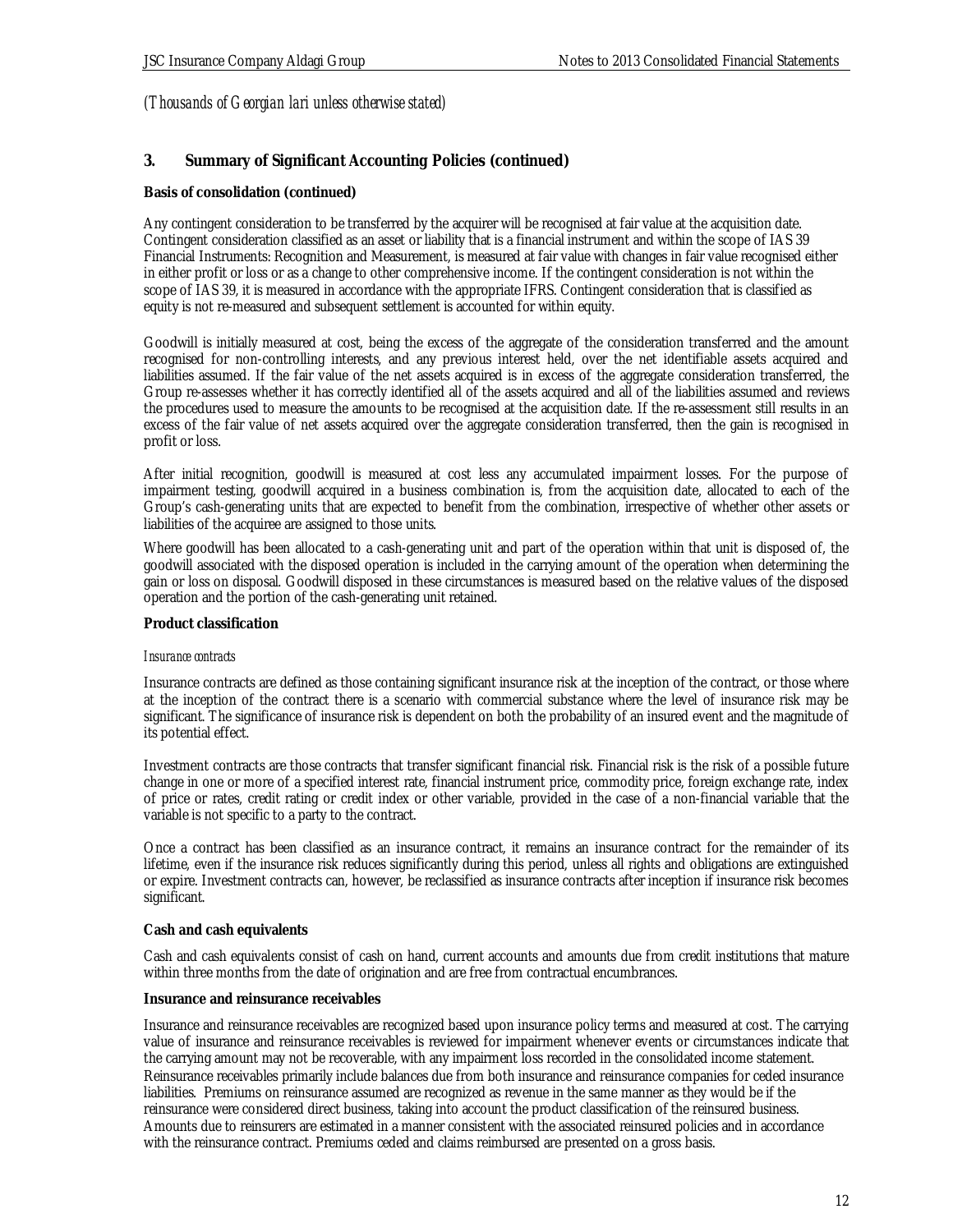### **3. Summary of Significant Accounting Policies (continued)**

#### **Insurance and reinsurance receivables (continued)**

An impairment review is performed on all reinsurance assets when an indication of impairment occurs. Reinsurance receivables are impaired only if there is objective evidence that the Group may not receive all amounts due to it under the terms of the contract and that this can be measured reliably.

#### **Financial assets**

Financial assets in the scope of IAS 39 are classified as either financial assets at fair value through profit or loss, loans and receivables, held-to-maturity investments, or available-for-sale financial assets, as appropriate. When financial assets are recognized initially, they are measured at fair value, plus, in the case of investments not at fair value through profit or loss, directly attributable transaction costs. The Group determines the classification of its financial assets upon initial recognition.

The classification depends on the purpose for which the investments were acquired or originated. In general, financial assets are classified as at fair value through profit or loss, as the Group's strategy is to manage financial investments acquired to cover its insurance and investment contract liabilities (including shareholders' funds), on the same bases, being fair value. The available-for-sale and held-to-maturity categories are used where the relevant liability (including shareholders' funds) are passively managed and/or carried at amortized cost.

All regular way purchases and sales of financial assets are recognized on the trade date i.e. the date that the Group commits to purchase the asset. Regular way purchases or sales are purchases or sales of financial assets that require delivery of assets within the period generally established by regulation or convention in the marketplace.

#### *Loans and receivables*

Loans and receivables are non-derivative financial assets with fixed or determinable payments that are not quoted in an active market. These investments are initially recognized at cost, being the fair value of the consideration paid for the acquisition of the investment. All transaction costs directly attributable to the acquisition are also included in the cost of the investment. Subsequent to initial recognition, these investments are carried at amortized cost using the effective interest method. Gains and losses are recognized in the income statement when the loans and receivables are derecognized or impaired, as well as through the amortization process.

#### **Offsetting**

Financial assets and liabilities are offset and the net amount is reported in the consolidated statement of financial position when there is a legally enforceable right to set off the recognized amounts and there is an intention to settle on a net basis, or to realize the asset and settle the liability simultaneously. Income and expense will not be offset in the income statement unless required or permitted by any accounting standard or interpretation, as specifically disclosed in the accounting policies of the Group.

#### **Insurance contract liabilities**

#### *Life insurance contract liabilities*

The provision for life insurance contracts is calculated on the basis of the terms of the contract and the insurance period as well as the prudent estimation of incurred losses in the claims reported at the reporting date.

#### *General insurance contract liabilities*

General insurance contract liabilities include the outstanding claims provision, the provision for unearned premium and the provision for premium deficiency. General business contract liabilities are based on the estimated ultimate cost of all claims incurred but not settled at the reporting date, whether reported or not, together with related claims handling costs and reduction for the expected value of salvage and other recoveries. The liability is calculated at the reporting date based on empirical data and current assumptions. The liability is not discounted for the time value of money. No provision for equalisation or catastrophe reserves is recognised. The liabilities are derecognised when the obligation to pay a claim expires, is discharged or is cancelled.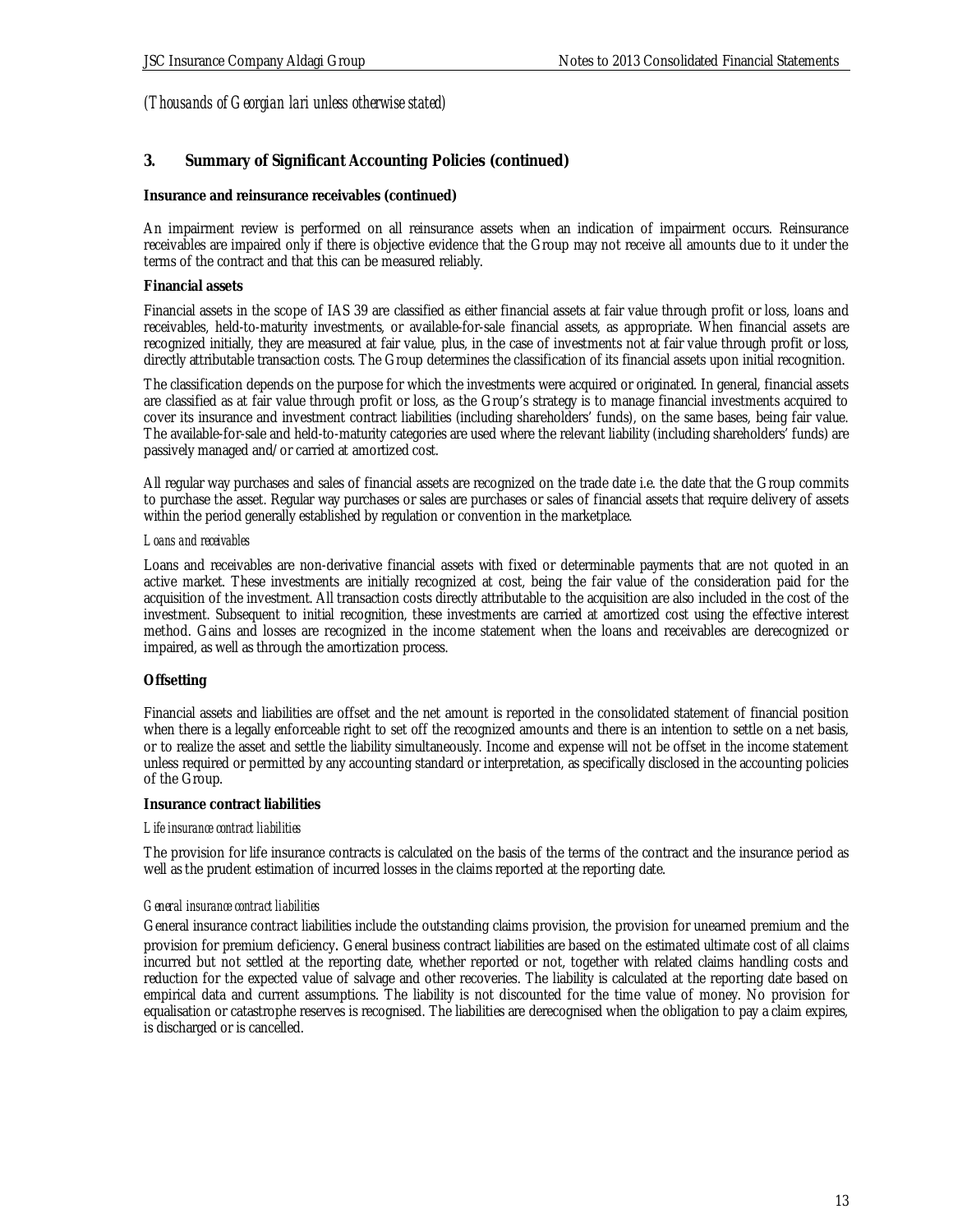### **3. Summary of Significant Accounting Policies (continued)**

### **Insurance contract liabilities (continued)**

### *General insurance contract liabilities (continued)*

The provision is recognised when contracts are entered into and premiums are charged, and is brought to account as premium income over the term of the contract in accordance with the pattern of insurance service provided under the contract. At each reporting date the carrying amount of unearned premium is calculated on active policies based on the insurance period and time until the expiry date of each insurance policy. The Group reviews its unexpired risk based on historical performance of separate business lines to determine overall change in expected claims. The differences between the unearned premium reserves, loss provisions and as well as the expected claims are recognised in the consolidated income statement by setting up a provision for premium deficiency.

#### **Reinsurance assets**

The Group cedes insurance risk in the normal course of business for all of its businesses except for health insurance. Reinsurance assets represent balances due from reinsurance companies. Amounts recoverable from reinsurers are estimated in a manner consistent with the outstanding claims provision or settled claims associated with the reinsurer's policies and are in accordance with the related reinsurance contract.

An impairment review is performed at each reporting date or more frequently when an indication of impairment arises during the reporting year. Impairment occurs when objective evidence exists that the Group may not recover outstanding amounts under the terms of the contract and when the impact on the amounts that the Group will receive from the reinsurer can be measured reliably. The impairment loss is recorded in the consolidated income statement. The reinsurers' share of each unexpired risk provision is recognized on the same basis. Reinsurance assets are derecognized when the contractual rights are extinguished or expire or when the contract is transferred to another party.

#### **Deferred acquisition costs**

Deferred acquisition costs ("DAC") are capitalized and amortized on a straight line basis over the life of the contract. All other acquisition costs are recognized as an expense when incurred.

#### **Derivative financial instruments**

As part of its risk management, the Group uses foreign exchange option contracts to manage exposures resulting from changes in foreign currency exchange rates. Such financial instruments are initially recognised in accordance with the policy for initial recognition of financial instruments and are subsequently measured at fair value. The fair values are estimated based on quoted market prices or pricing models that take into account the current market and contractual prices of the underlying instruments and other factors. Derivatives are carried as assets when their fair value is positive and as liabilities when it is negative. Gains and losses resulting from these instruments are included in the consolidated income statement.

#### **Fair value measurement**

The Group measures financial instruments, such as available-for-sale securities, derivatives and certain non-financial assets such as investment property, at fair value at each balance sheet date. Fair values of financial instruments measured at amortised cost are disclosed in Note 35.

Fair value is the price that would be received to sell an asset or paid to transfer a liability in an orderly transaction between market participants at the measurement date. The fair value measurement is based on the presumption that the transaction to sell the asset or transfer the liability takes place either:

- In the principal market for the asset or liability; or
- In the absence of a principal market, in the most advantageous market for the asset or liability.

The principal or the most advantageous market must be accessible by the Group. The fair value of an asset or a liability is measured using the assumptions that market participants would use when pricing the asset or liability, assuming that market participants act in their economic best interest. A fair value measurement of a non-financial asset takes into account a market participant's ability to generate economic benefits by using the asset in its highest and best use or by selling it to another market participant that would use the asset in its highest and best use.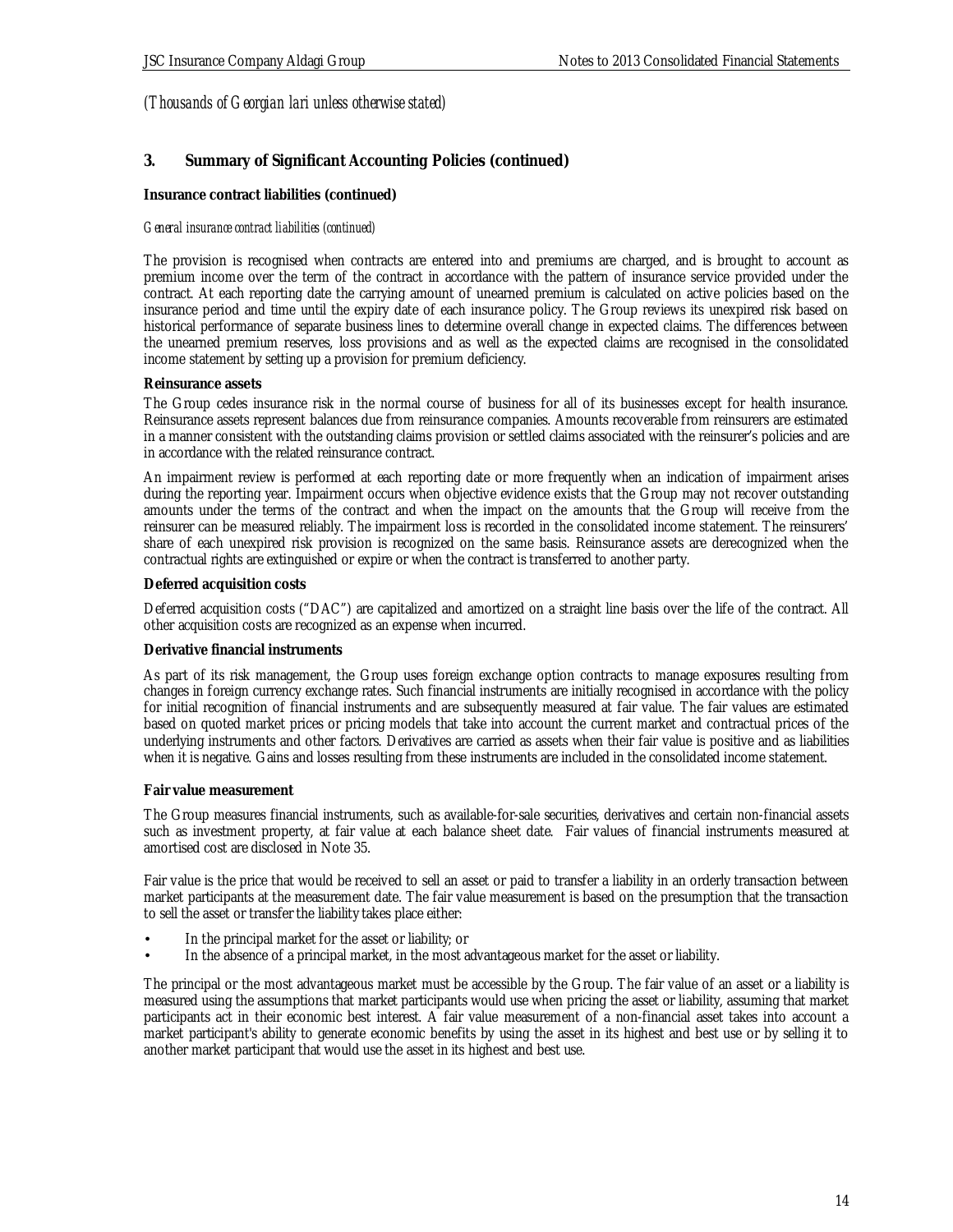### **3. Summary of Significant Accounting Policies (continued)**

#### **Property and equipment**

Property and equipment except for office buildings are carried at cost less accumulated depreciation and any accumulated impairment in value. Such cost includes the cost of replacing part of equipment when that cost is incurred if the recognition criteria are met.

Office buildings are measured at fair value less depreciation and impairment charged subsequent to the date of the revaluation.

The carrying values of property and equipment and hospitals and clinics are reviewed for impairment when events or changes in circumstances indicate that the carrying value may not be recoverable. Impairment losses are recognized in the consolidated income statement as an expense.

Following initial recognition at cost, buildings are carried at a revalued amount, which is the fair value at the date of the revaluation less any subsequent accumulated depreciation and subsequent accumulated impairment losses. Valuations are performed frequently enough to ensure that the fair value of a revalued asset does not differ materially from its carrying amount.

Any revaluation surplus is credited to the asset revaluation reserve included in equity, except to the extent that it reverses a revaluation decrease of the same asset previously recognized in the consolidated income statement, in which case the increase is recognized in the consolidated income statement. A revaluation deficit is recognized in the consolidated income statement, except that a deficit directly offsetting a previous surplus on the same asset is directly offset against the surplus in the asset revaluation reserve.

An annual transfer from the asset revaluation reserve to retained earnings is made for the difference between depreciation based on the revalued carrying amount of the assets and depreciation based on the assets original cost. Additionally, accumulated depreciation as at the revaluation date is eliminated against the gross carrying amount of the asset and the net amount is restated to the revalued amount of the asset. Upon disposal, any revaluation reserve relating to the particular asset being sold is transferred to retained earnings.

Depreciation of an asset begins when it is available for use. Depreciation is calculated on a straight-line basis over the following estimated useful lives:

|                                 | Years  |
|---------------------------------|--------|
| Office buildings                | 50-100 |
| <b>Hospitals and Clinics</b>    | 50-100 |
| Furniture and fixtures          | $5-10$ |
| Computers and medical equipment | $5-10$ |
| Motor vehicles                  | 后      |

The asset's residual values, useful lives and methods are reviewed, and adjusted as appropriate, at each financial year-end.

Costs related to repairs and renewals are charged when incurred and included in other operating expenses, unless they qualify for capitalization.

An item of property and equipment is derecognized upon disposal or when no further future economic benefits are expected from its use or disposal. Any gain or loss arising on derecognizing of the asset (calculated as the difference between the net disposal proceeds and the carrying amount of the asset) is included in the consolidated income statement in the year the asset is derecognized.

Assets under construction comprises costs directly related to construction of property, plant and equipment including an appropriate allocation of directly attributable variable and fixed overheads that are incurred in construction. Depreciation of these assets, on the same basis as similar property assets, commences when the assets are put into operation.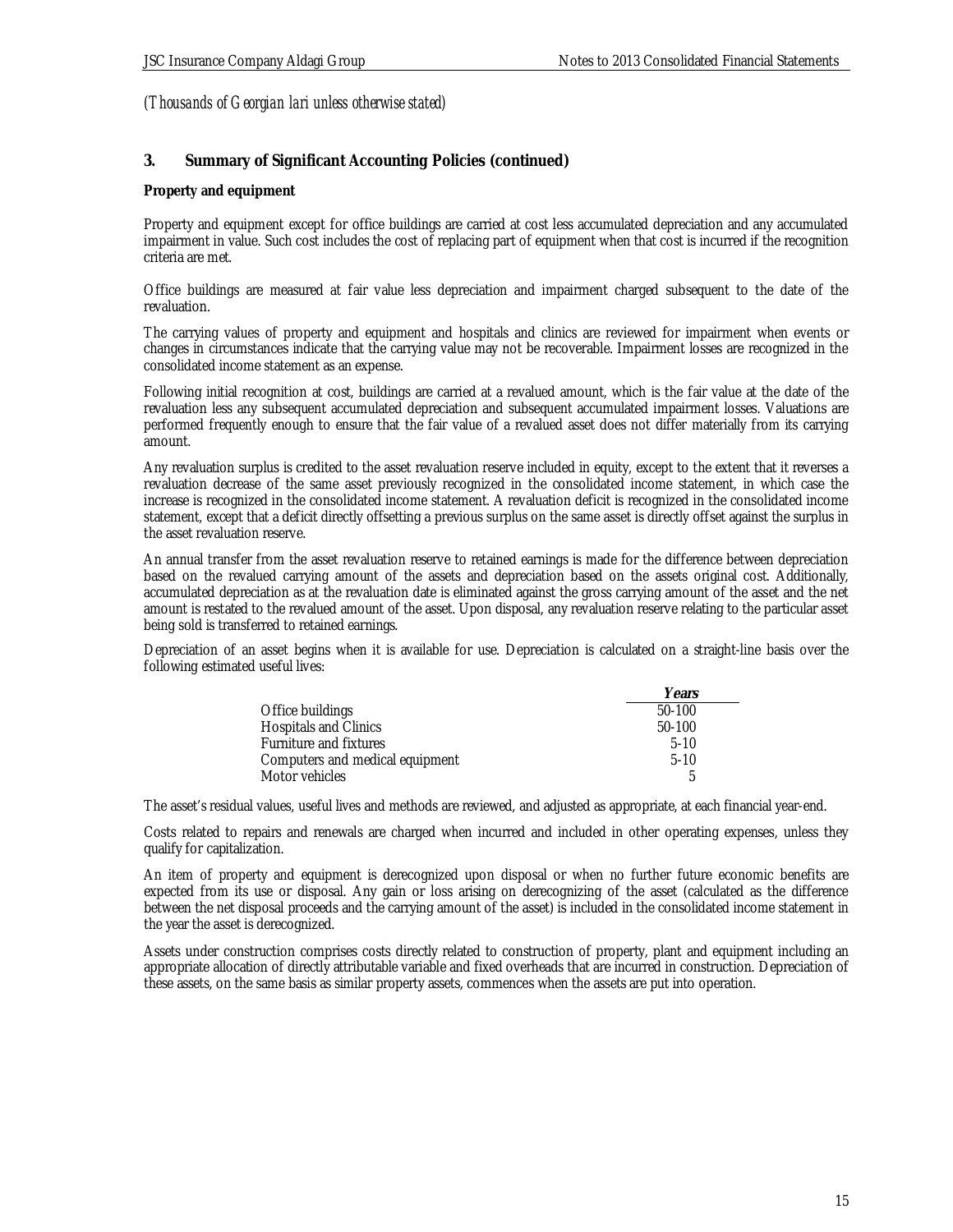### **3. Summary of Significant Accounting Policies (continued)**

### **Property and equipment (continued)**

Leasehold improvements are amortized over the life of the related leased asset. The assets' residual values, useful lives and methods are reviewed, and adjusted as appropriate, at each financial year-end.

#### **Investment properties**

Investment properties are measured initially at cost, including transaction costs. Subsequent to initial recognition, investment properties are stated at fair value, which reflects market conditions at the reporting date. Gains or losses arising from changes in the fair values of investment properties are included in profit or loss in the period in which they arise, including the corresponding tax effect. Fair values are determined based on an annual evaluation performed by an accredited external independent valuer applying a valuation model recommended by the International Valuation Standards Committee.

Investment properties are derecognised either when they have been disposed of or when they are permanently withdrawn from use and no future economic benefit is expected from their disposal. The difference between the net disposal proceeds and the carrying amount of the asset is recognised in the income statement in the period of derecognition.

#### **Inventory supplies**

Inventory supplies are valued at the lower of cost and net realizable value. Cost of inventory supplies is determined on a weighted average basis and includes expenditure incurred in acquiring inventory supplies and bringing them to their existing location and condition. The cost of finished goods and work in progress includes an appropriate share of production overheads based on normal operating capacity, but excluding borrowing costs.

Net realizable value is the estimated selling price in the ordinary course of business, less the estimated costs of completion and estimated costs necessary to make the sale. No provisions for obsolete or slow moving inventory supplies are made**.**

**Retirement and other employee benefit obligations**

The state pension system of Georgia requires contributions by the employer calculated as a percentage of current gross salary payments. Such expense is charged in the period the related salaries are earned.

#### **Pension Fund Assets and Liabilities**

The Group provides management and employees of the Group, management and employees of the parent of the Group – JSC Bank of Georgia, as well as the Group non-related broad client base with private pension plans. These are defined contribution pension plans covering substantially all full-time employees of the Group and JSC Bank of Georgia. The Group collects contributions from its employees as well as employees of JSC Bank of Georgia and other clients. When a client reaches the pension age, aggregated contributions, plus any income earned on the employee's behalf are paid to the employee according to the schedule agreed with the client. Aggregated amounts are distributed during the period when the employee will receive accumulated contributions. In case of leaving the occupied position, the client is entitled to accumulated contributions in form of a lump sum.

The Group holds the licence to act as a pension fund. Under this licence the Group is authorized to receive pension contribution from the population of Georgia, with obligation to repay contributions plus earnings.

#### **Borrowings**

Issued financial instruments or their components are classified as liabilities, where the substance of the contractual arrangement results in the Group having an obligation either to deliver cash or another financial asset to the holder, or to satisfy the obligation other than by the exchange of a fixed amount of each or another financial asset for a fixed number of own equity instruments. These are initially recognized at the fair value of the consideration received less directly attributable transaction costs. After initial recognition, borrowings are subsequently measured at amortized cost using the effective interest method. Gains and losses are recognized in the consolidated income statement when the borrowings are derecognized as well as through the amortization process.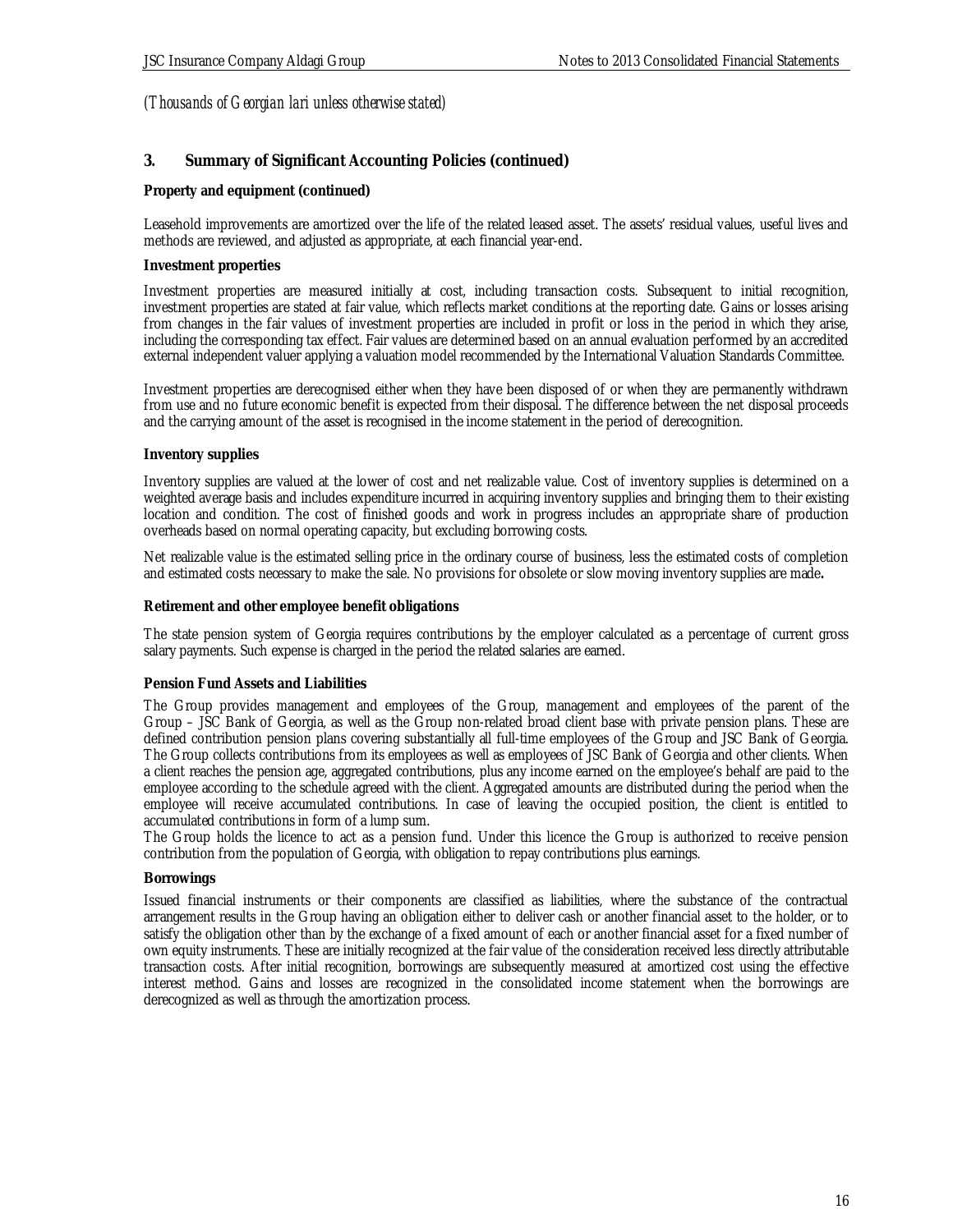### **3. Summary of Significant Accounting Policies (continued)**

### **Borrowing Costs**

Borrowing costs directly attributable to the acquisition, construction or production of an asset that necessarily takes a substantial period of time to get ready for its intended use or sale are capitalised as part of the cost of the respective assets. All other borrowing costs are expensed in the period in which they occur. Borrowing costs consist of interest and other costs that an entity incurs in connection with the borrowing of funds.

#### **Leases**

#### **Finance leases - The Group as lessee**

The Group recognizes finance leases as assets and liabilities in the consolidated statement of financial position at the date of commencement of the lease term at amounts equal to the fair value of the leased property or, if lower, at the present value of the minimum lease payments. In calculating the present value of the minimum lease payments the discount factor used is the interest rate implicit in the lease, when it is practicable to determine; otherwise, the Group's incremental borrowing rate is used. Initial direct costs incurred are included as part of the asset. Lease payments are apportioned between the finance charge and the reduction of the outstanding liability. The finance charge is allocated to periods during the lease term so as to produce a constant periodic rate of interest on the remaining balance of the liability for each period.

The costs identified as directly attributable to activities performed by the lessee for a finance lease, are included as part of the amount recognized as an asset under the lease.

#### **Allowances for impairment of financial assets**

The Group assesses at each reporting date whether a financial asset or group of financial assets is impaired.

If there is objective evidence that an impairment loss on financial assets carried at amortized cost has been incurred, the amount of the loss is measured as the difference between the asset's carrying amount and the present value of estimated future cash flows (excluding future credit losses that have not been incurred) discounted at the financial asset's original effective interest rate (i.e. the effective interest rate computed at initial recognition). The carrying amount of the asset is reduced through use of an allowance account. The amount of the impairment loss is recognized in the consolidated income statement.

#### *Assets carried at amortized cost*

The calculation of the present value of the estimated future cash flows of a collateralized financial asset reflects the cash flows that may result from foreclosure less costs for obtaining and selling the collateral, whether or not the foreclosure is probable.

The Group first assesses whether objective evidence of impairment exists individually for financial assets that are individually significant, and individually or collectively for financial assets that are not individually significant. If it is determined that no objective evidence of impairment exists for an individually assessed financial asset, whether significant or not, the asset is included in a group of financial assets with similar credit risk characteristics and that group of financial assets is collectively assessed for impairment. Assets that are individually assessed for impairment and for which an impairment loss is or continues to be recognized are not included in a collective assessment of impairment.

If, in a subsequent period, the amount of the impairment loss decreases and the decrease can be related objectively to an event occurring after the impairment was recognized, the previously recognized impairment loss is reversed. Any subsequent reversal of an impairment loss is recognized in the consolidated income statement, to the extent that the carrying value of the asset does not exceed its amortized cost at the reversal date.

When an asset is uncollectible, it is written off against the related allowance for impairment. Such assets are written off after all necessary procedures have been completed and the amount of the loss has been determined. Subsequent recoveries of amounts previously written off decrease the charge for impairment of financial assets in the consolidated income statement.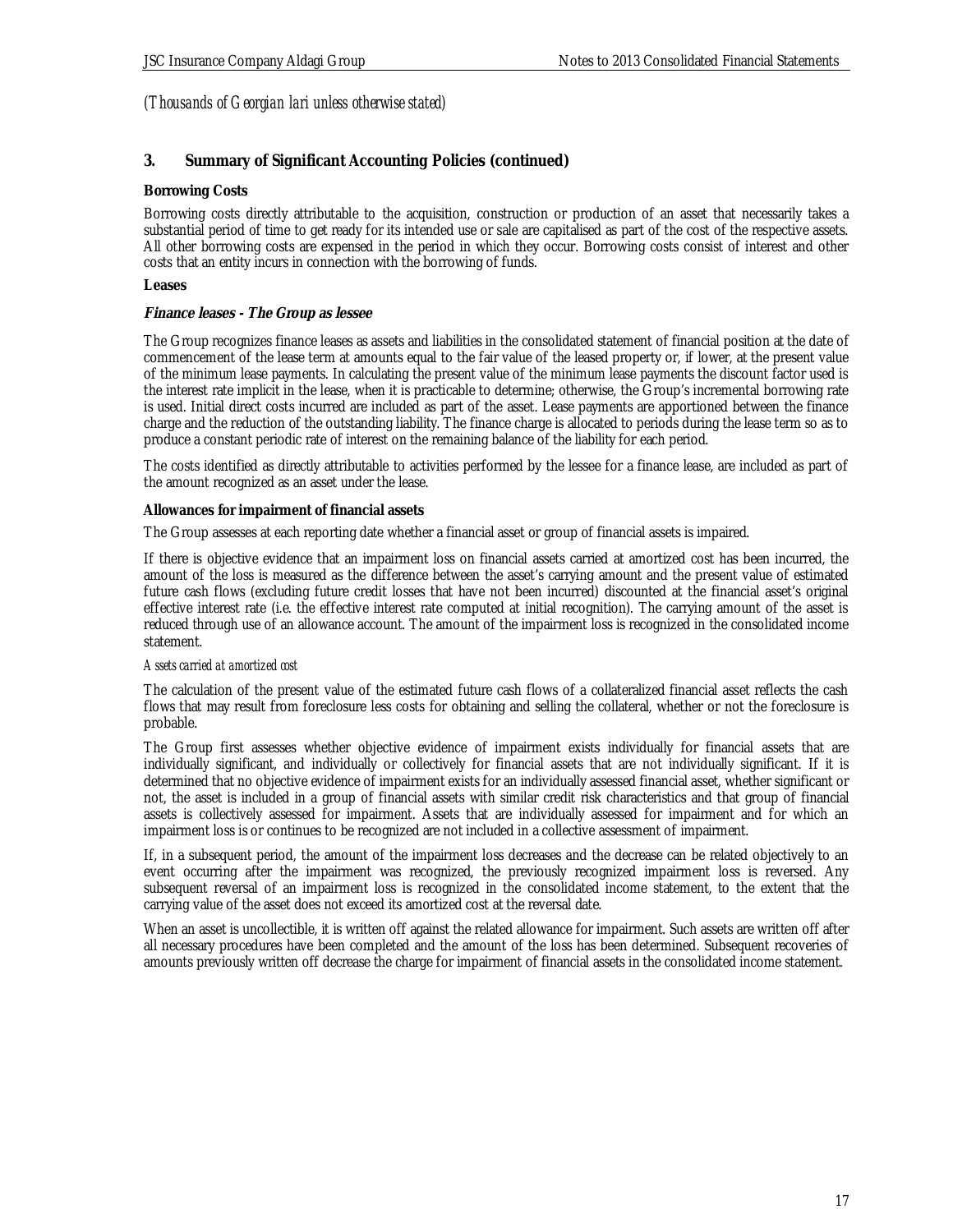## **3. Summary of Significant Accounting Policies (continued)**

### **Derecognition of financial assets and liabilities**

#### *Financial assets*

A financial asset (or, where applicable a part of a financial asset or part of a group of similar financial assets) is derecognized where:

- the rights to receive cash flows from the asset have expired;
- the Group has transferred its rights to receive cash flows from the asset, or retained the right to receive cash flows from the asset, but has assumed an obligation to pay them in full without material delay to a third party under a 'pass-through' arrangement; and
- the Group either (a) has transferred substantially all the risks and rewards of the asset, or (b) has neither transferred nor retained substantially all the risks and rewards of the asset, but has transferred control of the asset.

Where the Group has transferred its rights to receive cash flows from an asset and has neither transferred nor retained substantially all the risks and rewards of the asset nor transferred control of the asset, the asset is recognized to the extent of the Group's continuing involvement in the asset. Continuing involvement that takes the form of a guarantee over the transferred asset is measured at the lower of the original carrying amount of the asset and the maximum amount of consideration that the Group could be required to repay.

#### *Financial liabilities*

A financial liability is derecognized when the obligation under the liability is discharged or cancelled or expires.

Where an existing financial liability is replaced by another from the same lender on substantially different terms, or the terms of an existing liability are substantially modified, such an exchange or modification is treated as a derecognizing of the original liability and the recognition of a new liability, and the difference in the respective carrying amounts is recognized in the consolidated income statement.

#### **Taxation**

The current income tax expense is calculated in accordance with the regulations in force in Georgia.

Deferred tax assets and liabilities are calculated in respect of temporary differences using the liability method. Deferred income taxes are provided for all temporary differences arising between the tax bases of assets and liabilities and their carrying values for financial reporting purposes, except where the deferred income tax arises from the initial recognition of goodwill or of an asset or liability in a transaction that is not a business combination and, at the time of the transaction, affects neither the accounting profit nor taxable profit or loss.

A deferred tax asset is recorded only to the extent that it is probable that taxable profit will be available against which the deductible temporary differences can be utilised. Deferred tax assets and liabilities are measured at tax rates that are expected to apply to the period when the asset is realised or the liability is settled, based on tax rates that have been enacted or substantively enacted at the reporting date.

Deferred income tax is provided on temporary differences arising on investments in subsidiaries, associates and joint ventures, except where the timing of the reversal of the temporary difference can be controlled and it is probable that the temporary difference will not reverse in the foreseeable future.

Georgia also has various operating taxes that are assessed on the Group's activities. These taxes are included as a component of other operating expenses.

#### **Intangible assets**

Intangible assets include computer software and licenses.

Intangible assets acquired separately are measured on initial recognition at cost. The cost of intangible assets acquired in a business combination is fair value as at the date of acquisition. Following initial recognition, intangible assets are carried at cost less any accumulated amortization and any accumulated impairment losses.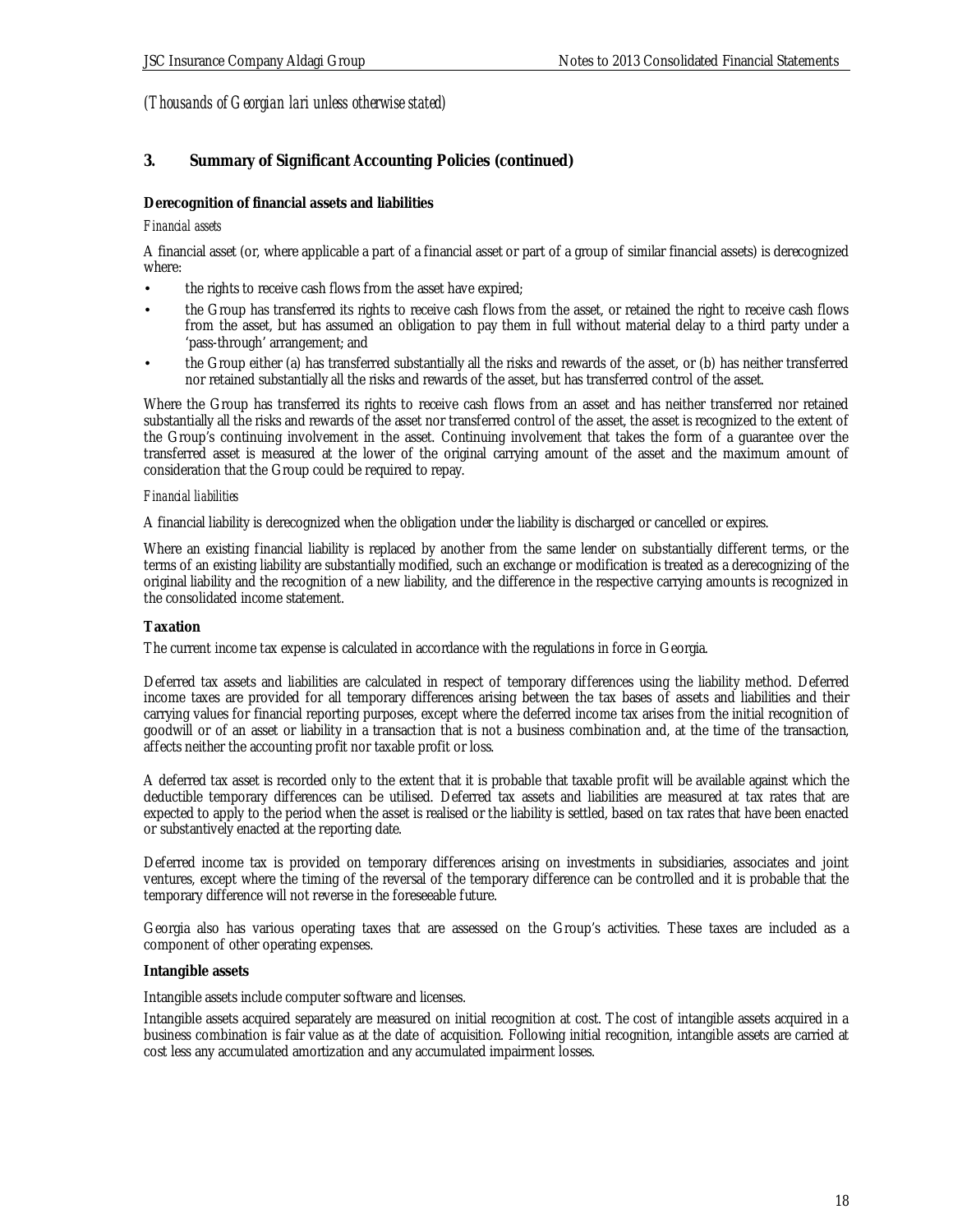### **3. Summary of Significant Accounting Policies (continued)**

### **Intangible assets (continued)**

The useful lives of intangible assets are assessed to be either finite or indefinite. Intangible assets with finite lives are amortized over the useful economic lives of 4 to 10 years and assessed for impairment whenever there is an indication that the intangible asset may be impaired. Amortization periods and methods for intangible assets with finite useful lives are reviewed at least at each financial year-end.

Intangible assets with indefinite useful lives are not amortized, but tested for impairment annually either individually or at the cash-generating unit level. The useful life of an intangible asset with an indefinite life is reviewed annually to determine whether indefinite life assessment continues to be supportable.

Costs associated with maintaining computer software programs are recorded as an expense as incurred. Software development costs (relating to the design and testing of new or substantially improved software) are recognized as intangible assets only when the Group can demonstrate the technical feasibility of completing the software so that it will be available for use or sale, its intention to complete and its ability to use or sell the asset, how the asset will generate future economic benefits, the availability of resources to complete and the ability to measure reliably the expenditure during the development. Other software development costs are recognized as an expense as incurred.

#### **Provisions and contingent liabilities**

Provisions are recognized when the Group has a present legal or constructive obligation as a result of past events, and it is probable that an outflow of resources embodying economic benefits will be required to settle the obligation and a reliable estimate of the amount of obligation can be made.

Where the Group expects a provision to be reimbursed, for example under an insurance contract, the reimbursement is recognized as a separate asset but only when the reimbursement is more probable than not.

#### **Share-based payment transactions**

Senior executives of the Company receive share-based remuneration, whereby employees render services as consideration for the equity instruments of the Company's ultimate parent, BGH. The Company has no liability to settle the awards made by the ultimate parent thus respective share-based remuneration plans are treated as equity settled transactions.

#### *Equity-settled transactions*

The cost of equity settled transactions with employees is measured by reference to the fair value at the date on which they are granted.

The cost of equity settled transactions is recognised together with the corresponding increase in additional paid in capital, over the period in which the performance and/or service conditions are fulfilled, ending on the date when the relevant employee is fully entitled to the award ("the vesting date"). The cumulative expense recognised for equity settled transactions at each reporting date until the vesting date reflects the extent to which the vesting period has expired and the Group's best estimate of the number of equity instruments that will ultimately vest. The consolidated income statement charge the period represents the movement in cumulative expense recognised as at the beginning and end of that period.

#### **Contingencies**

Contingent liabilities are not recognized in the consolidated statement of financial position but are disclosed unless the possibility of any outflow in settlement is remote. A contingent asset is not recognized in the consolidated statement of financial position but disclosed when an inflow of economic benefits is probable.

#### **Share capital**

#### *Share capital*

Ordinary shares are classified as equity. External costs directly attributable to the issue of new shares, other than on a business combination, are shown as a deduction from the proceeds in equity. Any excess of the fair value of consideration received over the par value of shares issued is recognized as additional paid-in capital.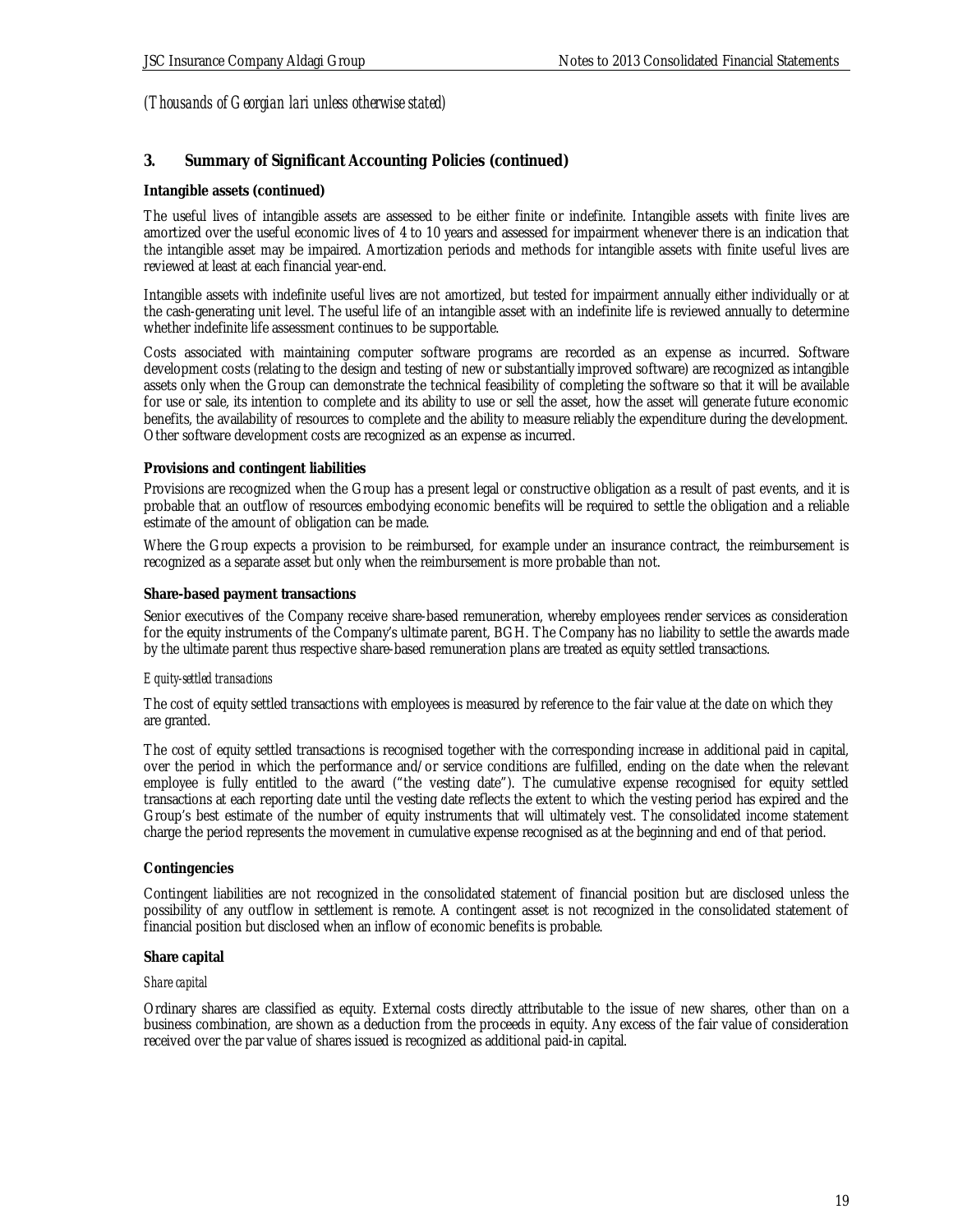### **3. Summary of Significant Accounting Policies (continued)**

#### **Share capital (continued)**

#### *Dividends*

Dividends are recognized as a liability and deducted from equity at the reporting date only if they are declared before or on the reporting date. Dividends are disclosed when they are proposed before the reporting date or proposed or declared after the reporting date but before the financial statements are authorized for issue.

#### **Income and expense recognition**

#### *Premium income*

Premiums from life insurance contracts are recognized as revenue when payable by the policyholders, except for investment-linked premiums which are accounted for when the corresponding liabilities are recognized. For single premium business this is the date from which the policy is effective. For regular premium contracts, receivables are recorded at the date when payments are due.

For non-life business premiums written are recognized on policy inception and earned on a pro rata basis over the term of the related policy coverage.

Estimates of premiums written as at the reporting date but not yet received, are assessed based on estimates from underwriting or past experience and are included in premiums earned.

Premiums are shown before deduction of commission and before any sales-based taxes or duties. Where policies lapse due to non-receipt of premiums, then all the related premium income accrued but not received from the date they are deemed to have lapsed is offset against premiums.

General insurance and health premiums written reflect business incepted during the year, and exclude any sales-based taxes or duties. Unearned premiums are those proportions of the premiums written in a year that relate to periods of risk after the reporting date. Unearned premiums are computed principally on either a daily or monthly pro rata basis. Premiums collected by intermediaries, but not yet received, are assessed based on estimates from underwriting or past experience, and are included in premiums written.

#### *Premiums ceded*

Premiums payable in respect of reinsurance ceded are recognized in the period in which the reinsurance contract is entered into and include estimates where the amounts are not determined at the reporting date. Premiums are expensed over the period of the reinsurance contract, calculated principally on a daily pro rata basis.

#### *Provision for unearned premiums*

The proportion of written premiums attributable to subsequent periods is deferred as unearned premium. The change in the provision for unearned premium is taken to the consolidated income statement in the order that revenue is recognized over the period of risk or, for annuities, the amount of expected future benefit payments.

#### *Fee and commission income*

Insurance contract policyholders are charged for policy administration services, investment management services and for surrenders. The fee is recognized as revenue in the period in which it is received unless these relate to services to be provided in future periods. If the fees are for services to be provided in future periods, these are deferred and recognized in the income statement as the service is provided over the term of the contract. Initiation and other front end fees are also deferred and recognized over the term of the contract.

#### *Revenue from medical services rendered*

Revenues from medical services are recognised to the extent that it is probable that the economic benefits will flow to the group and the revenue can be reliably measured on an accrual basis.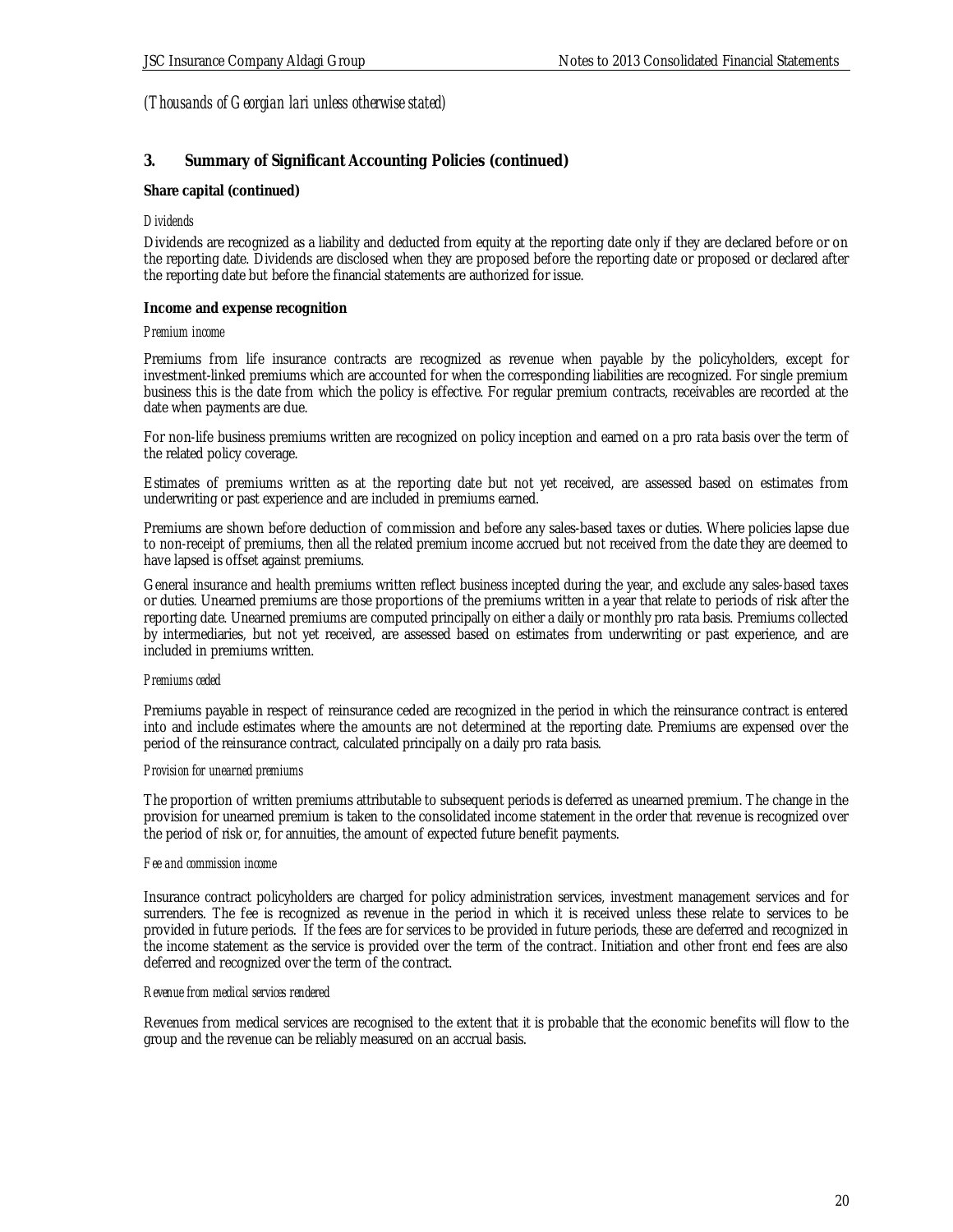### **3. Summary of Significant Accounting Policies (continued)**

**Income and expense recognition (continued)**

#### *Cost of Medical Services Rendered*

Cost of medical services rendered represents expenses directly related to the generation of revenue from medical services rendered, including, but not limited to wages and salaries of medical personnel, cost of medicines and other inventory.

#### **Benefits and claims**

Life insurance business claims reflect the cost of all claims incurred during the year, including claims handling costs. Death claims and surrenders are recorded on the basis of notifications received. Maturities and annuity payments are recorded when due. Benefits recorded are then accrued to the liability.

General insurance claims incurred include all claim losses occurring during the year, whether reported or not, including the related handling costs and reduction for the value of salvage and other recoveries and any adjustments to claims outstanding from previous years.

Claims handling costs include internal and external costs incurred in connection with the negotiation and settlement of claims. Internal costs include all direct expenses of the claims department and any part of the general administrative costs directly attributable to the claims function.

#### **Foreign currency translation**

The consolidated financial statements are presented in Georgian lari, which is the Company's functional and presentation currency. Transactions in foreign currencies are initially recorded in the functional currency, converted at the rate of exchange ruling at the date of the transaction. Monetary assets and liabilities denominated in foreign currencies are translated into Georgian lari at official exchange rates declared by the National Bank of Georgia ("NBG") and effective as of the reporting date. Gains and losses resulting from the translation of foreign currency transactions are recognized in the consolidated income statement as gains less losses from foreign currencies - translation differences, except where it relates to items where gains or losses are recognized directly in equity, the gain or loss is then recognized net of the exchange component in equity. Non-monetary items that are measured in terms of historical cost in a foreign currency are translated using the exchange rates as at the dates of the initial transactions. Non-monetary items measured at fair value in a foreign currency are translated using the exchange rates at the date when the fair value was determined.

Differences between the contractual exchange rate of a transaction in a foreign currency and the NBG exchange rate on the date of the transaction are included in gains less losses from dealing in foreign currencies. The official NBG exchange rates at 31 December 2013 and 2012, were 1.7363 and 1.6567 Georgian lari to 1 US dollar, respectively.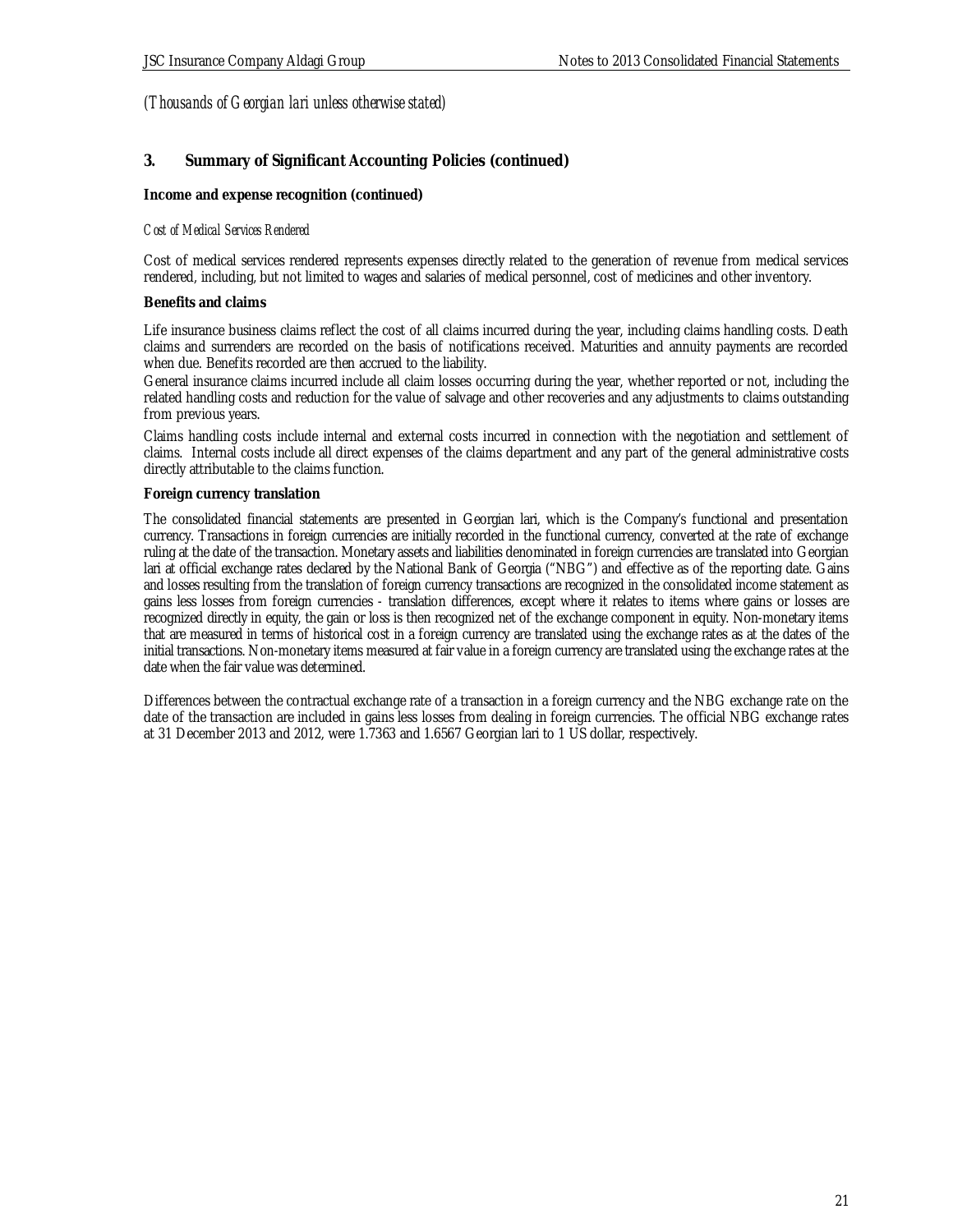### **4. Significant Accounting Judgments, Estimates and Assumptions**

### **Use of estimates, assumptions and judgments**

The preparation of the financial statements necessitates the use of estimates, assumptions and judgments. These estimates and assumptions affect the reported amounts of assets and liabilities and contingent liabilities at the reporting date as well as affecting the reported income and expenses for the year. Although the estimates are based on management's best knowledge and judgment of current facts as at the reporting date, the actual outcome may differ from these estimates.

### **Estimation uncertainty**

The key assumptions concerning the future and other key sources of estimation uncertainty at the reporting date, that have a significant risk of causing a material adjustment to the carrying amounts of assets and liabilities within the next financial year are discussed below:

### *Claims liability arising from insurance contracts*

The estimation of the ultimate liability arising from claims made under life and general insurance contracts is the Group's most critical accounting estimate. There are several sources of uncertainty that need to be considered in the estimation of the liability that the Group will ultimately pay for those claims.

### *a) Life insurance contracts*

For life insurance contracts there is no claims liability at the reporting date since the only life insurance product is an annual insurance contract, which may be renewed, that will pay out a fixed amount to a beneficiary when the insured person dies within that year.

### *b) General insurance contracts*

For general insurance contracts, estimates have to be made both for the expected ultimate cost of claims reported at the reporting date and for the expected ultimate cost of claims incurred but not yet reported (IBNR) at the reporting date. It can take a significant period of time before the ultimate claims cost can be established with certainty. General insurance claims provisions are not discounted for the time value of money.

#### *Allowance for impairment of Insurance Receivables and Reinsurance Assets*

The Group regularly reviews its insurance receivables and reinsurance assets to assess impairment. The allowance methodology has been consistently applied.

For accounting purposes, the Group uses an incurred loss model for the recognition of losses on impaired financial assets. This means that losses can only be recognized when objective evidence of a specific loss event has been observed. Triggering events include significant financial difficulty of the customer and/or breach of contract such as default of payment.

The amount of allowance is reduced by an amount of receivables which formally meet the criteria mentioned above, but in relation to which the Group has adequate reasons to believe that the amount of debt will be recovered.

Run-off analyses support this approach. Management judgment is that trends will not change in future and that this approach can be used to estimate the amount of recoverable debts as at the reporting period end.

Irrecoverable amounts and specific credit risks are written off by charging directly against gross premiums. Allowances for impairment based on past experience are necessary in respect of receivables due from policyholders and agents/brokers on direct insurance and in respect of counterparts on reinsurance.

#### *Impairment of goodwill*

The Group determines whether goodwill is impaired at least on an annual basis. This requires an estimation of the value in use of the cash-generating units to which the goodwill is allocated. Estimating the value in use requires the Group to make an estimate of the expected future cash flows from the cash-generating unit and also to choose a suitable discount rate in order to calculate the present value of those cash flows.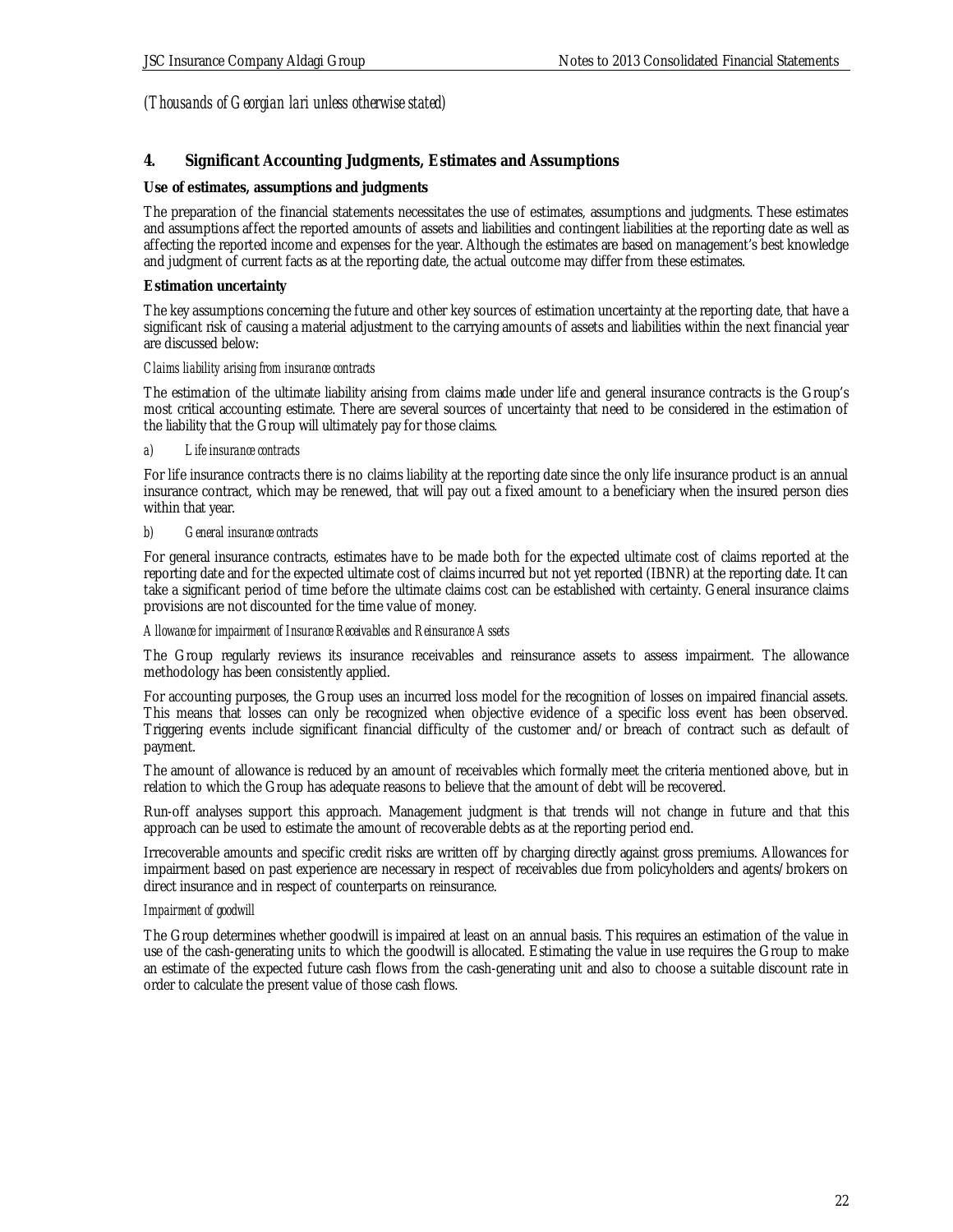#### **5. Business Combination**

#### **Acquisitions in 2013**

#### **Caraps Medline LLC**

On 31 December 2013 Unimed Kakheti LLC ("Acquirer"), a wholly owned subsidiary of JSC Insurance Company Aldagi, fully acquired from several individuals Caraps Medline LLC ("Acquiree"), a healthcare company operating in Georgia. The fair values of identifiable assets, liabilities and contingent liabilities acquired, and goodwill arising from the Acquiree as at the date of acquisition were:

|                                                 | Fair value Recognized<br>on Acquisition |
|-------------------------------------------------|-----------------------------------------|
| <b>A</b> ssets                                  |                                         |
| Amounts due from credit institutions            | 46                                      |
| Loan to customers <sup>1</sup>                  | 2,664                                   |
| Accounts receivable <sup>1</sup>                | 22                                      |
| Property and equipment                          | 6,005                                   |
| Goodwill and other intangible assets            | 4                                       |
| Current income tax assets                       | 71                                      |
| Prepayments                                     | 87                                      |
| Other assets                                    | 134                                     |
| Total assets                                    | 9,033                                   |
| Liabilities                                     |                                         |
| Current income tax liabilities                  | 93                                      |
| Borrowings                                      | 2,883                                   |
| <b>Trade Payables</b>                           | 376                                     |
| Other liabilities                               | 424                                     |
| <b>Total Liabilities</b>                        | 3,776                                   |
| Fair value of assets                            | 5,257                                   |
| Minority interest                               |                                         |
| Goodwill arising on acquisition                 | 3,063                                   |
| Total Consideration <sup>2</sup>                | 8,320                                   |
| Cash paid*<br>Cash acquired with the subsidiary | 7,810                                   |
| Net cash outflow                                | 7,810                                   |

**\*As of 31 December 2013 GEL 454 was outstanding and was fully paid after the reporting date.**

The Group decided to increase their presence and investment in Tbilisi healthcare market, by acquiring the given clinic, thus securing a leading position in the growing healthcare sector. Management considers that the deal will have positive impact on the value of the Group. Caraps Medline owns 100% stake in Medline + LLC.

As the acquisition date is 31 December 2013, no revenue or profit comes from the Acquiree in the year ended 31 December 2013. If the combination had taken place at the beginning of the period the Group would have recorded GEL 211,410 and GEL 22,934 of revenue and profit respectively.

The primary factor that contributed to the cost of business combination that resulted in the recognition of goodwill on acquisition is the positive synergy which is expected to be brought into the Group's operations. None of the goodwill recognised is expected to be deductible for tax purposes.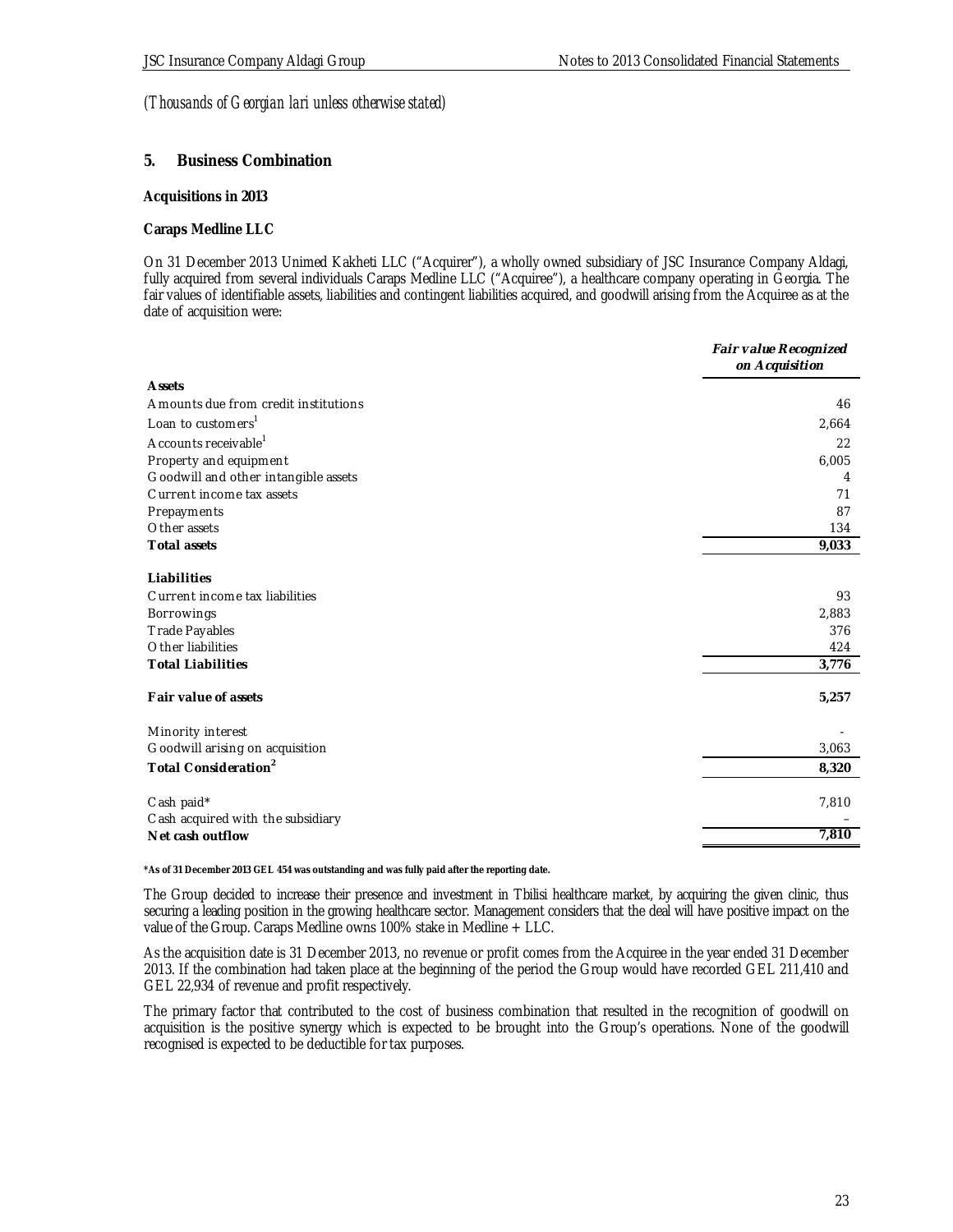### **5. Business Combination (continued)**

### **Acquisitions in 2013 (continued)**

Since Caraps Medline LLC was acquired at the reporting date, the Group had limited time to review, analyze and perform valuation of the respective net assets as well as amount of goodwill. Therefore the net assets as well as the amount of goodwill presented above are estimated provisionally as at the reporting date. The Group continues thorough full examination of these net assets and if identified proper adjustments will be made to the net assets and amount of the goodwill during the twelve month period from the acquisition date, as allowed by "Business Combinations" (IFRS 3). However, as at the reporting date management believes that materially all factors of the business combination have been captured and the estimates are materially correct.

- 1. No impairment for loans and receivables, gross amounts equal fair values and are expected to be fully collected;<br>2. Consideration comprised of GEL 510 pre-existing loan to Caraps Medline LLC and cash payments of GEL 7,8
- 2. Consideration comprised of GEL 510 pre-existing loan to Caraps Medline LLC and cash payments of GEL 7,810.

### **6. Goodwill and Other Intangible Assets**

The movements in goodwill and other intangible assets were as follows:

|                                                    | <b>Goodwill</b> | Licenses | Computer software | Total  |
|----------------------------------------------------|-----------------|----------|-------------------|--------|
| Cost                                               |                 |          |                   |        |
| 31 December 2012                                   | 17,032          | 403      | 746               | 18,181 |
| Additions                                          |                 | 100      | 1,256             | 1,356  |
| Acquisition through business combinations (note 5) | 3,063           |          | 4                 | 3,067  |
| <b>Disposals</b>                                   |                 | (103)    | (5)               | (108)  |
| 31 December 2013                                   | 20,095          | 400      | 2,001             | 22,496 |
|                                                    |                 |          |                   |        |
| Accumulated amortization and impairment            |                 |          |                   |        |
| 31 December 2012                                   |                 | 46       | 239               | 285    |
| Amortization charge                                |                 | 61       | 350               | 411    |
| 31 December 2013                                   |                 | 107      | 589               | 696    |
|                                                    |                 |          |                   |        |
| Net book value:                                    |                 |          |                   |        |
| 31 December 2012                                   | 17,032          | 357      | 507               | 17,896 |
| 31 December 2013                                   | 20,095          | 293      | 1,412             | 21,800 |
|                                                    |                 |          |                   |        |

|                                                    | Goodwill | Licenses | Computer software | Total  |
|----------------------------------------------------|----------|----------|-------------------|--------|
| Cost                                               |          |          |                   |        |
| 31 December 2011                                   | 16,558   | 57       | 391               | 17,006 |
| Additions                                          |          | 235      | 355               | 590    |
| Acquisition through business combinations (note 5) | 474      | 111      |                   | 585    |
| 31 December 2012                                   | 17,032   | 403      | 746               | 18,181 |
| Accumulated amortization and impairment            |          |          |                   |        |
| 31 December 2011                                   |          | 27       | 151               | 178    |
| Amortization charge                                |          | 19       | 88                | 107    |
| 31 December 2012                                   |          | 46       | 239               | 285    |
| Net book value:                                    |          |          |                   |        |
| 31 December 2011                                   | 16,558   | 30       | 240               | 16,828 |
| 31 December 2012                                   | 17,032   | 357      | 507               | 17,896 |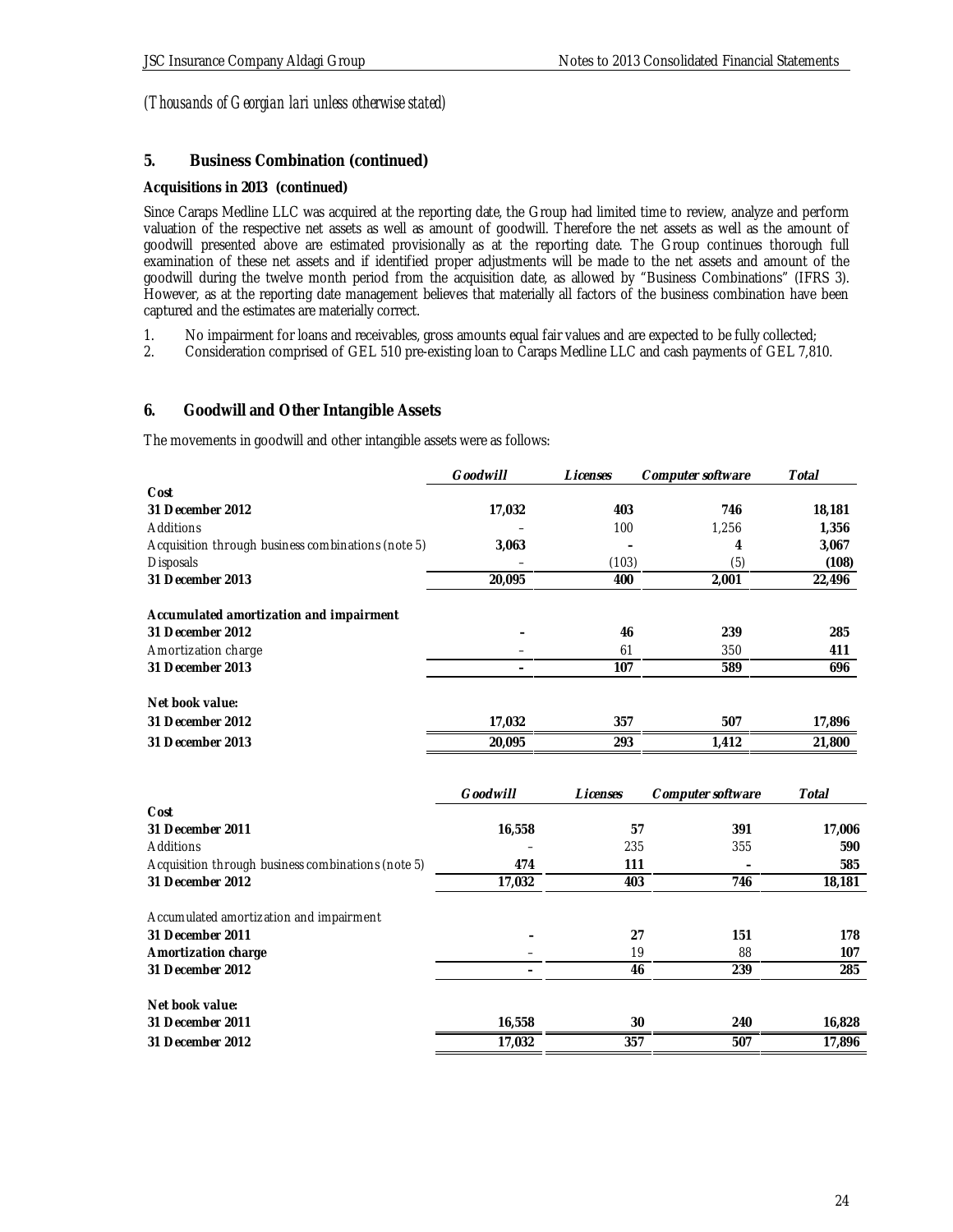# **6. Goodwill and Other Intangible Assets (continued)**

The recoverable amount of the total cash-generating unit has been determined based on a value-in-use calculation. The Group used cash flow projections based on financial budget of 2014 approved by senior management.

As of 31 December 2013, goodwill acquired through business combinations has been allocated to the following cashgenerating units for impairment testing purposes:

- JSC Insurance Company Aldagi
- **JSC My Family Clinic**
- Insurance Company Partner, LLC
- JSC Insurance Company Imedi-L international
- Caraps Medline, LLC

The recoverable amount of each cash-generating unit has been determined based on a value-in-use calculation through a cash flow projection based on the approved budget under the assumption that business will steadily grow and the cash flows will be stable. The discount rate applied to cash flow projections is the weighted average cost of capital ("WACC") of each particular cash-generating unit.

The carrying amount of goodwill allocated to each of the cash-generating units follows:

|                                    |                                                                        |                                       |                     | Carrying amount of goodwill |
|------------------------------------|------------------------------------------------------------------------|---------------------------------------|---------------------|-----------------------------|
|                                    | Effective annual<br>growth rate in three-<br>year financial<br>budgets | WACC applied<br>for <i>impairment</i> | 31 December<br>2013 | 31 December<br>2012         |
| JSC Insurance Company Aldagi - BCI | 11.50%                                                                 | 14.70%                                | 15,557              | 15.557                      |
| JSC My Family Clinic               | 13.80%                                                                 | 14.70%                                | 508                 | 508                         |
| Insurance Company Partner, LLC     | 11.50%                                                                 | 14.70%                                | 493                 | 493                         |
| JSC Insurance Company Imedi L      | 11.50%                                                                 | 14.70%                                | 474                 | 474                         |
| Caraps Medline, LLC                | 15.80%                                                                 | 14.70%                                | 3,063               |                             |
| Total:                             |                                                                        |                                       | 20.095              | 17.032                      |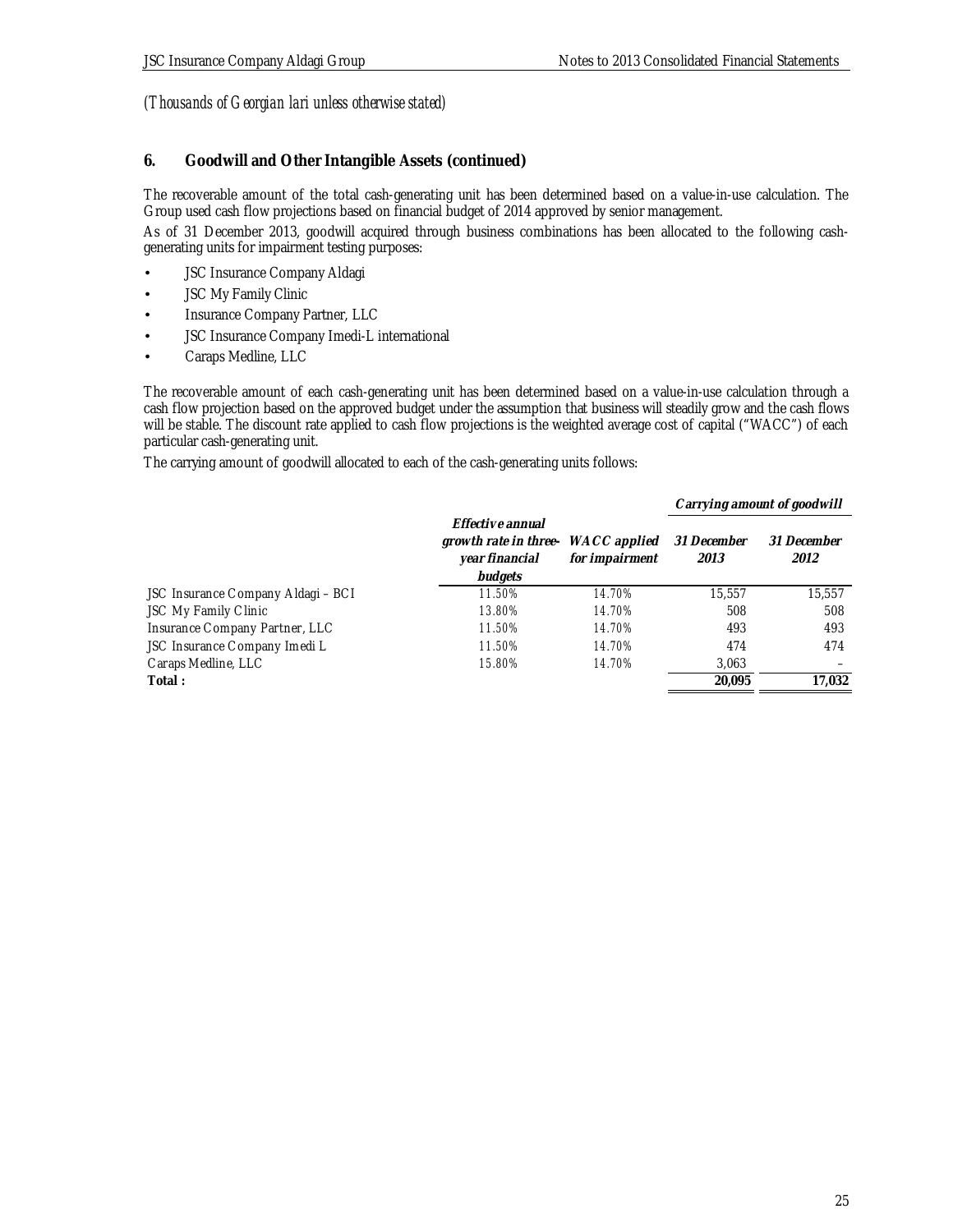# **7. Property and Equipment**

# The movements in property and equipment were as follows:

|                                                   |                          |             |                          | Computers |          |                     | A ssets                  |                          |          |
|---------------------------------------------------|--------------------------|-------------|--------------------------|-----------|----------|---------------------|--------------------------|--------------------------|----------|
|                                                   | Land and                 |             | Furniture                | and       |          |                     | under                    | <b>Assets</b>            |          |
|                                                   | <i>Office</i>            | Hospitals   | and                      | medical   | Motor    | Leasehold           | finance                  | under                    |          |
|                                                   | <b>Buildings</b>         | and Clinics | fixtures                 | equipment | vehicles | <i>improvements</i> | lease                    | construction             | Total    |
| Gross book value                                  |                          |             |                          |           |          |                     |                          |                          |          |
| 31 December 2012                                  | 9,162                    | 82,604      | 5,122                    | 30,946    | 943      | 840                 | 937                      | 25,350                   | 155,904  |
| Acquisition throughbusiness combinations (note 5) | $\overline{\phantom{m}}$ | 4,889       | 345                      | 163       |          | 608                 | $\overline{\phantom{m}}$ | $\overline{\phantom{0}}$ | 6,005    |
| Additions                                         | 699                      | 21,228      | 648                      | 12,082    | 591      | 1,149               | $\overline{\phantom{m}}$ | 7,873                    | 44,270   |
| Revaluation                                       | 95                       |             |                          |           |          |                     | $\overline{\phantom{m}}$ |                          | 95       |
| <b>Disposals</b>                                  | (1,647)                  | (365)       | (67)                     | (1,703)   | (274)    | (169)               | $\overline{\phantom{m}}$ | (8,831)                  | (13,056) |
| Transfer                                          | $\overline{\phantom{0}}$ | 20,157      | $\overline{\phantom{a}}$ |           |          |                     | $\overline{\phantom{m}}$ | (20, 157)                |          |
| Transfers from (to) investment property           | (950)                    | -           |                          |           |          |                     |                          |                          | (950)    |
| 31 December 2013                                  | 7,359                    | 128,513     | 6,048                    | 41,488    | 1,260    | 2,428               | 937                      | 4,235                    | 192,268  |
| Accumulated depreciation                          |                          |             |                          |           |          |                     |                          |                          |          |
| 31 December 2012                                  | 22                       | 512         | 917                      | 3,993     | 203      | 255                 | 277                      | $\overline{\phantom{0}}$ | 6,179    |
| Depreciation charge                               | 171                      | 1,026       | 460                      | 4,134     | 194      | 61                  |                          | $\overline{\phantom{m}}$ | 6,046    |
| <b>Disposals</b>                                  | $\overline{\phantom{m}}$ | (3)         | (27)                     | (92)      | (225)    | (138)               |                          |                          | (485)    |
| 31 December 2013                                  | 193                      | 1,535       | 1,350                    | 8,035     | 172      | 178                 | 277                      | $\overline{\phantom{0}}$ | 11,740   |
| Net book value:                                   |                          |             |                          |           |          |                     |                          |                          |          |
| 31 December 2012                                  | 9,140                    | 82,092      | 4,205                    | 26,953    | 740      | 585                 | 660                      | 25,350                   | 149,725  |
| 31 December 2013                                  | 7,166                    | 126,978     | 4,698                    | 33,453    | 1,088    | 2,250               | 660                      | 4,235                    | 180,528  |
|                                                   |                          |             |                          |           |          |                     |                          |                          |          |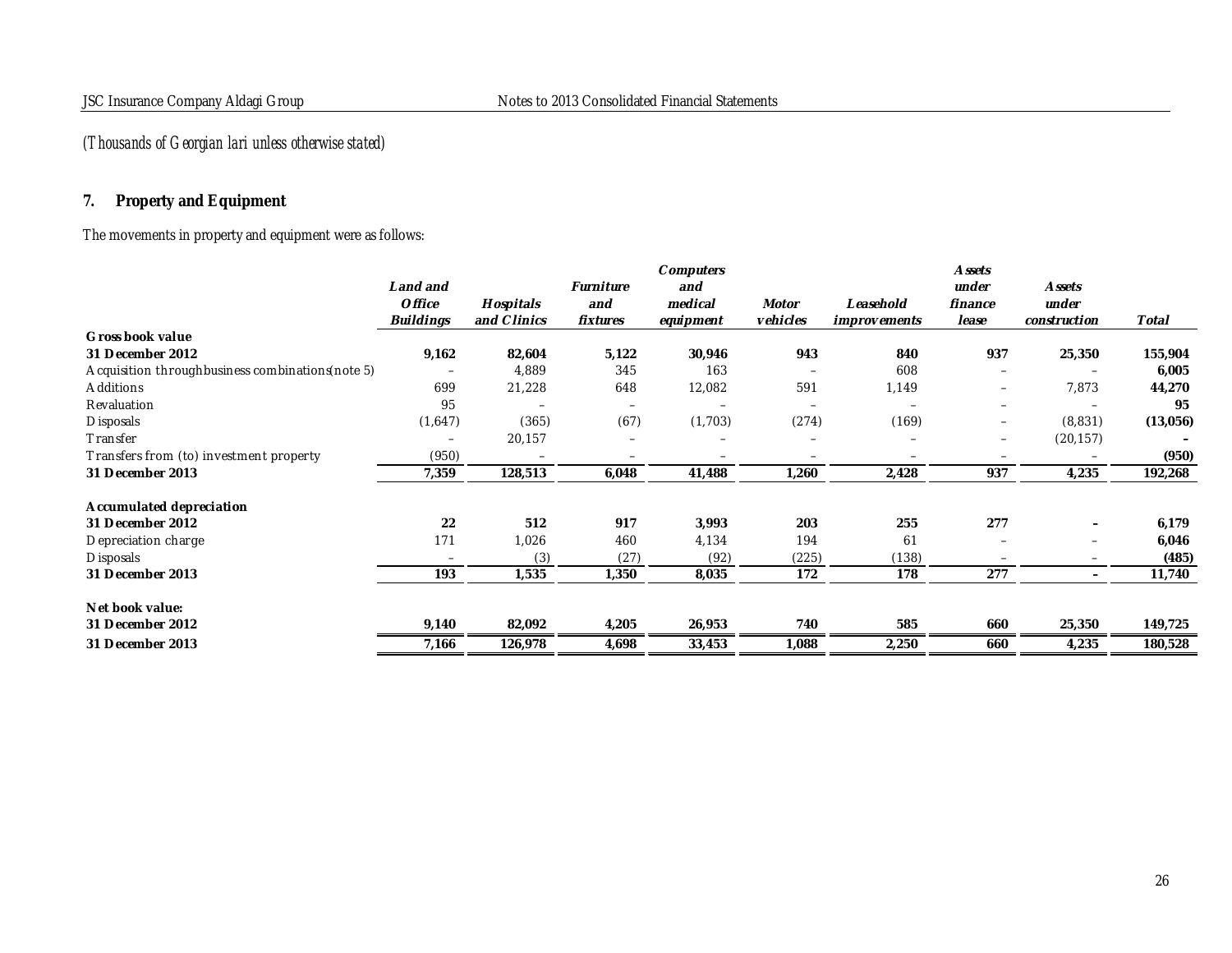# **7. Property and Equipment (continued)**

|                                                   |                  |             |           | Computers |          |                     | A ssets                  |                          |          |
|---------------------------------------------------|------------------|-------------|-----------|-----------|----------|---------------------|--------------------------|--------------------------|----------|
|                                                   | Land and         |             | Furniture | and       |          |                     | under                    | A ssets                  |          |
|                                                   | <b>Office</b>    | Hospitals   | and       | medical   | Motor    | Leasehold           | finance                  | under                    |          |
|                                                   | <b>Buildings</b> | and Clinics | fixtures  | equipment | vehicles | <i>improvements</i> | lease                    | construction             | Total    |
| Gross book value                                  |                  |             |           |           |          |                     |                          |                          |          |
| 31 December 2011                                  | 2,431            | 40,272      | 3,165     | 15,786    | 589      | 794                 | 937                      | 1,784                    | 65,758   |
| Acquisition throughbusiness combinations (note 5) | 6,611            | 30,493      | 332       | 4,307     | 246      | 39                  | $\qquad \qquad -$        | 14,246                   | 56,274   |
| Additions                                         | 677              | 2,395       | 1,677     | 11,143    | 334      | 258                 | -                        | 19,627                   | 36,111   |
| <b>Disposals</b>                                  | (845)            | (512)       | (52)      | (290)     | (226)    | (251)               | $\overline{\phantom{0}}$ | (63)                     | (2, 239) |
| Transfer                                          | 288              | 9,956       |           |           |          |                     |                          | (10, 244)                |          |
| 30 December 2012                                  | 9,162            | 82,604      | 5,122     | 30,946    | 943      | 840                 | 937                      | 25,350                   | 155,904  |
| Accumulated depreciation                          |                  |             |           |           |          |                     |                          |                          |          |
| 31 December 2011                                  | 5                | 18          | 585       | 1,136     | 98       | 211                 | 277                      |                          | 2,330    |
| Depreciation charge                               | 37               | 494         | 359       | 2,889     | 186      | 52                  |                          | $\overline{\phantom{0}}$ | 4,017    |
| <b>Disposals</b>                                  | (20)             |             | (27)      | (32)      | (81)     | (8)                 |                          | —                        | (168)    |
| 30 December 2012                                  | 22               | 512         | 917       | 3,993     | 203      | 255                 | 277                      | -                        | 6,179    |
| Net book value:                                   |                  |             |           |           |          |                     |                          |                          |          |
| 31 December 2011                                  | 2,426            | 40,254      | 2,580     | 14,650    | 491      | 583                 | 660                      | 1,784                    | 63,428   |
| 30 December 2012                                  | 9,140            | 82,092      | 4,205     | 26,953    | 740      | 585                 | 660                      | 25,350                   | 149,725  |
|                                                   |                  |             |           |           |          |                     |                          |                          |          |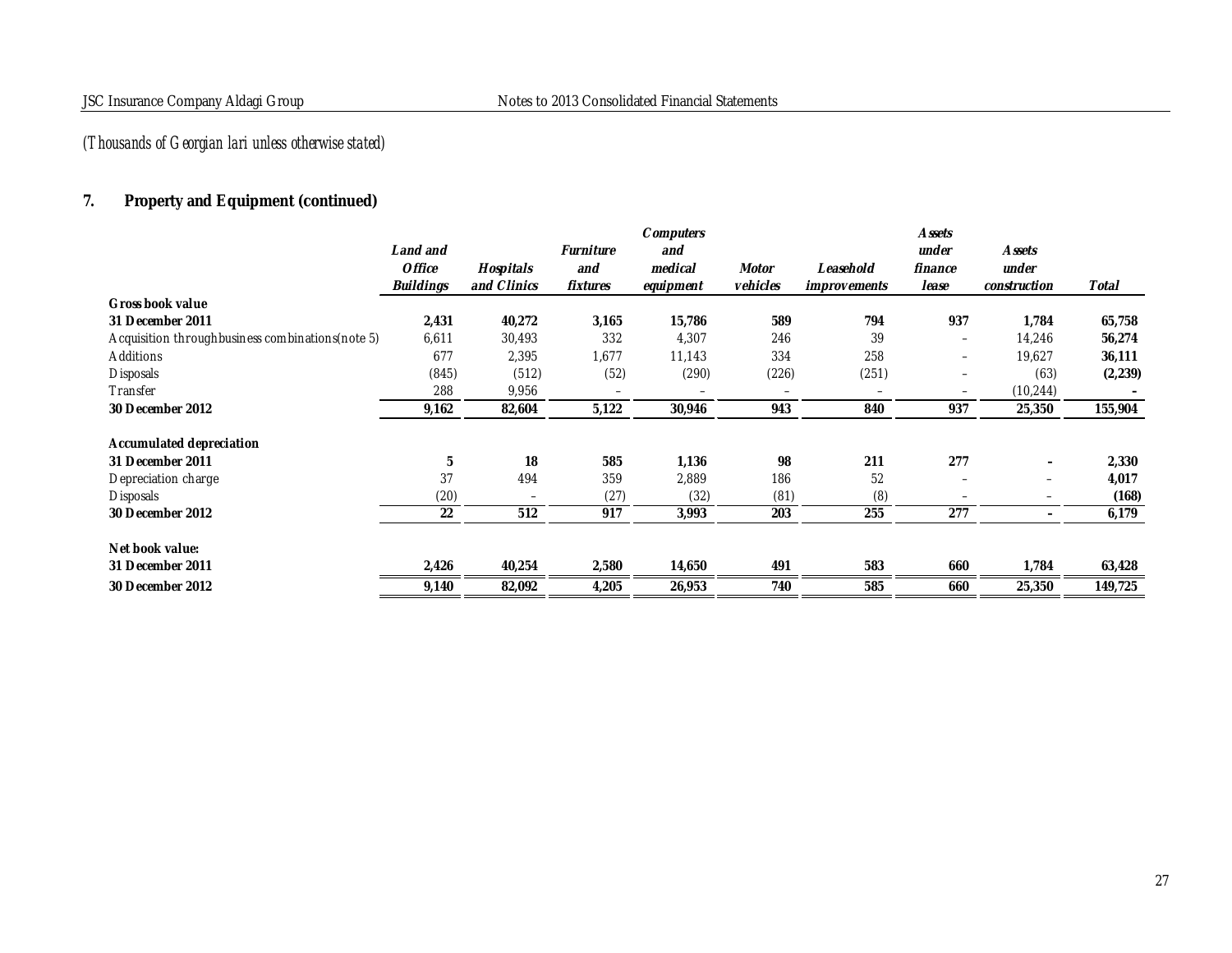### **7. Property and Equipment (continued)**

The Group engaged an independent appraiser to determine the fair value of its land and office buildings. Fair value is determined by reference to market-based evidence. The most recent revaluation report for the Group's buildings was 31 December 2013. If the land and office buildings were measured using the cost model, the carrying amounts of the buildings as of 31 December 2013 and 2012 would be as follows:

|                                         | 2013  | 2012  |
|-----------------------------------------|-------|-------|
| C ost                                   | 6.680 | 8.578 |
| Accumulated depreciation and impairment | (592) | (421  |
| Net carrying amount                     | 6.088 | 8.157 |

Based on the change in use, the Group reclassified one of its properties into investment properties category. An accredited independent appraiser determined fair value of the property as of 31 December 2013 applying valuation models recommended by the International Valuation Standards Committee. Fair value was determined as GEL 1,139.

### **8. Taxation**

The corporate income tax expenses comprise:

|                                                                         | 2013  | 2012  |
|-------------------------------------------------------------------------|-------|-------|
| Current tax charge                                                      | 4.438 | 2.451 |
| Deferred tax charge – origination and reversal of temporary differences | (199) |       |
| Income tax expense                                                      | 4.239 | 2.524 |

Georgian legal entities must file individual tax declarations. The corporate tax rate was 15% for 2013 and 2012.

The effective income tax rate differs from the statutory income tax rates. As of 31 December a reconciliation of the income tax expense based on statutory rates with actual is as follows:

| 2013   | 2012   |
|--------|--------|
| 28,109 | 18,804 |
| 15%    | 15%    |
| 4,216  | 2,821  |
| (616)  | (337)  |
| 639    | 40     |
| 4.239  | 2.524  |
|        |        |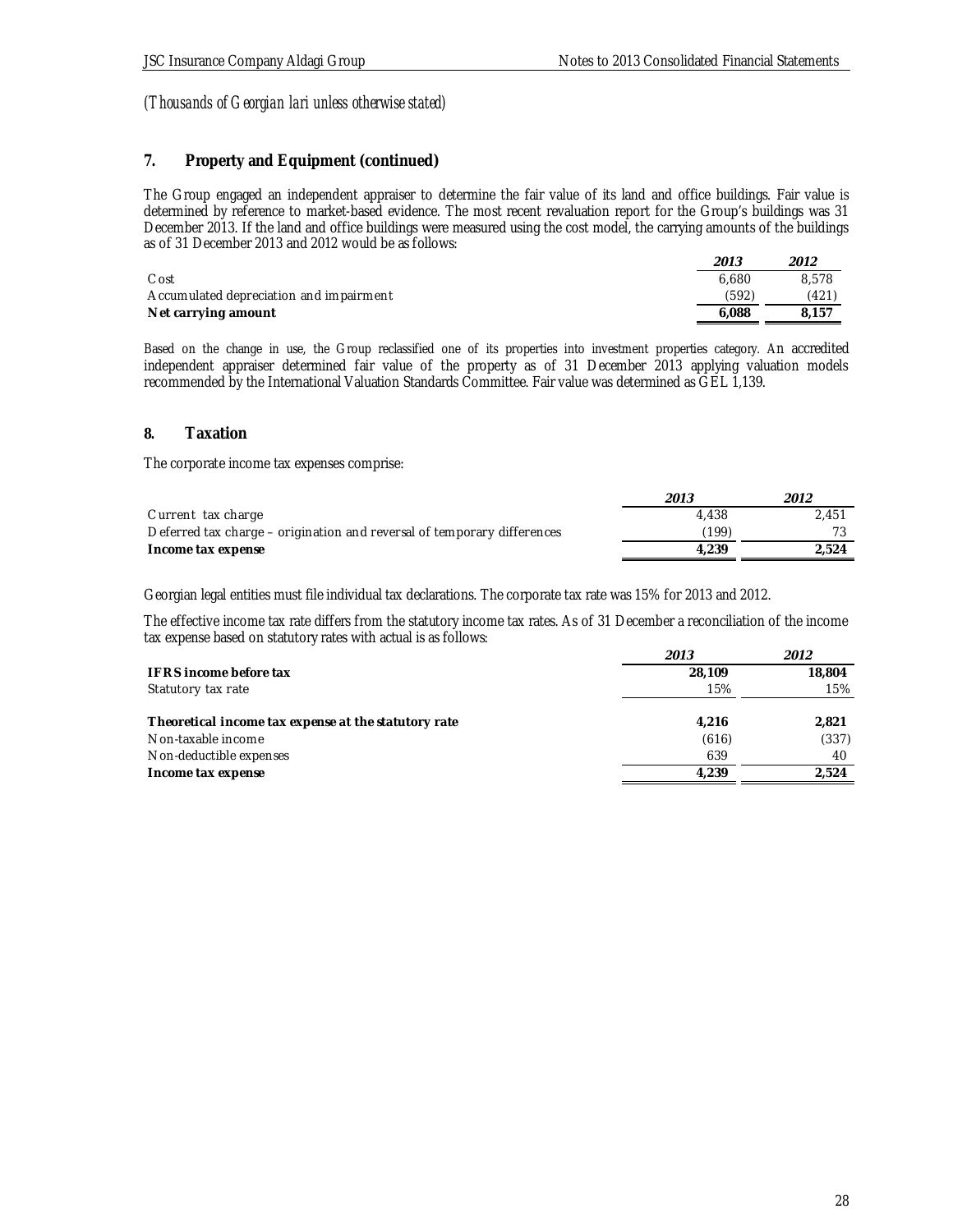# **8. Taxation (continued)**

Deferred tax assets and liabilities as of 31 December and their movements for the respective years comprise:

| through                                                                                                        |          |
|----------------------------------------------------------------------------------------------------------------|----------|
|                                                                                                                |          |
| In the<br>business<br>In the                                                                                   |          |
| $combi-$<br>income<br>income                                                                                   |          |
| 2011<br>nation<br>2012<br>In OCI<br>statement<br>statement                                                     | 2013     |
| Tax effect of deductible temporary                                                                             |          |
| differences:                                                                                                   |          |
| 104<br>1,299<br>234<br>147<br>Insurance receivables<br>1,637<br>$\overline{\phantom{0}}$                       | 1.784    |
| 1,271<br>Tax loss carried forward<br>$\equiv$<br>$\overline{\phantom{0}}$                                      | 1,271    |
| Insurance contracts liabilities<br>845<br>457<br>1.302<br>$\overline{\phantom{0}}$<br>$\overline{\phantom{0}}$ | 1,302    |
| 19<br>19<br>3<br>Reinsurance assets                                                                            | 22       |
| 415<br>415<br>17<br>Property and equipment<br>$\equiv$<br>$\equiv$                                             | 432      |
| Allowances for impairment and provisions<br>951<br>951                                                         | 1,377    |
| for other losses<br>426<br>÷                                                                                   |          |
| Other insurance payables<br>15<br>15<br>$\equiv$                                                               | 15       |
| Deferred acquisition costs<br>12<br>12<br>$\equiv$<br>$\equiv$<br>$\equiv$<br>$\equiv$                         | 12       |
| 78<br>192<br>Other assets<br>114<br>26<br>$\equiv$<br>$\overline{\phantom{0}}$                                 | 218      |
| 63<br>63<br>Reinsurance premium payables<br>$\overline{\phantom{0}}$<br>$\equiv$<br>L,                         | 63       |
| Other liabilities<br>72<br>(1, 459)<br>(1, 387)<br>12<br>-<br>$\overline{\phantom{0}}$                         | (1, 375) |
| 19<br>Salaries and other benefits<br>19<br>216<br>$\equiv$<br>$\equiv$                                         | 235      |
| 285<br>750<br>148<br>Other assets<br>465<br>$\equiv$<br>L.                                                     | 898      |
| Investments<br>124<br>124                                                                                      | 124      |
| 2,463<br>305<br>1,344<br>4,112<br>Deferred tax assets<br>2,266<br>$\overline{a}$                               | 6,378    |
| Tax effect of taxable temporary                                                                                |          |
| differences:                                                                                                   |          |
| Reinsurance assets<br>63<br>63                                                                                 | 63       |
| 1,679<br>1,470<br>Property and equipment<br>349<br>3,498<br>648<br>14                                          | 4,160    |
| Allowances for impairment and provisions<br>87<br>$\equiv$<br>$\overline{\phantom{0}}$                         | 87       |
| for other losses                                                                                               |          |
| 850<br>Insurance contracts liabilities<br>381<br>1,231<br>1,214<br>$\overline{\phantom{0}}$<br>÷,              | 2,445    |
| Claims payable<br>532<br>(884)<br>(352)<br>$\equiv$<br>$\overline{\phantom{0}}$                                | (352)    |
| 1,402<br>Intangible assets<br>1,402<br>$\qquad \qquad -$<br>$\equiv$<br>÷<br>L.                                | 1,402    |
| Other assets<br>56<br>$\overline{\phantom{0}}$                                                                 | 56       |
| Other liabilities<br>62<br>$\overline{\phantom{m}}$<br>$\qquad \qquad -$<br>$\equiv$<br>$\equiv$               | 62       |
| 5,842<br>3,994<br>378<br>1,470<br>2,067<br>Deferred tax liabilities<br>14                                      | 7,923    |
| 199<br>(1, 531)<br>(73)<br>(126)<br>(1,730)<br>(14)<br>Net deferred tax assets/(liabilities)                   | (1, 545) |
|                                                                                                                |          |
| Net deferred tax asset<br>50<br>(227)<br>1,167<br>1,344<br>(612)                                               | 555      |
| (1, 581)<br>(14)<br>154<br>(1, 470)<br>(2, 897)<br>811<br>Net deferred tax liability                           | (2,100)  |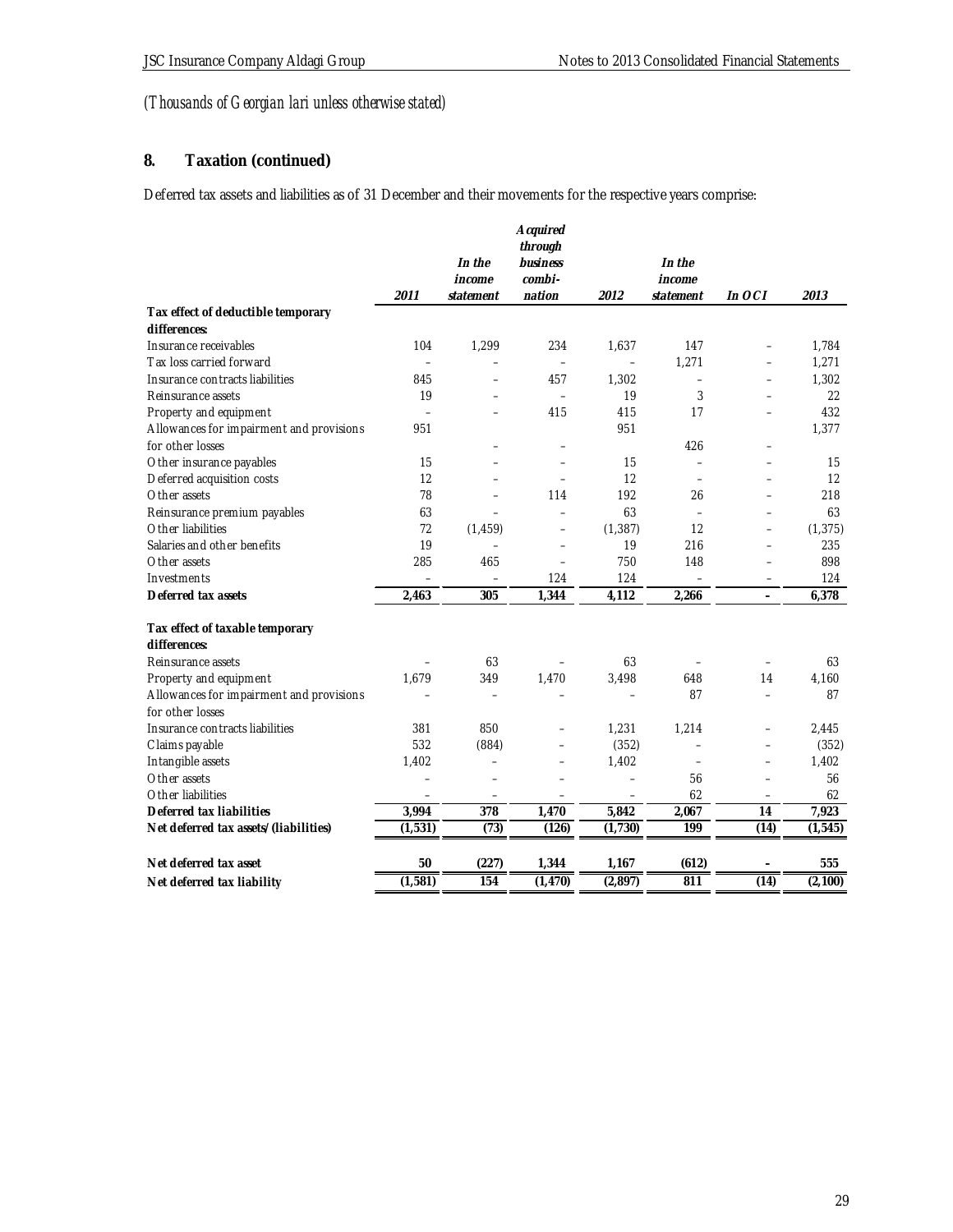### **8. Taxation (continued)**

Deferred income tax assets and liabilities are offset when there is a legally enforceable right to offset current tax assets against current tax liabilities and when the deferred income tax assets and liabilities relate to income taxes levied by the same taxation authority on either the taxable entity or different taxable entities where there is an intention to settle the balances on a net basis.

Georgia currently has a number of laws related to various taxes imposed by state governmental authorities. Applicable taxes include value added tax, corporate income tax (profits tax), and a turnover based tax, together with others. Laws related to these taxes have not been in force for significant periods in contrast to more developed market economies. Therefore, regulations are often unclear or non-existent and few precedents have been established. This creates tax risks in Georgia substantially more significant than typically found in countries with more developed tax systems.

Management believes that the Group is in substantial compliance with the tax laws affecting its operations. However, the risk remains that relevant authorities could take differing positions with regard to interpretive issues.

The Group's operations and financial position will continue to be affected by Georgian political developments, including the application and interpretation of existing and future legislation and tax regulations. Such possible occurrences and their effect on the Group could have a material impact on the Group's operations or its financial position in Georgia.

### **9. Other Assets**

Other assets as of 31 December comprise:

|                                                           | 2013    | 2012    |
|-----------------------------------------------------------|---------|---------|
| <b>Trade Receivables</b>                                  | 18,252  | 10.787  |
| Advances and prepayments                                  | 3.544   | 5,619   |
| Inventory                                                 | 4.445   | 5,109   |
| Prepaid operating taxes                                   | 2,046   | 3,604   |
| Receivables from regression                               | 1.681   | 1,676   |
| Other                                                     | 553     | 59      |
|                                                           | 30.521  | 26,854  |
| Less – Allowance for impairment of other assets (Note 15) | (4,066) | (2,838) |
| Other assets                                              | 26.455  | 24.016  |

As of 31 December 2013, prepayments for long-term assets of the Group include GEL 140 thousand of advances paid for the medical equipment.

As of 31 December 2012, prepayments for long-term assets of the Group include:

- GEL 764 thousand of advances paid for an insurance software development project. The Group has prepaid 100% of the total amount as of 31 December 2012
- GEL 9,315 thousand of advances paid for the hospitals development and reconstruction works
- **10. Loan Issued**

As of 31 December 2013, Loans issued by the Group consist mainly of the loan granted by Aldagi to Block Georgia and the loan issued by My Family Clinic to Poti medical hospital.

| Issued to:    | 2013  | 2012  |
|---------------|-------|-------|
| Block Georgia | 5,414 | 4,633 |
| Poti Clinic   | 2,544 | 2,219 |
| Other         | 62    | 692   |
|               | 8,020 | 7,544 |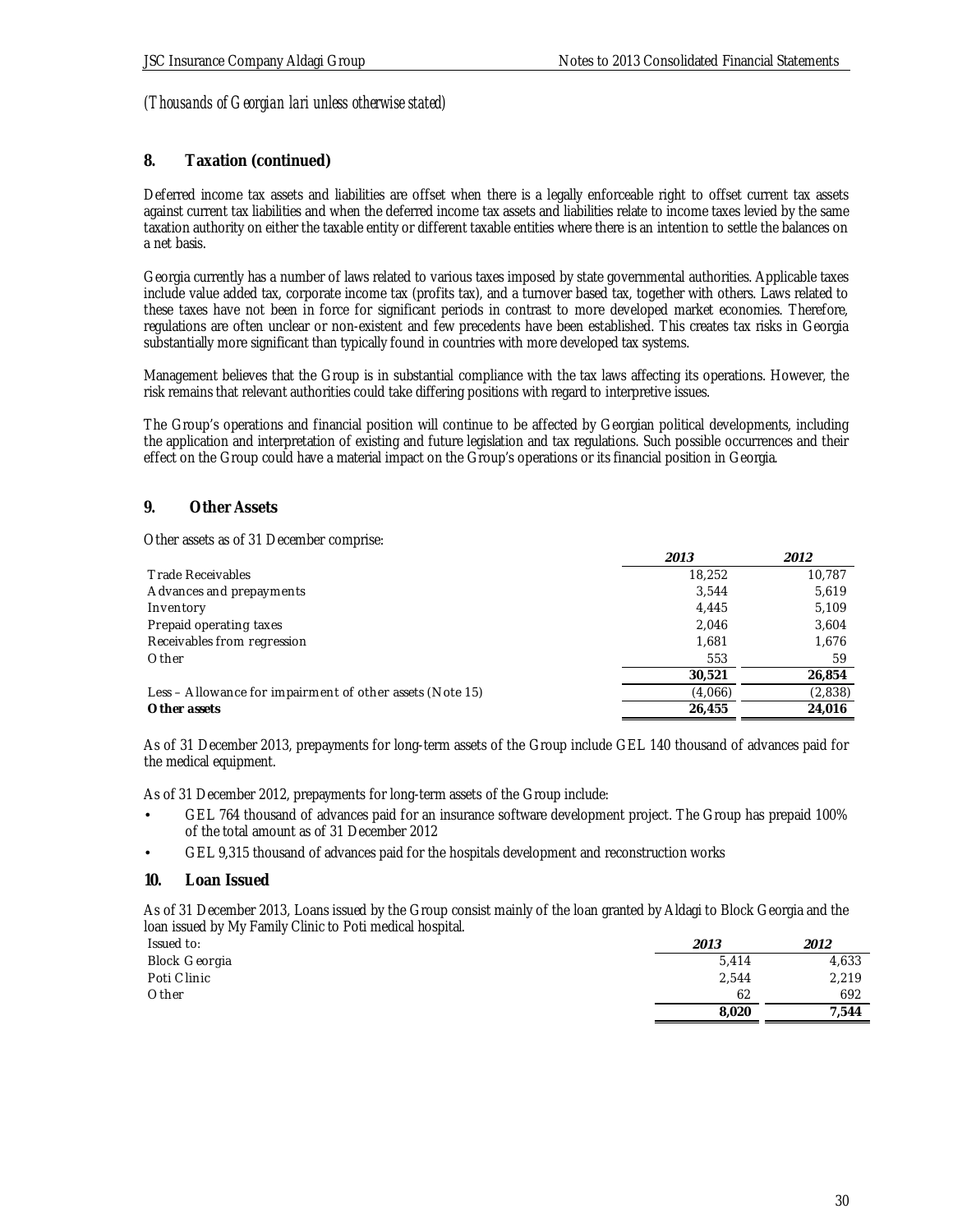### **11. Insurance and Reinsurance Receivables**

Insurance and reinsurance receivables as of 31 December comprise:

|                                             | 2013     | 2012     |
|---------------------------------------------|----------|----------|
| Due from policyholders                      | 62.931   | 64.561   |
| Due from reinsurers                         | 2.574    | 2.107    |
| Receivable from reinsurance ceded           |          | 30       |
|                                             | 65,505   | 66,698   |
| Less – allowance for impairment (Note 15)   | (3, 867) | (2, 917) |
| Total insurance and reinsurance receivables | 61.638   | 63.781   |

The carrying amounts disclosed above reasonably approximate their fair values at the year end.

Allowance for impairment comprises of GEL 3,739 (2012: GEL 2,857) for amounts due from policyholders.

### **12. Deferred Acquisition Costs**

Deferred acquisition costs ("DAC") on direct, assumed and ceded reinsurance are as follows:

|                                          | DAC      |
|------------------------------------------|----------|
| At 31 December 2011                      | 1.534    |
| Expenses deferred (note 29)              | 2,852    |
| Amortization (note 29)                   | (3, 772) |
| Acquisition through business combination | 1.241    |
| At 31 December 2012                      | 1.855    |
| Expenses deferred (note 29)              | 1.110    |
| Amortization (note 29)                   | (1,978)  |
| At 31 December 2013                      | 987      |

### **13. Amounts Due from Credit Institutions**

Amounts due from credit institutions as of 31 December comprise:

|                                      | 2013   | 2012   |
|--------------------------------------|--------|--------|
| Amounts Due from Credit Institutions |        |        |
| - JSC Bank of Georgia                | 7.373  | 9,463  |
| - JSC Kor Standard Bank              | 2.001  | 2,001  |
| - ING Bank N.V.                      | 1.787  | 1,697  |
| - JSC TaoPrivatBank                  | 751    |        |
| - JSC BTA Bank                       | 711    |        |
| - JSC TBC Bank                       | 323    | 1.792  |
| - JSC Bank Constanta                 | 306    | 2.004  |
| - JSC Bank Republic                  |        | 3,510  |
|                                      | 13.252 | 20.467 |

Amounts due from credit institutions are represented by short (for 3 to 12 months) and medium-term placements with Georgian banks and earn annual interest of 2.6% to 14.5% (2012 – 2.6% to 16.5%). Amounts due from credit institutions include GEL 1,787 of restricted cash in accordance with the export facility agreement with ING Bank N.V and 5,756 GEL of restricted cash in accordance with facility agreement with JSC Bank of Georgia.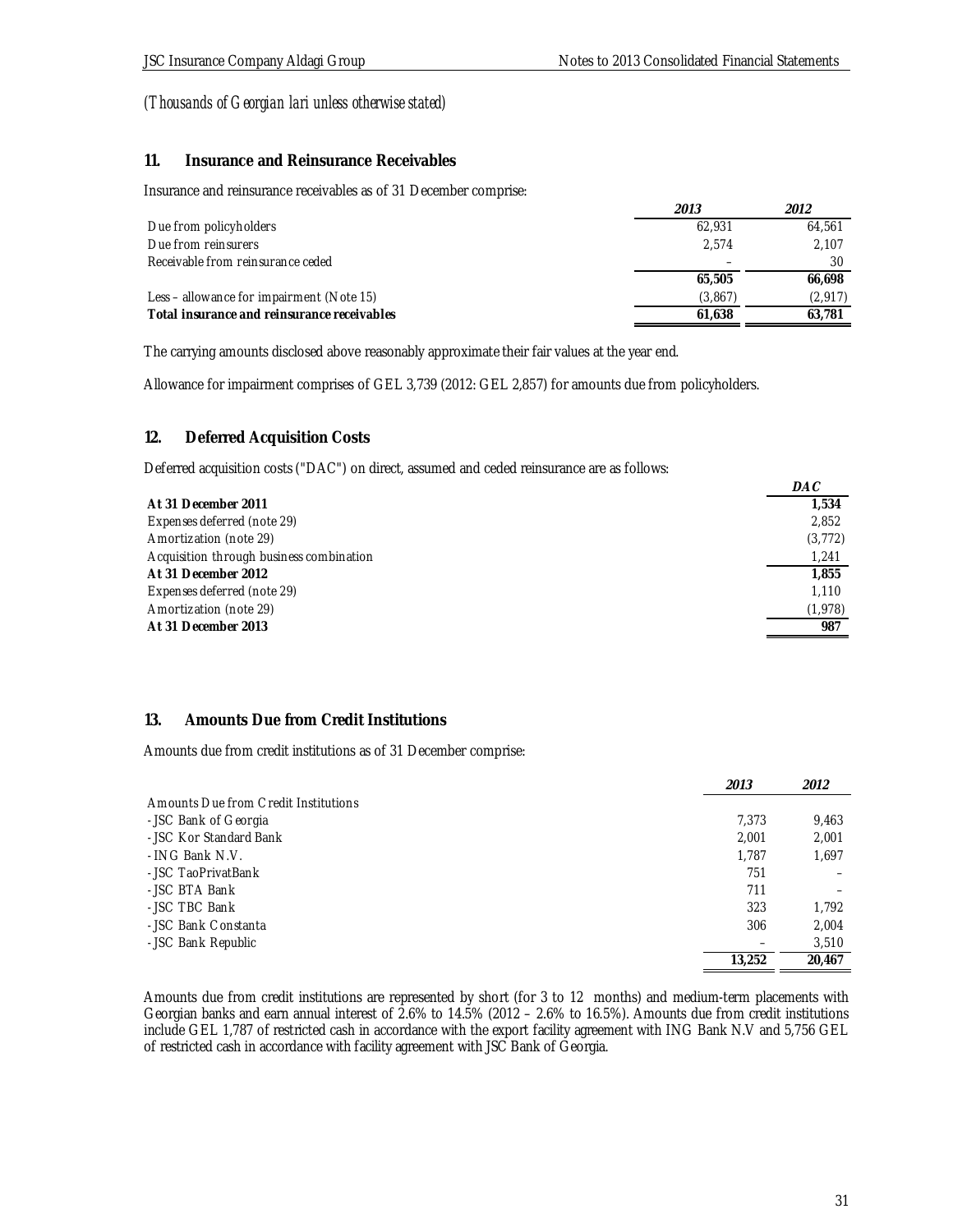### **14. Cash and Cash Equivalents**

Cash and cash equivalents as of 31 December comprise:

|                                 | 2013  | 2012   |
|---------------------------------|-------|--------|
| Cash on hand                    | 179   | 155    |
| Current accounts                | 8.846 | 10,566 |
| Total cash and cash equivalents | 9.025 | 10.721 |

Cash and Cash Equivalents of JSC Insurance Company Aldagi on stand-alone basis comprise GEL 7,732. The Georgian State Insurance Supervisory Agency (GSISA) is to maintain minimum level of cash and cash equivalents at 10% of the insurance contract liabilities subject to reservation as defined by GSISA regulatory reserve requirement resolution, which as of the reporting date amounts to GEL 1,691. (2012 – GEL 2,037)

### **15. Allowances for Impairment and Provisions**

The movements in the allowance for insurance and reinsurance receivables and other assets were as follows:

|                  | Insurance and<br>reinsurance<br>receivables (note 11) | Other assets (note 9) | Total |
|------------------|-------------------------------------------------------|-----------------------|-------|
| 31 December 2011 | 1,652                                                 | 494                   | 2,146 |
| Charge           | 1,585                                                 | 2,344                 | 3,929 |
| Write-off        | (320)                                                 |                       | (320) |
| 31 December 2012 | 2,917                                                 | 2,838                 | 5,755 |
| Charge           | 983                                                   | 1.228                 | 2,211 |
| Write-off        | (33)                                                  |                       | (33)  |
| 31 December 2013 | 3,867                                                 | 4,066                 | 7,933 |

Allowances for impairment of assets are deducted from the carrying amounts of the related assets.

### **16. Equity**

As of 31 December 2013 the number of authorized ordinary shares was 15,286,000 (2012: 15,286,000) with a nominal value per share of one Georgian lari. Authorized shares amount to 15,286,000 at par value of one Georgian lari. All authorized shares have been issued and fully paid.

|                                       | 2013                                  | 2012           |
|---------------------------------------|---------------------------------------|----------------|
| Authorised shares                     | <b>Thousands</b>                      | Thousands      |
| Ordinary shares of 1GEL each          | 15,286                                | 15,286         |
|                                       | Number of Shares<br>(thousand shares) | Nominal Amount |
| Ordinary shares issued and fully paid |                                       |                |
| At 31 December 2011                   | 7.243                                 | 7,243          |
| Increase in share capital             | 8.043                                 | 8,043          |
| At 31 December 2012                   | 15,286                                | 15,286         |
| At 31 December 2013                   | 15,286                                | 15.286         |

The share capital of the Group was contributed by the shareholders in Georgian lari and they are entitled to dividends and any capital distribution in Georgian lari. No dividends were declared or paid during 2013 and 2012.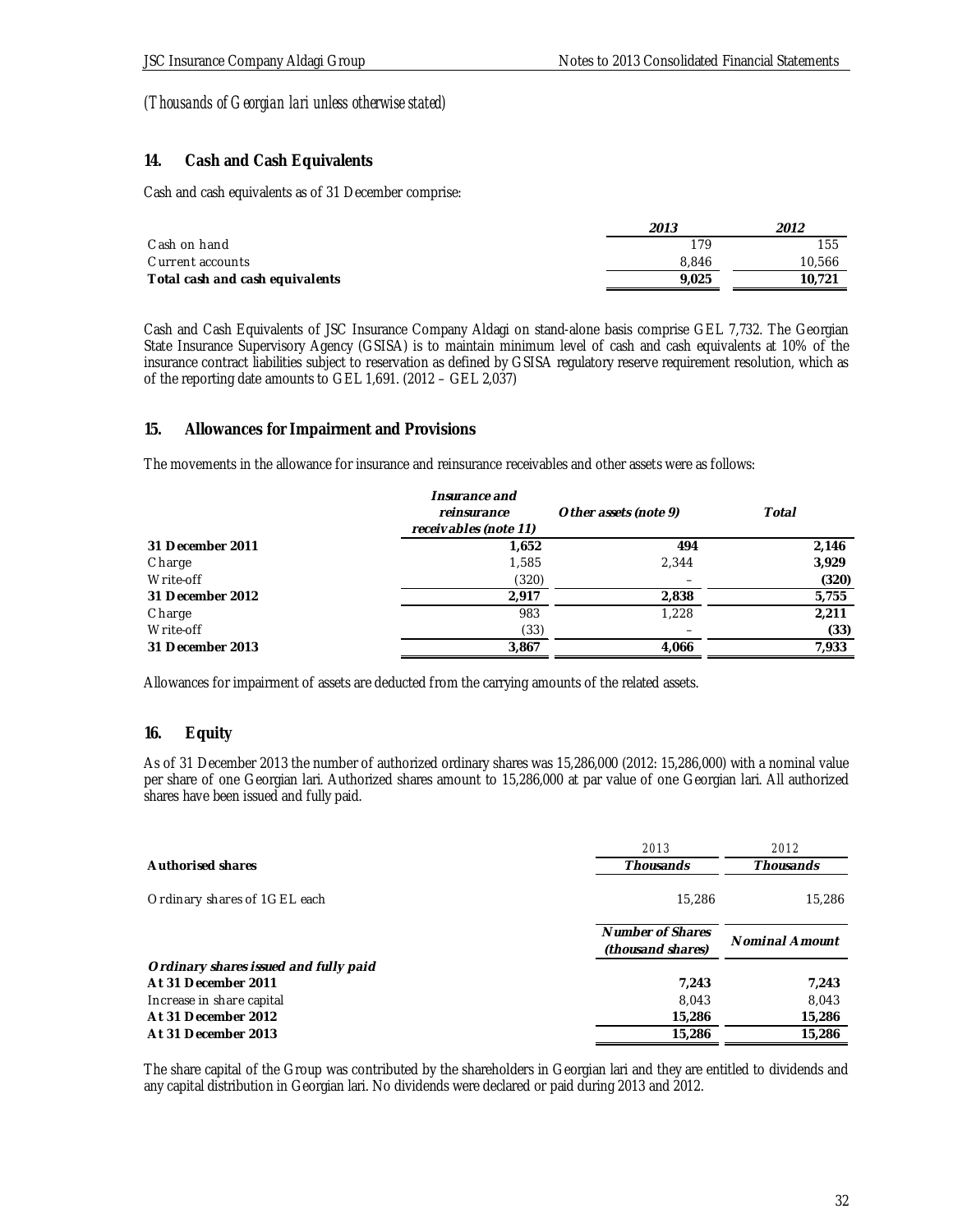### **16. Equity (continued)**

|                                                                                                          | <i>GEL '000</i> |
|----------------------------------------------------------------------------------------------------------|-----------------|
| Share premium                                                                                            |                 |
| At 1 January 2012                                                                                        | 10.565          |
| Increase on 2 May 2012 due to issuance of additional shares for the acquisition of JSC Insurance Company | 24,457          |
| Imedi-L International                                                                                    |                 |
| At 31 December 2012                                                                                      | 35.022          |
| Increase in share premium to fund salaries and compensation expenses                                     | 1,201           |
| At 31 December 2013                                                                                      | 36.223          |

The revaluation reserve for property and equipment is used to record increases in the fair value of buildings and decreases to the extent that such decrease relates to an increase on the same asset previously recognized in equity.

Regulatory capital requirements in Georgia are set by the GSISA and are applied to JSC Insurance Company Aldagi solely on a stand-alone basis. The GSISA requirement is to maintain a minimum Capital of GEL 1,500, of which 80% should be kept as amounts due from credit institutions. Bank confirmation letter is submitted to GSISA on a quarterly basis in order to prove compliance with the above-mentioned regulatory requirement. JSC Insurance Company Aldagi regularly and consistently complies with the GSISA regulatory capital requirement.

### **17. Pension Fund Assets and Liabilities**

Effective 2 June 2005, the Group established a private pension plan. Contributions made by the Group's employees and other individuals are recorded as an accumulated pension liability to be repaid to the pension plan clients after pension age. Also, any income earned on this accumulated pension liability on behalf of the insured individuals will be accumulated and added to the pension benefit obligation. When an employee reaches pension age, aggregated contributions, plus any earnings earned on the employee's behalf are returned to the employee according to the schedule agreed with the employee.

Having collected funds from insured individuals, the Group conducts investment activities on behalf of these individuals in order to receive additional profit on accumulated amounts. The total net accumulated amount of a single member of the pension plan equals the total net contributions made by him/her, plus any net investment income generated by the funds. Investment activities on behalf of pension plan members and the Group are managed by JSC Insurance Company Aldagi. According to the current arrangement of the plan, the pension age for men and women is 65 and 60 years, respectively.

As of 31 December pension fund liabilities consisted of:

|                                                                               | 2013     | 2012  |
|-------------------------------------------------------------------------------|----------|-------|
| Total net contributions to the pension fund                                   | 6,139    | 5,517 |
| Total net income earned on net pension fund contributions                     | 3,401    | 3,241 |
| Pension Fund Liabilities                                                      | 9,540    | 8,758 |
| The movement of pension fund liabilities during 2013 and 2012 was as follows: |          |       |
|                                                                               | 2013     | 2012  |
| Pension fund liabilities as of 1 January                                      | 8,758    | 6,353 |
| Total pension fund instalments during the year                                | 2,110    | 1,910 |
| Administration commission                                                     | (33)     | (31)  |
| Management commission                                                         | (161)    | (138) |
| Investment income commission                                                  | (125)    | (107) |
| Member ship commission                                                        | (3)      | (5)   |
| Net income (net of physical persons income tax)                               | 482      | 1,418 |
| Funds withdrawn by Participants                                               | (1, 488) | (642) |
| Total accumulated pension fund during the year                                | 782      | 2,405 |
| Pension fund liabilities as of 31 December                                    | 9,540    | 8,758 |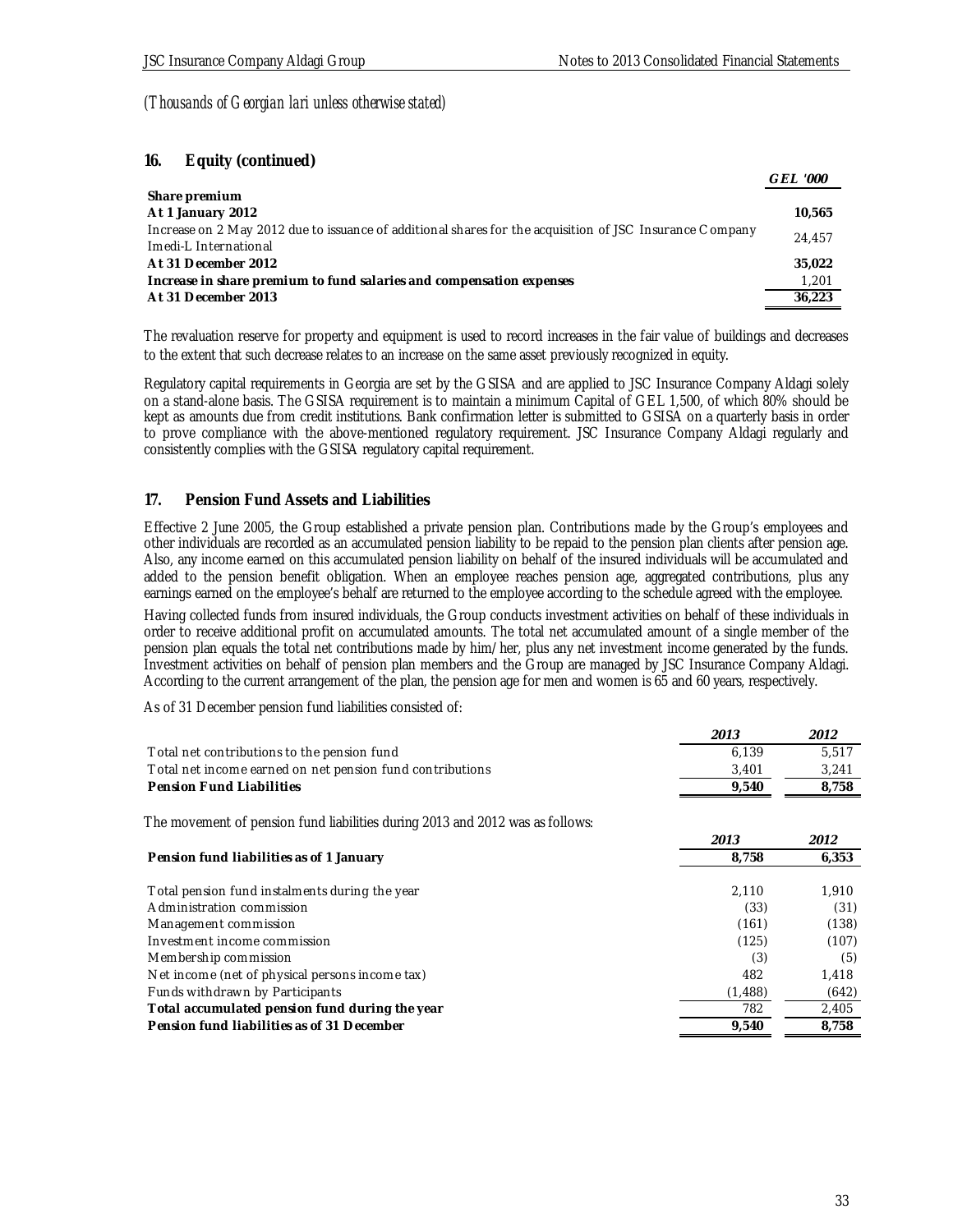# **17. Pension Fund Assets and Liabilities (continued)**

Pension Fund Assets as of 31 December 2013 consist mainly of Cash and Cash Equivalents and Deposits at Local Commercial Banks:

|                                      | 2013  | 2012  |
|--------------------------------------|-------|-------|
| C ash and cash equivalents           | 2.165 | 1.499 |
| Amounts due from credit institutions | 7.199 | 7.076 |
| A vailable-for-sale financial assets | 176   | 183   |
| Pension Fund Assets                  | 9.540 | 8.758 |

The Group's Pension Plan is in compliance with the requirements of the insurance regulator on pension liabilities allocation.

### **18. Insurance Contract Liabilities and Reinsurance Assets**

Insurance contract liabilities and reinsurance assets as of 31 December comprise:

|                                                                               | 2013   | 2012   |
|-------------------------------------------------------------------------------|--------|--------|
| Insurance contracts liabilities                                               |        |        |
| - Unearned premiums provision                                                 | 61,724 | 65,273 |
| - Provisions for claims reported by policyholders                             | 8.899  | 12,832 |
| - Provisions for claims incurred but not reported (IBNR)                      | 3,305  | 2,333  |
| Total insurance contracts liabilities                                         | 73,928 | 80,438 |
| Reinsurance assets                                                            |        |        |
| - Reinsurers' share in unearned premiums provision                            | 5.572  | 3,082  |
| - Reinsurers' share in provisions for claims reported by policy holders       | 3.899  | 4,740  |
| - Reinsurers' share in provisions for claims incurred but not reported (IBNR) |        | 47     |
| Total reinsurance assets                                                      | 9,471  | 7,869  |
| Insurance contracts liabilities net of reinsurance                            |        |        |
| - Unearned premiums provision                                                 | 56,152 | 62,191 |
| - Provisions for claims reported by policyholders                             | 5,000  | 8,092  |
| - Provisions for claims incurred but not reported (IBNR)                      | 3,305  | 2,286  |
| Total insurance contracts liabilities net of reinsurance                      | 64,457 | 72,569 |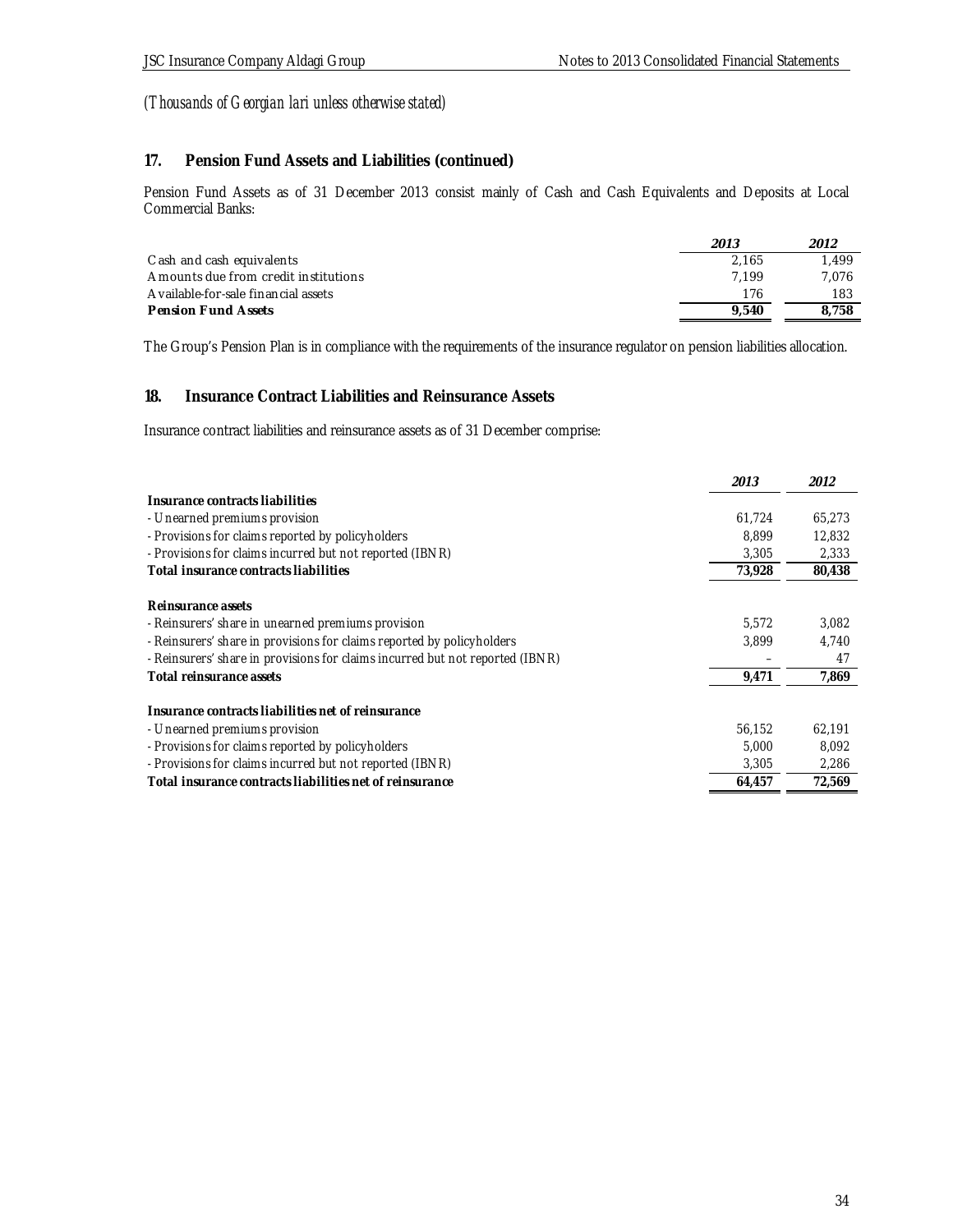# **18. Insurance Contract Liabilities and Reinsurance Assets (continued)**

Insurance contract liabilities as of 31 December comprise:

|                                       |              | 2013        |             |        | 2012        |             |        |
|---------------------------------------|--------------|-------------|-------------|--------|-------------|-------------|--------|
|                                       |              | Insurance   | Reinsurers' |        | Insurance   | Reinsurers' |        |
|                                       |              | contracts   | share of    |        | contracts   | share of    |        |
|                                       | <b>Notes</b> | liabilities | liabilities | Net    | liabilities | liabilities | Net    |
| Life insurance contracts              | (a)          | 642         | 51          | 591    | 1.915       | 173         | 1.742  |
| General insurance contracts           | (b)          | 73.286      | 9.420       | 63.866 | 78.523      | 7.696       | 70,827 |
| Total insurance contracts liabilities |              | 73.928      | 9.471       | 64.457 | 80.438      | 1.869       | 72.569 |

(a) The movement during the year in life insurance contract liabilities is as follows.

|                                    |              |             | 2013        |          |             | 2012        |          |
|------------------------------------|--------------|-------------|-------------|----------|-------------|-------------|----------|
|                                    |              | Insurance   | Reinsurers' |          | Insurance   | Reinsurers' |          |
|                                    |              | contracts   | share of    |          | contracts   | share of    |          |
|                                    | <b>Notes</b> | liabilities | liabilities | Net      | liabilities | liabilities | Net      |
| At 1 January                       |              | 1.915       | 173         | 1.742    | 439         | 30          | 409      |
| Premiums written during the year   | 25           | 3.854       | 664         | 3.190    | 4.069       | 658         | 3,411    |
| Premiums earned during the year    |              | (4,960)     | (645)       | (4, 315) | (3,971)     | (722)       | (3, 249) |
| Claims incurred during the current |              | 1.401       | 300         | 1.101    | 812         | 201         | 611      |
| accident year                      |              |             |             |          |             |             |          |
| Claims paid during the year        | 28           | (1,568)     | (441)       | (1, 127) | (540)       | (84)        | (456)    |
| Assumed through Business           |              |             |             |          | 1,106       | 90          | 1.016    |
| Combination                        |              |             |             |          |             |             |          |
| At 31 December                     |              | 642         | 51          | 591      | 1.915       | 173         | 1,742    |

(b) General insurance contract liabilities may be analysed as follows. Provision for claims settlement expenses is included in gross insurance contract liabilities.

|                                                           |       |             | 2013        |        |             | 2012        |        |
|-----------------------------------------------------------|-------|-------------|-------------|--------|-------------|-------------|--------|
|                                                           |       | Insurance   | Reinsurers' |        | Insurance   | Reinsurers' |        |
|                                                           |       | contracts   | share of    |        | contracts   | share of    |        |
|                                                           | Notes | liabilities | liabilities | Net    | liabilities | liabilities | Net    |
| Provisions for claims reported by<br>policyholders        |       | 8.543       | 3,892       | 4.651  | 12.309      | 4.592       | 7,717  |
| Provisions for claims incurred but not<br>reported (IBNR) |       | 3.305       |             | 3.305  | 2.333       | 47          | 2,286  |
| Outstanding claims provision                              | (1)   | 11,848      | 3.892       | 7.956  | 14.642      | 4.639       | 10,003 |
| Provision for unearned premiums                           | (2)   | 61,438      | 5,528       | 55,910 | 63,881      | 3.057       | 60,824 |
| liabilities                                               |       | 73.286      | 9.420       | 63.866 | 78,523      | 7.696       | 70,827 |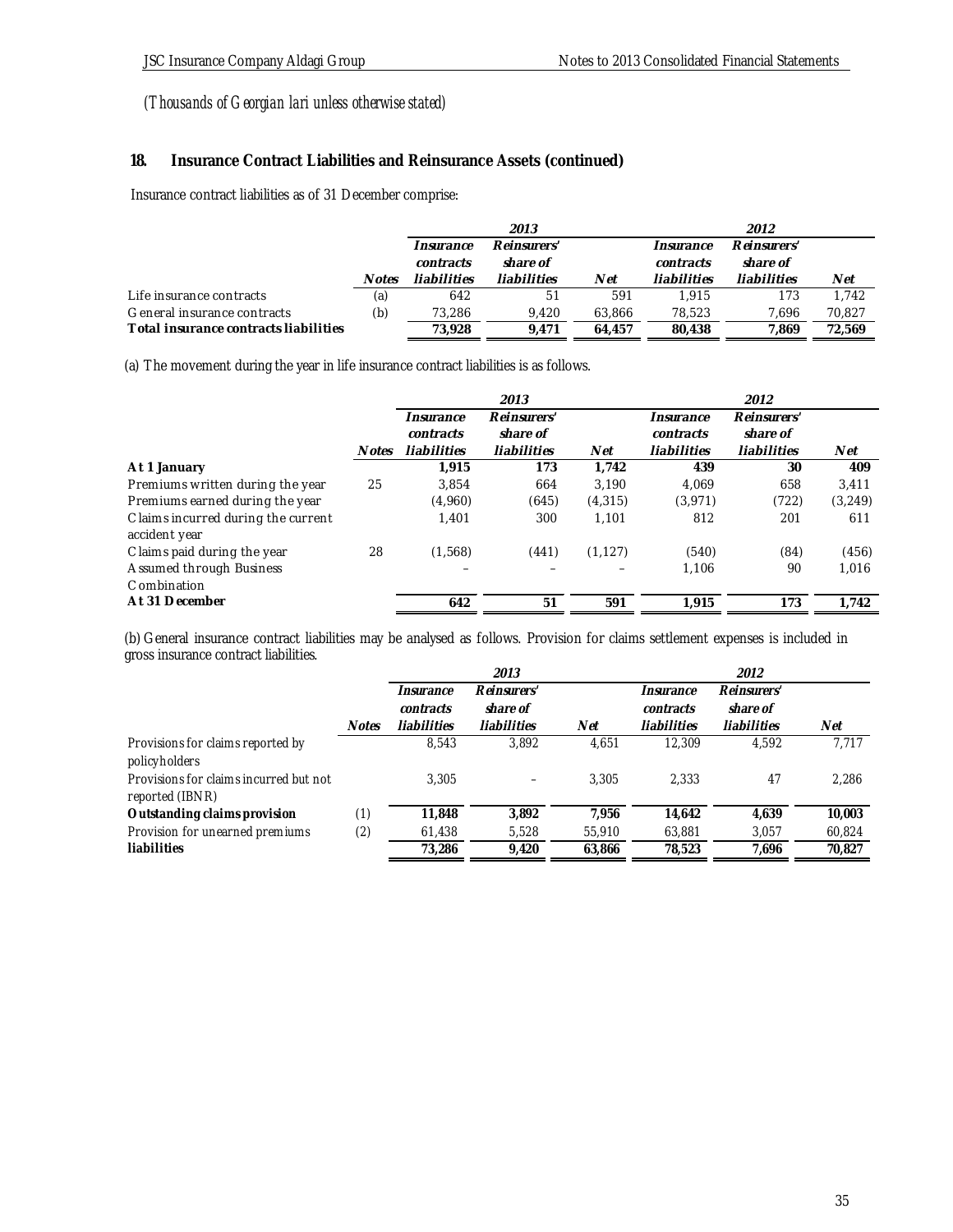### **18. Insurance Contract Liabilities and Reinsurance Assets (continued)**

(1) The provision for claims reported by policy holders and claims incurred but not yet reported (IBNR) may be analysed as follows:

|              |             | 2013        |           |             | 2012        |           |
|--------------|-------------|-------------|-----------|-------------|-------------|-----------|
|              | Insurance   | Reinsurers' |           | Insurance   | Reinsurers' |           |
|              | contracts   | share of    |           | contracts   | share of    |           |
| <b>Notes</b> | liabilities | liabilities | Net       | liabilities | liabilities | Net       |
|              | 14,642      | 4,639       | 10,003    | 7.855       | 3,859       | 3.996     |
|              | 83,462      | 251         | 83.211    | 57,477      | 1.880       | 55,597    |
| 28           | (86, 256)   | (998)       | (85, 258) | (58,606)    | (1, 281)    | (57, 325) |
|              |             |             |           | 7,916       | 181         | 7,735     |
|              | 11,848      | 3,892       | 7.956     | 14.642      | 4.639       | 10,003    |
|              |             |             |           |             |             |           |

(2) The provision for unearned premiums may be analysed as follows:

|                                  |       |             | 2013        |            |             | 2012        |           |
|----------------------------------|-------|-------------|-------------|------------|-------------|-------------|-----------|
|                                  |       | Insurance   | Reinsurers' |            | Insurance   | Reinsurers' |           |
|                                  |       | contracts   | share of    |            | contracts   | share of    |           |
|                                  | Notes | liabilities | liabilities | Net        | liabilities | liabilities | Net       |
| At 1 January                     |       | 63,881      | 3.057       | 60.824     | 26.995      | 4.889       | 22,106    |
| Premiums written during the year | 25    | 143.064     | 15,301      | 127,763    | 122,837     | 8.760       | 114,077   |
| Premiums earned during the year  |       | (145, 507)  | (12, 830)   | (132, 677) | (105, 841)  | (11, 149)   | (94, 692) |
| Assumed through Business         |       |             |             |            | 19,890      | 557         | 19,333    |
| Combination                      |       |             |             |            |             |             |           |
| At 31 December                   |       | 61.438      | 5.528       | 55,910     | 63.881      | 3.057       | 60.824    |
|                                  |       |             |             |            |             |             |           |

**Insurance contract liabilities and reinsurance assets -terms, assumptions and sensitivities**

### *(a) Life insurance contracts*

### (1) Terms and conditions

Life insurance contracts offered by the Group only consist of annually renewable term conventional insurance contracts where lump sum benefits are payable on death.

(2) Key assumptions

Premiums for life insurance contracts are based on rates derived from mortality tables that are developed through actuarial research. These annually renewed insurance contracts only pay a lump sum benefit when the insured person dies within that year. At the reporting date, the pro rata premium for the policy year that is not yet earned, is deferred in the caption Insurance Contract Liabilities.

#### *(b) General insurance contracts*

(1) Terms and conditions

The major classes of general insurance written by the Group include cargo, motor, household, property, freight forwarding liability, professional indemnity, financial risk, health and aviation. Risks under these policies usually cover a twelve month duration.

For general insurance contracts, claims provisions (comprising provisions for claims reported by policyholders and claims incurred but not yet reported) are established to cover the ultimate cost of settling the liabilities in respect of claims that have occurred and are estimated based on known facts at the reporting date.

The provisions are refined monthly as part of a regular ongoing process as claims experience develops, certain claims are settled and further claims are reported. Outstanding claims provisions are not discounted for the time value of money.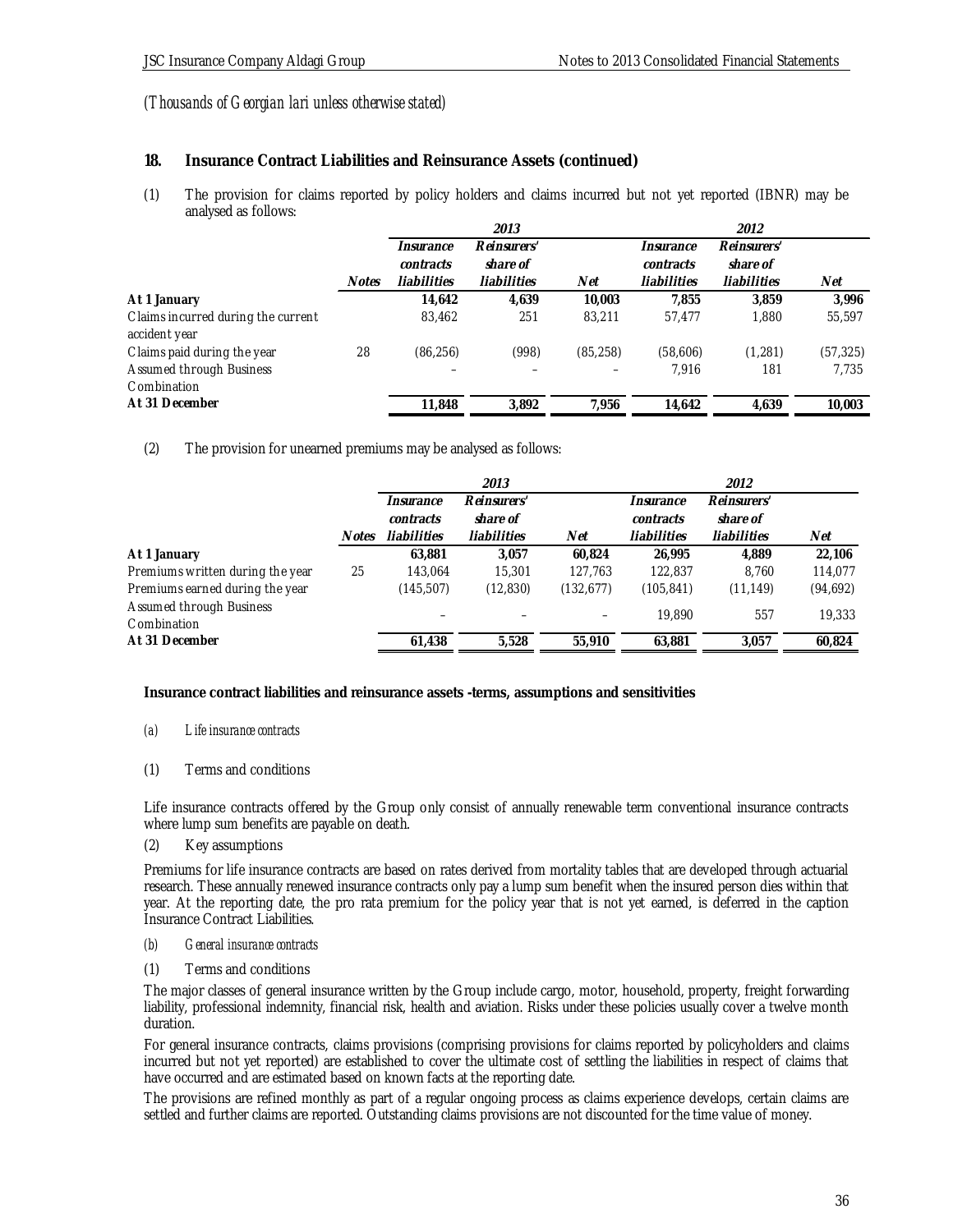### **18. Insurance Contract Liabilities and Reinsurance Assets (continued)**

**Insurance contract liabilities and reinsurance assets -terms, assumptions and sensitivities (continued)**

 *(b) General insurance contracts (continued)*

### (2) Assumptions

For the calculation of the IBNR reserve including the liability adequacy test we refer to note 3 – Summary of accounting policies, Insurance Contract Liabilities.

Insurance contract liabilities on insurance business written in Georgia significantly depend on fluctuations in currency exchange rates as the insured values on these contracts are denominated in US dollars (see analysis of currency risk in the Note 34).

### (3) Loss development triangle

Reproduced below is an exhibit that shows the development of claims over a period of time on a gross and net reinsurance basis.

The tables show the reserves for both claims reported and claims incurred but not yet reported and cumulative payments. In the tables below, the claims estimates are translated into Lari at the rate of exchange that applied at the end of the accident year.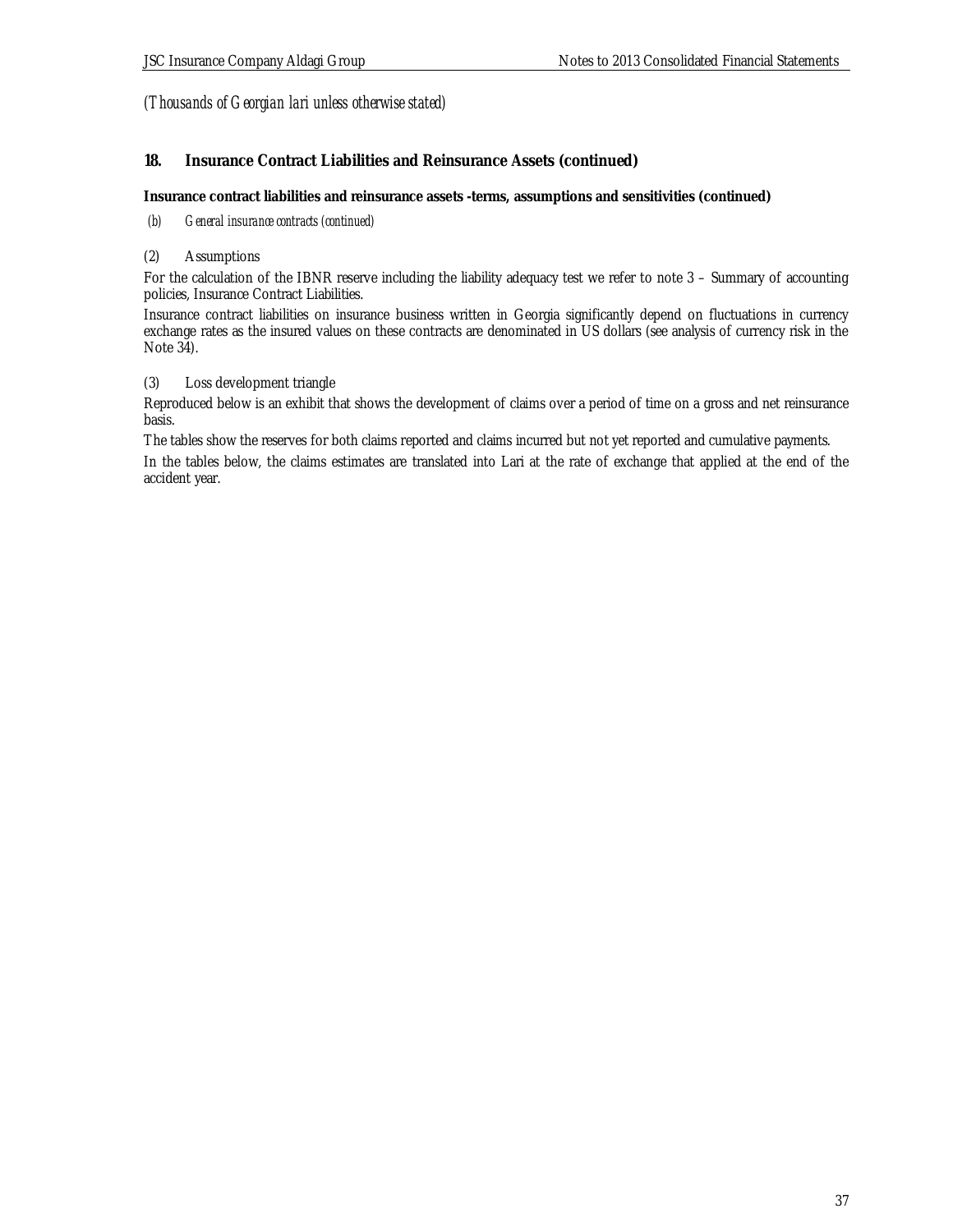## **18. Insurance Contract Liabilities and Reinsurance Assets (continued)**

Before the effect of reinsurance, the loss development table is:

|                                                                               | <i>2010</i> | 2011      | 2012      | 2013      | Total      |
|-------------------------------------------------------------------------------|-------------|-----------|-----------|-----------|------------|
|                                                                               |             |           |           |           |            |
| Accident year                                                                 | 30,087      | 34,352    | 67,171    | 86,835    |            |
| One year later                                                                | 29,817      | 35,788    | 66,827    |           |            |
| Two years later                                                               | 30,792      | 35,528    |           |           |            |
| Three years later                                                             | 30,523      |           |           |           |            |
| Current estimate of cumulative claims incurred:                               | 30,523      | 35,528    | 66,827    | 86,835    | 219,713    |
| Accident year                                                                 | (24, 285)   | (29, 464) | (54, 838) | (77, 351) |            |
| One year later                                                                | (28, 663)   | (34, 756) | (65, 772) |           |            |
| Two years later                                                               | (28, 991)   | (35, 375) |           |           |            |
| Three years later                                                             | (29,011)    |           |           |           |            |
| Cumulative payments to date:                                                  | (29, 011)   | (35, 375) | (65, 772) | (77, 351) | (207, 509) |
|                                                                               |             |           |           |           |            |
| Gross Outstanding Claims provision per the<br>statement of financial position | 1,512       | 153       | 1,055     | 9,484     | 12,204     |
| Current Estimation of Surplus/(Deficiency)                                    | (436)       | (1, 176)  | 344       |           |            |
| % of Surplus/ (deficiency) of initial gross reserve                           | $-1.45%$    | $-3.42%$  | 0.51%     |           |            |
|                                                                               |             |           |           |           |            |

After the effect of reinsurance, the loss development table is:

|                                                                                                 | 2010                   | 2011                   | 2012                   | 2013      | Total      |
|-------------------------------------------------------------------------------------------------|------------------------|------------------------|------------------------|-----------|------------|
| Accident year                                                                                   | 27,757                 | 31,946                 | 63,161                 | 84,111    |            |
| One year later                                                                                  | 27,649                 | 33,941                 | 65,005                 |           |            |
| Two years later                                                                                 | 28,444                 | 33,752                 |                        |           |            |
| Three years later                                                                               | 28,053                 |                        |                        |           |            |
| Current estimate of cumulative claims incurred:                                                 | 28,053                 | 33,752                 | 65,005                 | 84,111    | 210,921    |
| Accident year<br>One year later                                                                 | (23, 420)<br>(27, 504) | (28, 573)<br>(33, 517) | (53, 944)<br>(64, 622) | (76, 653) |            |
| Two years later                                                                                 | (27, 708)              | (33, 674)              |                        |           |            |
| Three years later                                                                               | (27,667)               |                        |                        |           |            |
| Cumulative payments to date:                                                                    | (27, 667)              | (33, 674)              | (64, 622)              | (76, 653) | (202, 616) |
| Net Outstanding Claims provision per the statement<br>of financial position                     | 386                    | 78                     | 383                    | 7,458     | 8,305      |
| Current Estimation of Surplus/(Deficiency)<br>% of Surplus/ (deficiency) of initial net reserve | (296)<br>$-1.07%$      | (1,806)<br>$-5.65%$    | (1, 844)<br>$-2.92%$   |           |            |

### **19. Derivative financial assets**

The Group entered into foreign exchange option contract with JSC Bank of Georgia in order to manage its exposure resulting from fluctuations in foreign currency exchange rates. Notional amount for the active contract is USD 33 million. As at 31 December 2013, the marked-to-market value of derivative asset position is GEL 982, net of a credit valuation adjustment attributable to derivative counterparty default risk.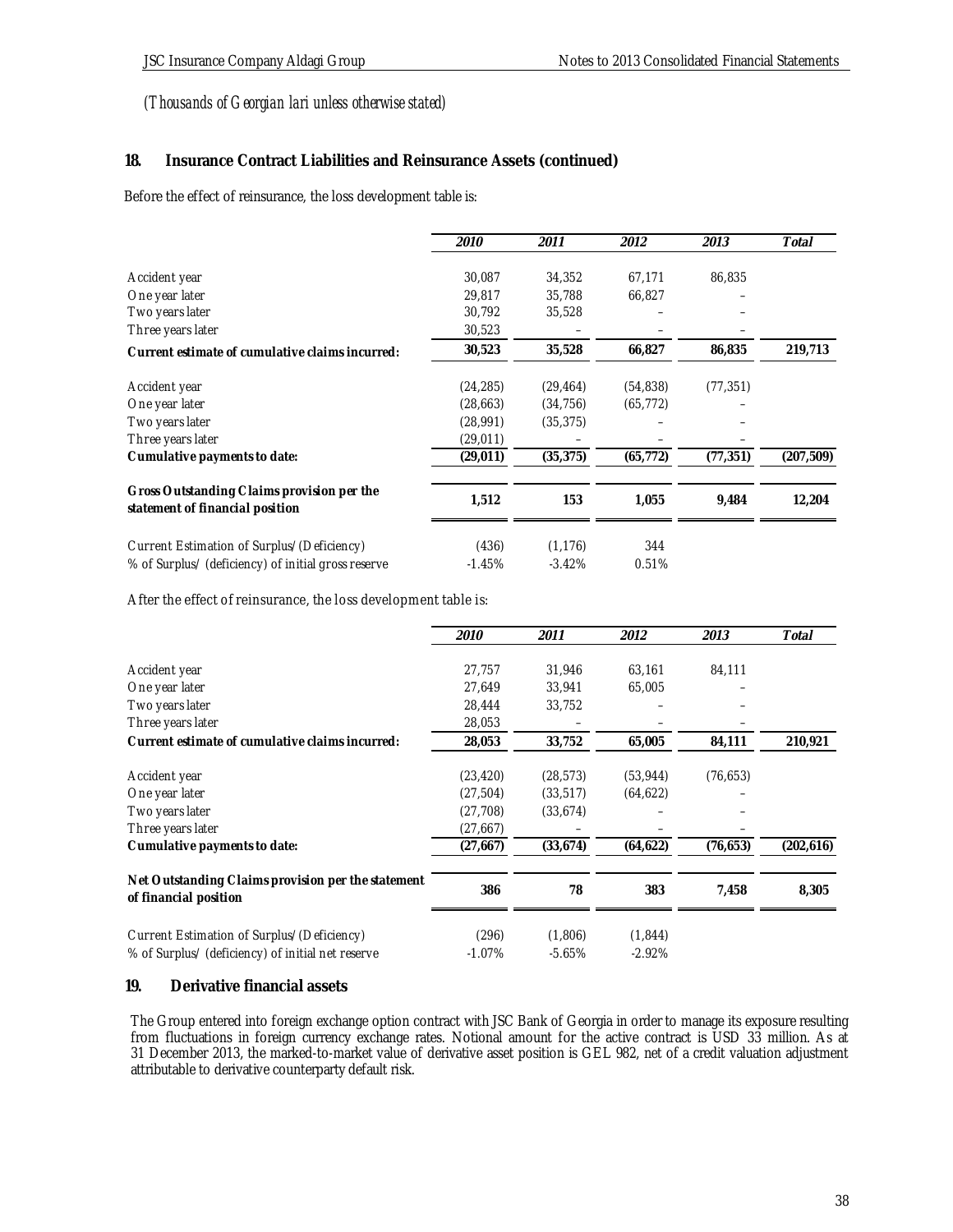### **20. Other Insurance Liabilities**

Other insurance liabilities as of 31 December include:

|                             | 2013  | 2012   |
|-----------------------------|-------|--------|
| Reinsurance payables        | 7,360 | 9.995  |
| C laims payable             | 547   | 3.608  |
| Other insurance liabilities | 7.907 | 13,603 |

### **21. Borrowings**

Borrowings as of 31 December comprise:

|                                                         | 2013    | 2012    |
|---------------------------------------------------------|---------|---------|
| Bank loans and related derivative financial liabilities | 104.768 | 104,610 |
| Interests payable                                       | 4.378   | 1.125   |
| Liabilities under finance lease agreements              |         | 79      |
| Bank overdraft                                          | 1.827   |         |
| <b>Total Borrowings</b>                                 | 110.973 | 105.814 |

The bank loans have an average interest rate of 12.2% per annum (2012: 14.6%), maturing on average in 1,512 days (2012: 1,374 days). Some long-term borrowings from credit institutions are received upon certain conditions that the Group maintains different limits for leverage, capital investments, minimum amount of immovable property and others. At 31 December 2013 and 31 December 2012 the Group complied with all the covenants of the borrowings.

## **22. Trade Payables**

Trade payables as of 31 December comprise:

|                                         | 2013  | 2012  |
|-----------------------------------------|-------|-------|
| Trade payable for medical materials     | 4.198 | 4,485 |
| Trade payable for medical services      | 2.448 | 2,418 |
| Payable for purchase of shares (note 5) | 454   | 1.374 |
| Payable for construction                | 208   | 402   |
| Other payables                          | 703   | 853   |
| Total trade payables                    | 8.011 | 9.532 |
|                                         |       |       |

# **23. Other Liabilities**

Other liabilities as of 31 December comprise:

|                                    | 2013   | 2012   |
|------------------------------------|--------|--------|
| Accruals for employee compensation | 7.684  | 8.263  |
| Operating taxes payable            | 3.525  | 2,996  |
| Advances received                  |        | 42     |
| Other                              | 1.177  | 875    |
| Other liabilities                  | 12,386 | 12,176 |
|                                    |        |        |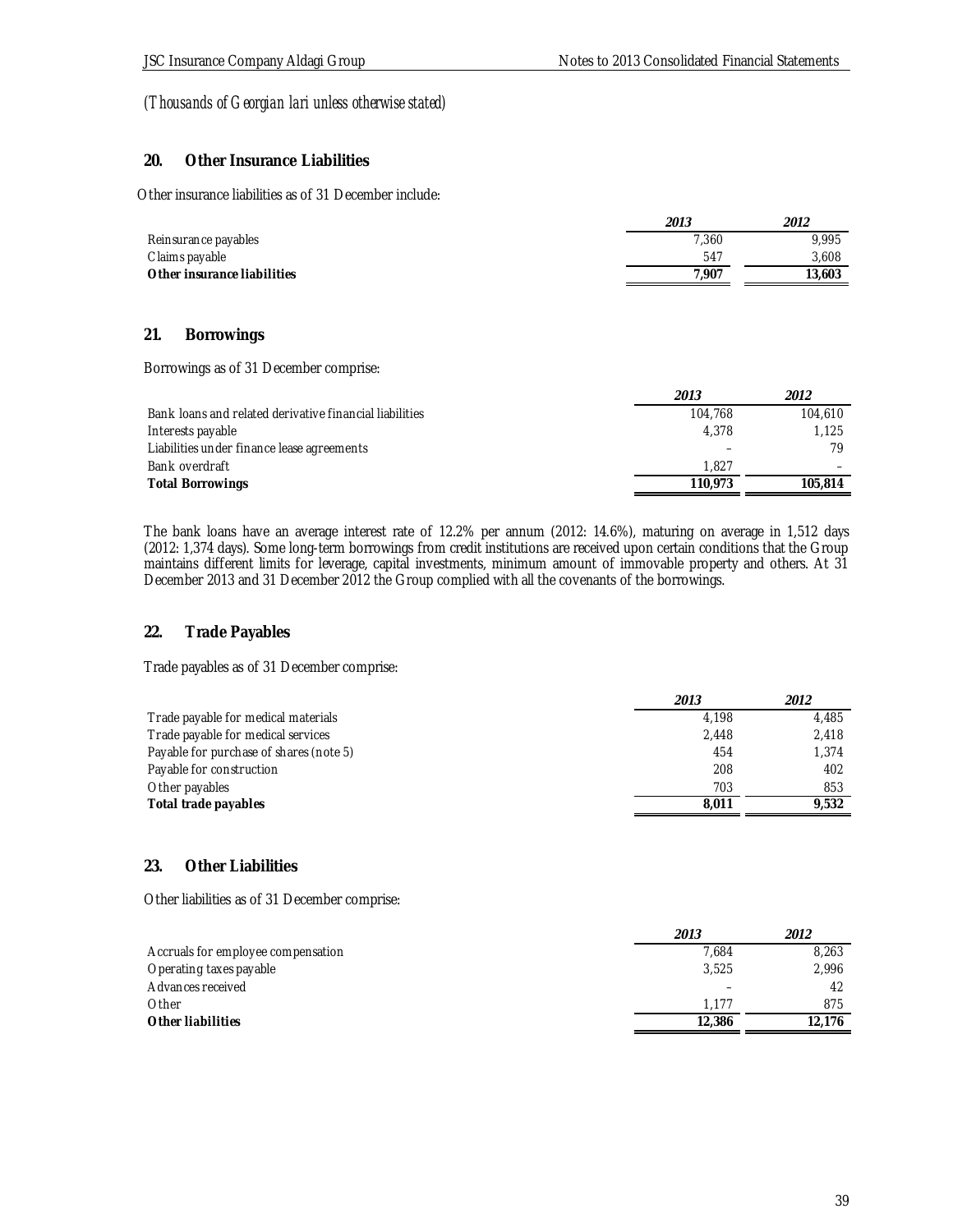### **24. Commitments and Contingencies**

#### **Legal**

In the ordinary course of business, the Group is subject to legal actions and complaints. Management believes that the ultimate liability, if any, arising from such actions or complaints will not have a material adverse effect on the financial condition or the results of future operations of the Group.

### **Taxation**

Georgian tax, currency and customs legislation is subject to varying interpretations, and changes, which can occur frequently. Management's interpretation of such legislation as applied to the transactions and activity of the Group may be challenged by the relevant regional and federal authorities. Recent events within the Georgia suggest that the tax authorities are taking a more assertive position in its interpretation of the legislation and assessments and as a result, it is possible that transactions and activities that have not been challenged in the past may be challenged. As such, significant additional taxes, penalties and interest may be assessed. It is not practical to determine the amount of unasserted claims that may manifest, if any, or the likelihood of any unfavourable outcome. Fiscal periods remain open to review by the authorities in respect of taxes for three calendar years preceding the year of review. Under certain circumstances reviews may cover longer periods.

Management believes that its interpretation of the relevant legislation is appropriate and that it is probable that the Group's tax, currency and customs positions will be sustained.

**Financial commitments and contingencies**

As of 31 December, the Group's financial commitments and contingencies comprised the following:

|                                                | 2013   | 2012  |
|------------------------------------------------|--------|-------|
| Operating lease commitments:                   |        |       |
| -Not later than 1 year                         | 1.903  | 90    |
| - Later than 1 year but not later than 5 years | 3.533  | 49    |
| Capital commitments                            | 8.682  | 5,500 |
| Financial commitments and contingencies        | 14.118 | 5.639 |

2013 as well as 2012 year capital commitments are comprised of construction contracts for Samtskhe regional hospitals.

### **25. Net Insurance Revenue**

Net insurance revenue comprises: **2013 2012** Premiums written on general insurance contracts 143,064 122,837 Premiums written on life insurance contracts and the state of the state of the state 3,854 4,069 **Total written premiums 146,918 126,906** Gross change in life provision the contract of the contract of the contract of the contract of the contract of the contract of the contract of the contract of the contract of the contract of the contract of the contract of Gross change in unearned premium provision and the contract of the contract of the contract of the contract of the contract of the contract of the contract of the contract of the contract of the contract of the contract of **Total gross earned premiums on insurance contracts 150,467 109,812** Reinsurers' share of life insurance contracts premium revenue, (664) (658) Reinsurers' share of general insurance contracts premium revenue, direct (15,301) (8,760) Reinsurers' share of change in life provision 19 (64) Reinsurers' share of change in general insurance contracts unearned premium provision 2,471 (2,389) **Total reinsurers' share of gross earned premiums on insurance contracts (13,475) (11,871) Net insurance revenue 136,992 97,941 136,992 97,941**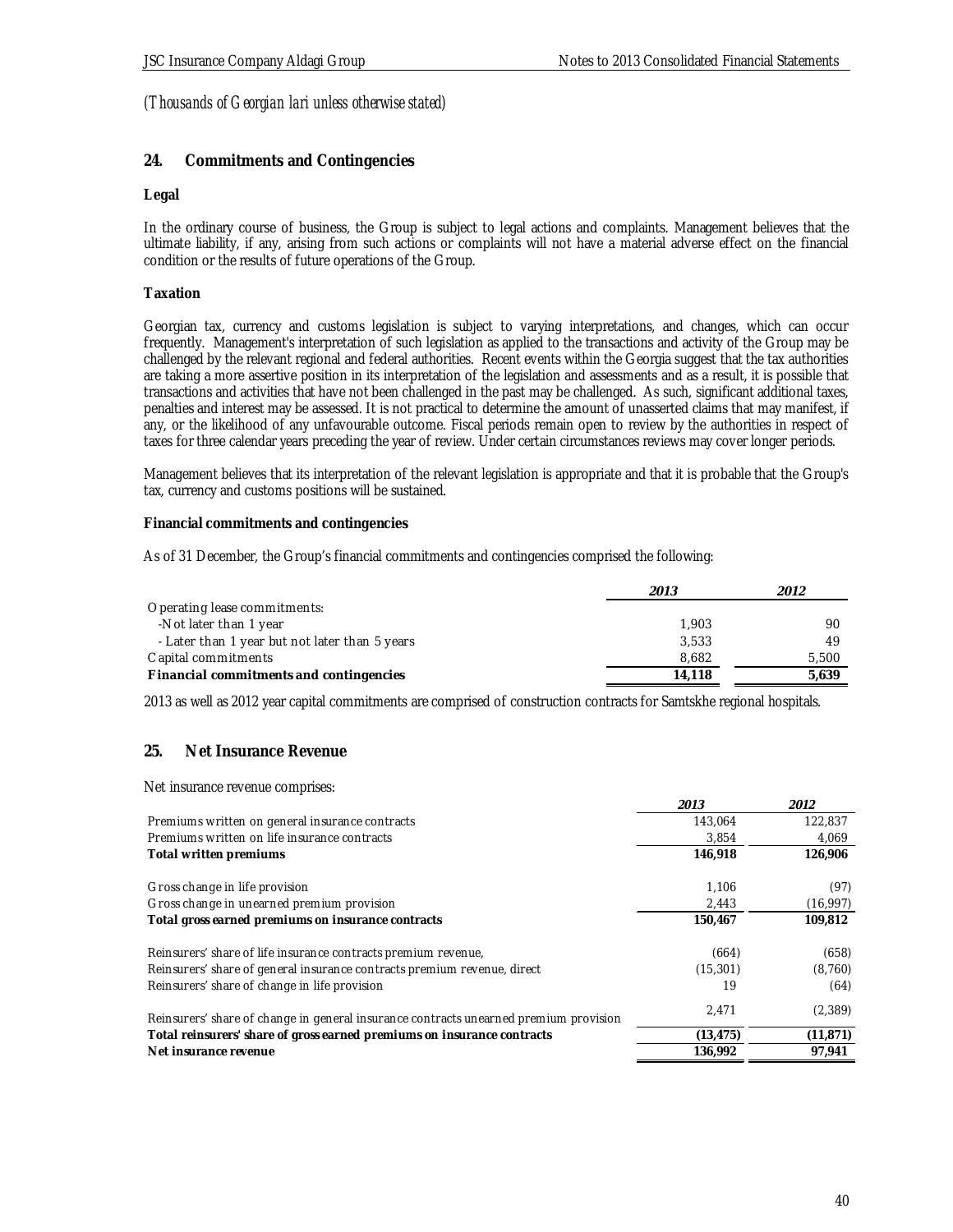## **26. Interest Income and Interest Expense**

Interest income and interest expense from financial instruments comprises:

|                                      | 2013      | 2012     |
|--------------------------------------|-----------|----------|
| Interest Income                      |           |          |
| Amounts Due from credit institutions | 1.527     | 2,504    |
| Loan issued                          | 771       | 977      |
| C ash and cash equivalents           | 73        | 380      |
| Interest Income                      | 2.371     | 3,861    |
| Interest expense                     |           |          |
| Borrowings                           | (12, 229) | (8, 825) |

As of 31 December 2013, the amount of cost capitalized on property and equipment amounted to GEL 550. (2012 – GEL 1,821)

### **27. Other Operating Income**

Other operating income comprise:

|                                                             | 2013  | 2012  |
|-------------------------------------------------------------|-------|-------|
| Other operating income                                      |       |       |
| Medicaments received free of charge                         | 488   | 389   |
| Reinsurance commission                                      | 351   | 211   |
| Revenue from Pension Fund                                   | 321   | 281   |
| Income from sale of fixed assets                            | 269   | 820   |
| Net gain / (losses) from revaluation of investment property | 189   |       |
| Income from rent of office space                            | 180   | 576   |
| Factoring income                                            | 129   | 1.515 |
| Penalty for breach of contract                              | 3     | 72    |
| Other                                                       | 774   | 806   |
| Total other operating income                                | 2.704 | 4,670 |

# **28. Net Insurance Claims Incurred**

Net insurance claims incurred comprise:

|                                                                     | Notes | 2013      | 2012      |
|---------------------------------------------------------------------|-------|-----------|-----------|
| General insurance claims paid, direct                               | 18    | (86, 256) | (58,606)  |
| Life insurance claims paid                                          | 18    | (1,568)   | (540)     |
| Total insurance claims paid                                         |       | (87, 824) | (59, 146) |
| Reinsurers' share of life claims paid                               | 18    | 441       | 85        |
| Reinsurers' share of general claims paid                            | 18    | 998       | 1.281     |
| Gross change in total insurance contract liabilities                |       | 2.961     | 1.124     |
| Reinsurers' share of change in total insurance contract liabilities | (888) | 716       |           |
| Net insurance claims incurred                                       |       | (84, 312) | (55, 940) |

# **29. Acquisition Costs, Net of Reinsurance**

Acquisition costs, net of reinsurance comprise:

|                                                      | 2013    | 2012    |
|------------------------------------------------------|---------|---------|
| Acquisition costs,                                   | (3,818) | (4.618) |
| Acquisition costs deferred (note 12)                 | 1.110   | 2.852   |
| Amortization of deferred acquisition costs (note 12) | (1.978) | (3.772) |
| Acquisition costs                                    | (4.686) | (5,538) |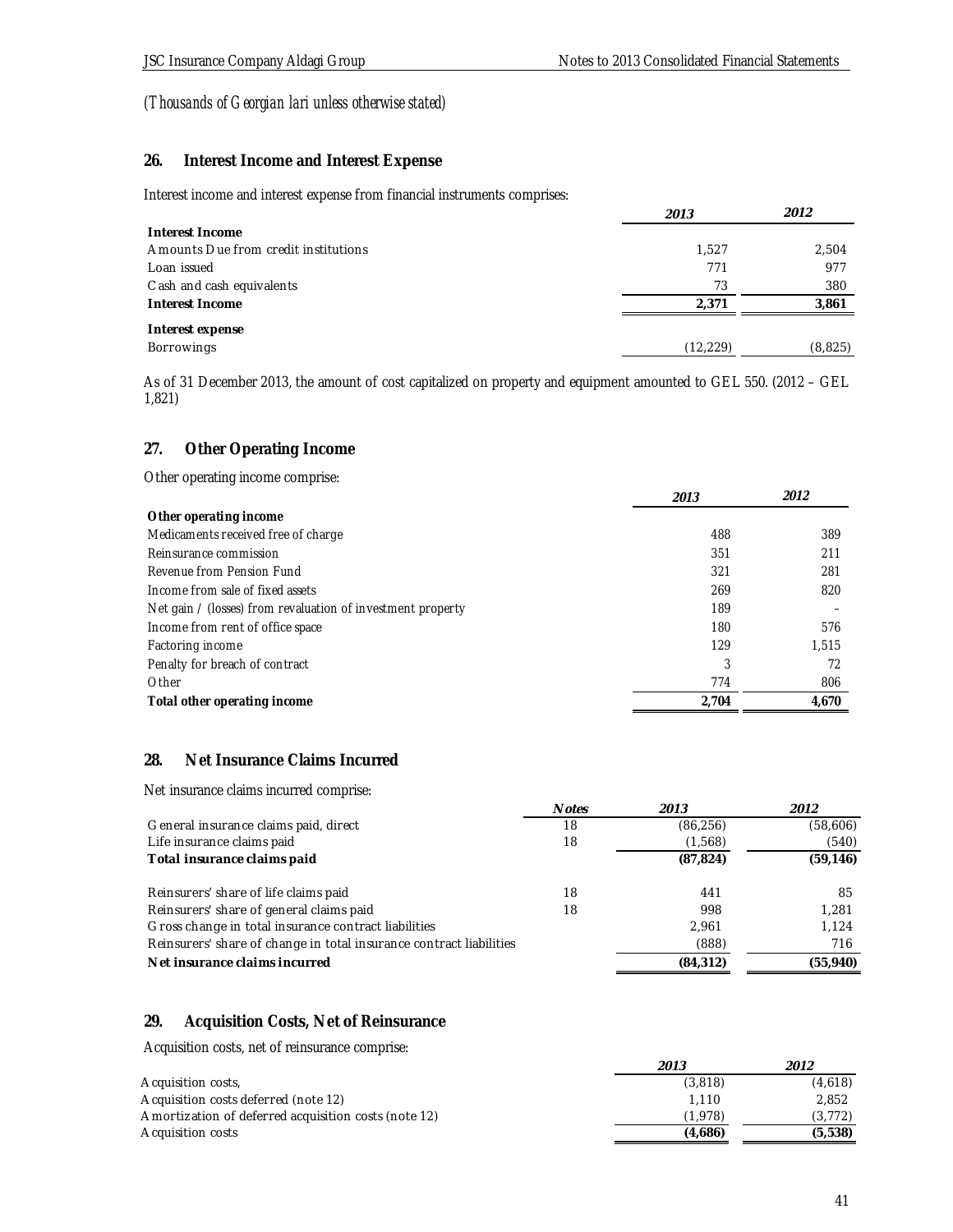## **30. Salaries and Other Employee Benefits**

Salaries and employee benefits comprise:

|                                      | 2013     | 2012      |
|--------------------------------------|----------|-----------|
| <b>Salaries</b>                      | (14.059) | (12, 817) |
| <b>Bonuses</b>                       | (3,912)  | (4, 164)  |
| Insurance and other benefits         | (278)    | (231)     |
| Share-based compensation             | (1.400)  | (59)      |
| Salaries and other employee benefits | (19.649) | (17.271   |

## **31. General and Administrative Expenses**

General and administrative expenses comprise:

|                                                  | 2013     | 2012     |
|--------------------------------------------------|----------|----------|
| Occupancy and rent                               | (1, 852) | (2, 205) |
| Marketing and advertising                        | (1, 398) | (1, 156) |
| Office supplies                                  | (1, 363) | (869)    |
| C ommunications                                  | (661)    | (651)    |
| Legal and consultancy                            | (613)    | (690)    |
| Bank fees and commissions                        | (524)    | (369)    |
| Business travel and related                      | (397)    | (89)     |
| <b>Utilities</b>                                 | (372)    | (746)    |
| Repair and maintenance of property and equipment | (194)    | (321)    |
| Personnel training                               | (154)    | (137)    |
| Representative                                   | (142)    | (327)    |
| Operating taxes                                  | (127)    | (71)     |
| Printing                                         | (123)    | (222)    |
| Charity                                          | (41)     | (66)     |
| Security                                         | (37)     | (120)    |
| Other                                            | (836)    | (271)    |
| Total general and administrative expenses        | (8,834)  | (8,310)  |

### **32. Medical services rendered**

Medical services rendered comprise:

|                                                         | 2013   | 2012   |
|---------------------------------------------------------|--------|--------|
| Revenue from government programs                        | 20.107 | 11,438 |
| Revenue from insurance companies                        | 19.883 | 8.914  |
| Revenue from free flow (non-insured retail individuals) | 17.903 | 24.084 |
| Other revenue from medical services                     | 3.593  | 5.013  |
| Total revenue from medical services                     | 61.486 | 49.449 |

### **33. Cost of Medical Services Provided**

Cost of medical services provided comprise:

| COST OF MEDICAL SELVICES DIOVIDED COMPLISE: | 2013      | 2012      |
|---------------------------------------------|-----------|-----------|
| Direct salary expense                       | (21, 474) | (19, 175) |
| Direct materials                            | (7, 289)  | (7,603)   |
| Depreciation expense                        | (5, 160)  | (3,306)   |
| Expenses on medical service providers       | (2, 229)  | (1,858)   |
| Other direct expense                        | (1.827)   | (1, 180)  |
| Total cost of medical services provided     | (37.979)  | (33, 122) |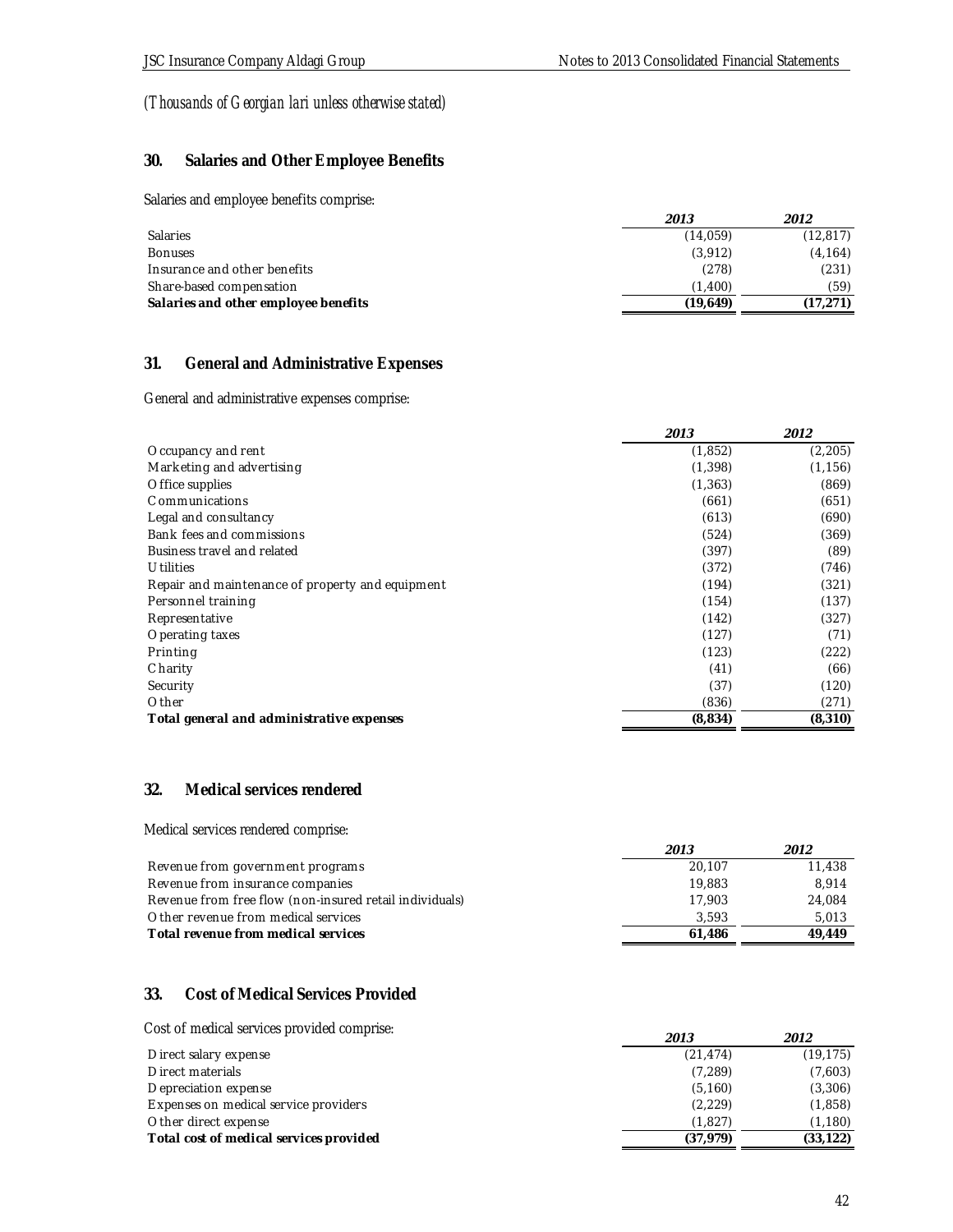### **34. Risk Management**

The activities of the Group are exposed to various risks. Risk management therefore is a critical component of its insurance activities. Risk is inherent in the Company's activities but it is managed through a process of ongoing identification, measurement and daily monitoring, subject to risk limits and other controls. Each individual within the Company is accountable for the risk exposures relating to his or her responsibilities. The main financial risks inherent to the Company's operations are those related to credit, liquidity and market movements in interest and foreign exchange rates and equity prices. A summary description of the Company's risk management policies in relation to those risks follows.

### **Governance framework**

The primary objective of the Group's risk and financial management framework is to protect the Group from events that hinder the sustainable achievement of the Group's performance objectives, including failing to exploit opportunities. The Group recognize the critical importance of having efficient and effective risk management systems in place.

The Company has established a risk management function with clear terms of reference for the Board, its committees and the associated executive management committees. Further a clear organization structure with documented delegated authorities and responsibilities from the Board to executive management committees and senior managers has been developed. Lastly, a Group policy framework which sets out the risk appetite of the Group, risk management, control and business conduct standards for the Group's worldwide operations has been put in place. Each policy has a member of senior management who is charged with overseeing compliance with the policy throughout the Group.

The Board has approved the Group risk management policies and meets regularly to approve on any commercial, regulatory and own organizational requirements in such policies. The policies define the Group's identification of risk and its interpretation, limit structure to ensure the appropriate quality and diversification of assets, alignment of underwriting and reinsurance strategy to the corporate goals and specify reporting requirements.

### **Capital management objectives, policies and approach**

The Group has established the following capital management objectives, policies and approach to managing the risks that affect its capital position.

The capital management objectives are:

- To maintain the required level of stability of the Group thereby providing a degree of security to policyholders.
- To allocate capital efficiently and support the development of business by ensuring that returns on capital employed meet the requirements of its capital providers and of its shareholders.
- To retain financial flexibility by maintaining strong liquidity and access to a range of capital markets.
- To maintain financial strength to support new business growth and to satisfy the requirements of the policyholders, regulators and stakeholders.

The operations of the Group are also subject to local regulatory requirements within the jurisdiction where it operates. Such regulations not only prescribe approval and monitoring of activities, but also impose certain restrictive provisions e.g. Capital adequacy to minimize the risk of default and insolvency on the part of insurance companies to meet unforeseen liabilities as these arise.

The Group's capital management policy for its insurance and non-insurance business is to hold sufficient liquid assets to cover statutory requirements based on the National Bank of Georgia directives.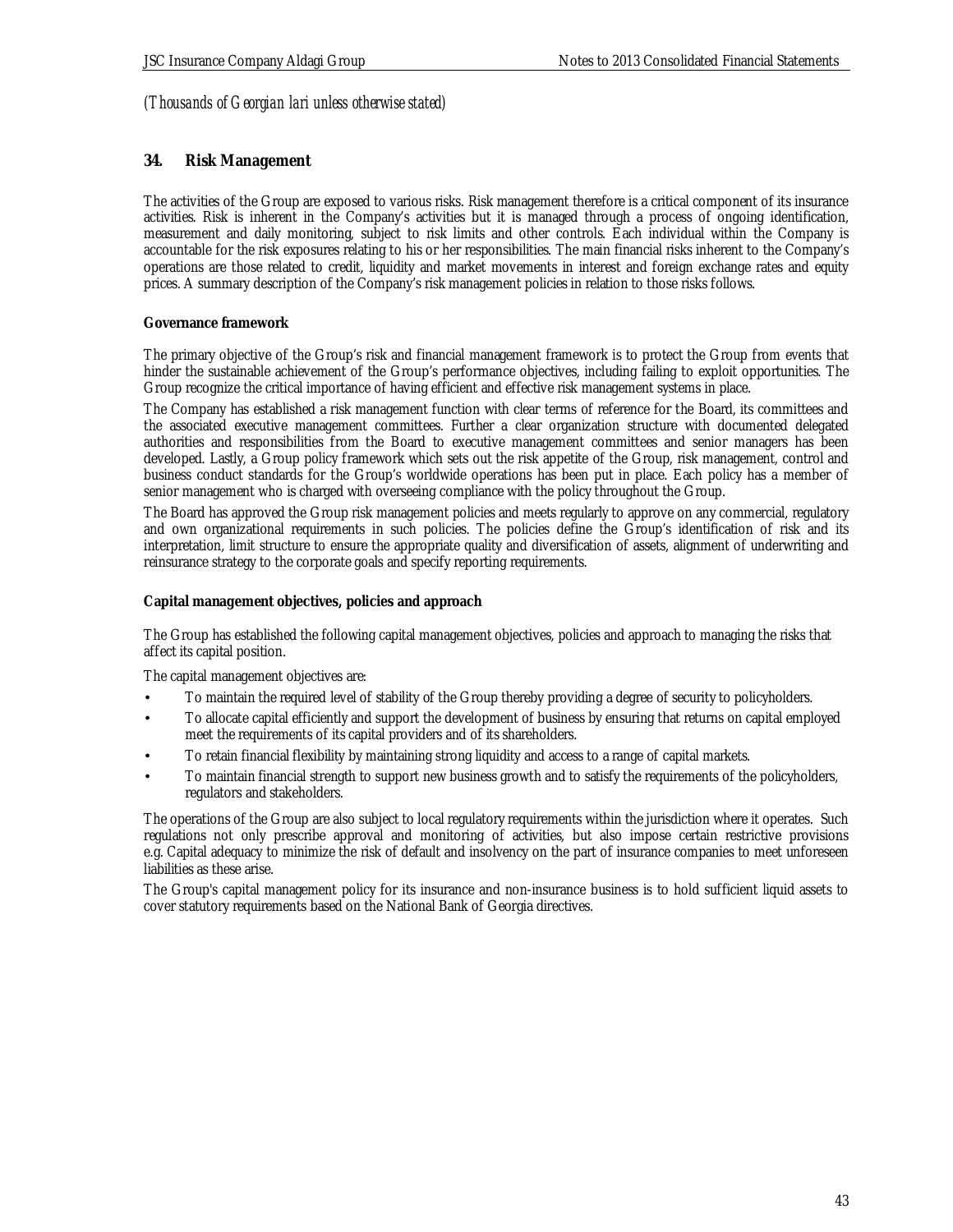### **34. Risk Management (continued)**

### **Approach to capital management**

The Group seeks to optimize the structure and sources of capital to ensure that it consistently maximizes returns to shareholders and policyholders.

The Group's approach to managing capital involves managing assets, liabilities and risks in a co-ordinated manner, assessing shortfalls between reported and required capital levels on a regular basis and taking appropriate actions to influence the capital position of the Group.

The Group has had no significant changes in its policies and processes to its capital structure during the past year from previous years.

#### **Insurance risk**

The risk under an insurance contract is the risk that an insured event will occur including the uncertainty of the amount and timing of any resulting claim. The principal risk the Group faces under such contracts is that actual claims and benefit payments exceed the carrying amount of insurance liabilities. This is influenced by the frequency of claims, severity of claims, actual benefits paid are greater than originally estimated and subsequent development of long term claims.

The variability of risks is improved by diversification of risk of loss to a large portfolio of insurance contracts as a more diversified portfolio is less likely to be affected across the board by change in any subset of the portfolio, as well as unexpected outcomes. The variability of risks is also improved by careful selection and implementation of underwriting strategy and guidelines as well as the use of reinsurance arrangements. The Group establishes underwriting guidelines and limits, which stipulate who may accept what risks and the applicable limits. These limits are continuously monitored.

The Group primarily uses loss ratio and combined ratio to monitor its insurance risk. Loss ratio is defined as net insurance claims divided by net insurance revenue. Combined ratio is sum of loss ratio and expense ratio. Expense ratio is defined as operating expenses excluding interest expense divided by net insurance revenue. The Group's loss ratios and combined ratios calculated on a net basis were as follows:

|                 | 2013 | 2012 |
|-----------------|------|------|
| Loss ratio      | 69%  | 57%  |
| C ombined ratio | 85%  | 89%  |

The business of the Group comprises both life and general insurance contracts.

#### **(1) Life insurance contracts**

The Group writes life insurance contracts, where the life of the policyholder is insured against death or permanent disability, usually for a pre-determined amount.

The table below sets out the concentration of insured life benefits across 4 bands (Band limits are in thousand GEL).

| Claims liabilities per life insured<br>31 December 2013 | Gross claims<br>liabilities | Reinsurers share of<br>claims liabilities | Net claims<br>liabilities |
|---------------------------------------------------------|-----------------------------|-------------------------------------------|---------------------------|
| $GEL 0 - 100$ thousand                                  | 230.184                     | 2,607                                     | 227,577                   |
| $100 - 200$ thousand                                    | 2.005                       | 41                                        | 1.964                     |
| $200 - 1000$ thousand                                   | 2.759                       | 99                                        | 2.660                     |
| Greater than 1,000 thousand                             | 123,575                     | 3,002                                     | 120,573                   |
| Total                                                   | 358,523                     | 5,749                                     | 352,774                   |
| Claims liabilities per life insured<br>31 December 2012 | Gross claims<br>liabilities | Reinsurers share of<br>claims liabilities | Net claims<br>liabilities |
| GEL 0 - 100 thousand                                    | 337,667                     | 66,532                                    | 271.135                   |
| $100 - 200$ thousand                                    | 2.941                       | 1.039                                     | 1.902                     |
| $200 - 1000$ thousand                                   | 4.048                       | 2.537                                     | 1.511                     |
| Greater than 1,000 thousand                             | 181,278                     | 76,609                                    | 104,669                   |
| Total                                                   | 525,934                     | 146.717                                   | 379.217                   |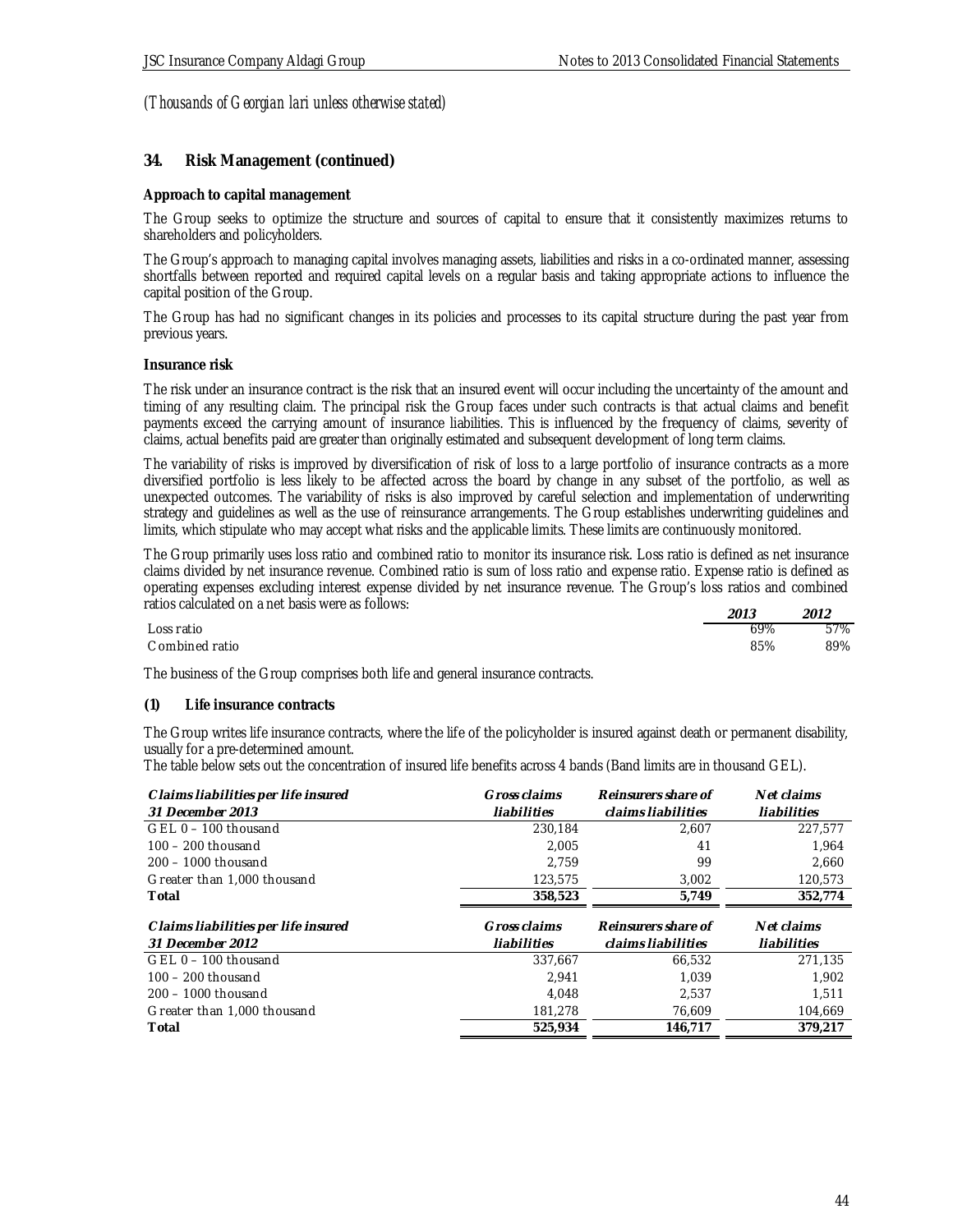### **34. Risk Management (continued)**

### **(1) Life insurance contracts (continued)**

The Group's underwriting strategy is designed to ensure that risks are well diversified in terms of type of risk and level of insured benefits. This is largely achieved through diversification across industry sectors and geography, the use of medical screening in order to ensure that pricing takes account of current health conditions and family medical history, regular review of actual claims experience and product pricing, as well as detailed claims handling procedures. Underwriting limits are in place to enforce appropriate risk selection criteria. For example, the Group has the right not to renew individual policies, it can impose deductibles and it has the right to reject the payment of fraudulent claims. Insurance contracts also entitle the Group to pursue third parties for payment of some or all cost. The Group further enforces a policy of actively managing and promptly pursuing claims, in order to reduce its exposure to unpredictable future developments that can negatively impact the Group.

Currently, insured risks do not vary significantly in relation to the location of the risk insured by the Group whilst undue concentration by amounts could have an impact on the severity of benefit payments on a portfolio basis. For contracts where death or disability is the insured risk, the significant factors that could increase the overall frequency of claims are epidemics, widespread changes in lifestyle and natural disasters, resulting in earlier or more claims than expected. A Group wide reinsurance limit of GEL 5,000 on all high risk individuals insured is in place.

The geographical concentration of the Group's insurance liabilities at 31 December 2013 and 2012 is as follows. The disclosure is based on the countries where the insurance business is written. Direct insurance business written is taken in Georgia only and the reinsurance companies are all based outside Georgia.

| Claims liabilities per life insured | Gross claims | Reinsurers share of | Net claims  |
|-------------------------------------|--------------|---------------------|-------------|
| 31 December 2013                    | liabilities  | claims liabilities  | liabilities |
| Georgia                             | 358,523      | 5.749               | 352.774     |
| Total                               | 358,523      | 5.749               | 352.774     |
|                                     |              |                     |             |
| Claims liabilities per life insured | Gross claims | Reinsurers share of | Net claims  |
| 31 December 2012                    | liabilities  | claims liabilities  | liabilities |
| Georgia                             | 525.934      | 146.717             | 379.217     |
| Total                               | 525.934      | 146.717             | 379.217     |

#### **(2) General insurance contracts**

The Group principally issues the following types of general insurance contracts: motor own damage, property, financial risks, health, guarantees, cargo, freight forwarding liability, general third party liability, motor third party liability, professional indemnity, marine hull, aviation hull, performance bond. Risks under non-life insurance policies usually cover twelve month duration.

For general insurance contracts the most significant risks arise from climate changes and natural disasters. For healthcare contracts the most significant risks arise from lifestyle changes, epidemic and medical science.

These risks vary significantly in relation to the location of the risk insured by the Group, type of risk insured and by industry. Undue concentration by amounts can have a further impact on the severity of benefit payments on a portfolio basis.

The above risk exposure is mitigated by diversification across a large portfolio of insurance contracts. The variability of risks is improved by careful selection and implementation of underwriting strategies, which are designed to ensure that risks are diversified in terms of type of risk and level of insured benefits. This is largely achieved through diversification across industry sectors. Further, strict claim review policies to assess all new and ongoing claims, regular detailed review of claims handling procedures and frequent investigation of possible fraudulent claims are all policies and procedures put in place to reduce the risk exposure of the Group. The Group further enforces a policy of actively managing and prompt pursuit of claims, in order to reduce its exposure to unpredictable future developments that can negatively impact the Group.

The Group has also limited its exposure by imposing maximum claim amounts on certain contracts as well as the use of reinsurance arrangements in order to limit exposure to catastrophic events, for example hurricanes, earthquakes and flood damages.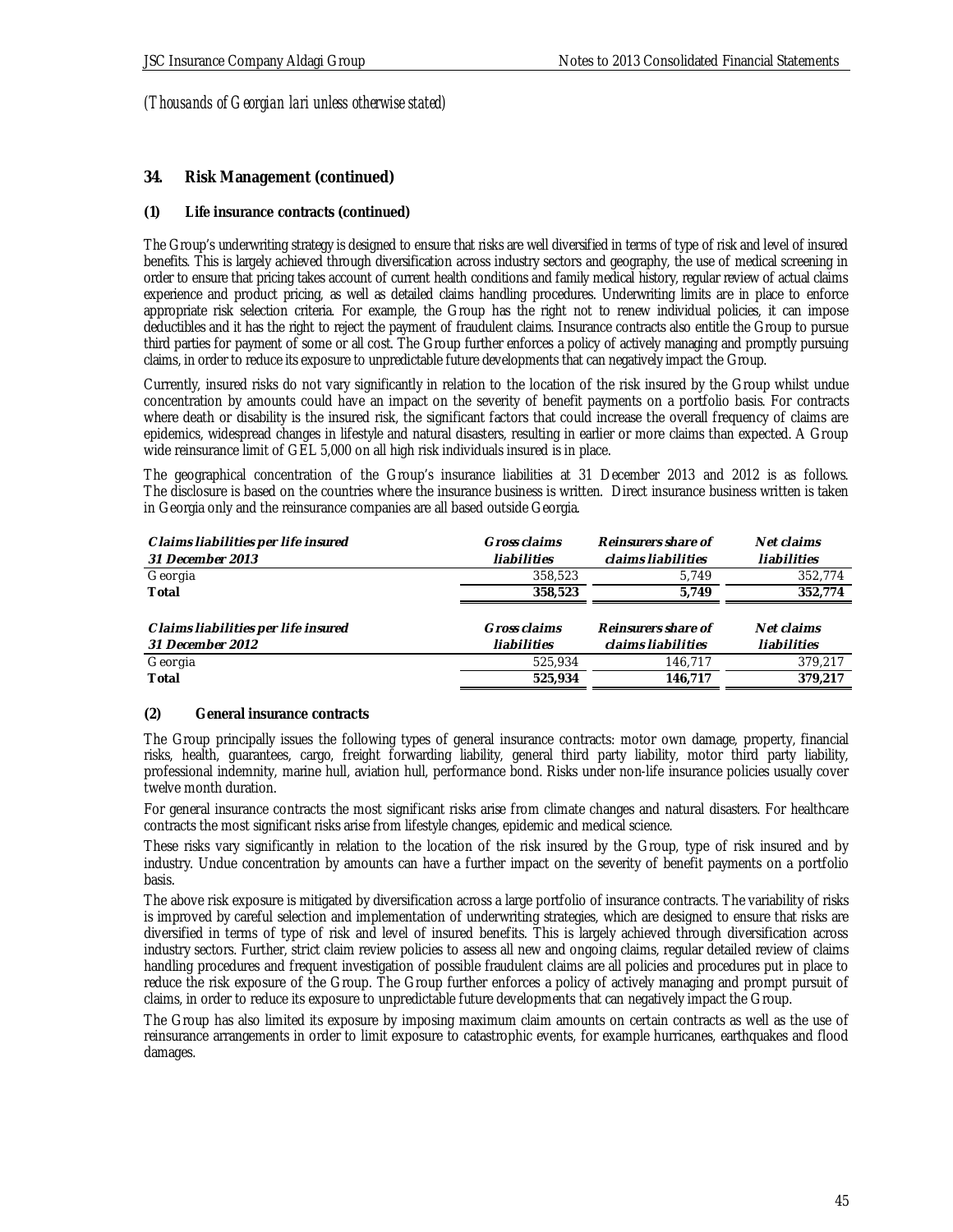## **34. Risk Management (continued)**

**Insurance risk (continued)**

### **(2) General insurance contracts (continued)**

The table below sets out the concentration of general insurance contract liabilities by type of contract.

|                   |                | 2013        |                |              | 2012        |            |
|-------------------|----------------|-------------|----------------|--------------|-------------|------------|
|                   |                | Reinsurers  |                |              | Reinsurers  |            |
|                   | Gross claims   | share of    | Net claims     | Gross claims | share of    | Net claims |
|                   | liabilities    | claims      | liabilities    | liabilities  | claims      |            |
|                   |                | liabilities |                |              | liabilities |            |
| Cargo             | 231            | 66          | 165            | 242          | 62          | 180        |
| Motor             | 1,001          | 85          | 916            | 1,397        | 194         | 1,203      |
| Property          | 4.073          | 2,587       | 1,486          | 3,510        | 2.230       | 1.280      |
| Liability         | 1.340          | 1.155       | 185            | 2,267        | 2.108       | 159        |
| Healthcare        | 4,974          |             | 4,974          | 6,914        |             | 6,912      |
| Travel            | 98             |             | 98             | 31           |             | 31         |
| Personal accident | $\overline{2}$ |             | $\overline{2}$ | 46           |             | 46         |
| Guarantees        | 126            |             | 126            | 232          | 44          | 188        |
| Life              | 359            | 6           | 353            | 526          | 147         | 379        |
|                   | 12,204         | 3,899       | 8,305          | 15,165       | 4,787       | 10,378     |

For general insurance contracts, the most significant risks arise from changes in loss frequency and loss severity in motor insurance and increases in prices of medical services. These risks vary significantly in relation to the location of the risk insured by the Group, and the type of risks insured.

The variability of risks is improved by diversification of risk of loss to a large portfolio of insurance contracts and geographical areas, as a more diversified portfolio is less likely to be affected across the board by changes in any subset of the portfolio.

The variability of risks is also improved by careful selection and implementation of underwriting strategies. The Group establishes underwriting guidelines and limits that stipulate who may accept risks, their nature and applicable limits. These limits are continuously monitored. Strict claim review policies to assess all new and ongoing claims, as well as the investigation of possible fraudulent claims are in place. The Group also enforces a policy of actively managing and promptly processing claims, in order to reduce its exposure to unpredictable future developments that can negatively impact the Group.

Business ceded is placed on different terms (quota share, excess of loss) with retention limits varying by product line and territory. Amounts recoverable from reinsurers are estimated in a manner consistent with the assumptions used for ascertaining the underlying policy benefits and are presented in the statement of financial position as reinsurance assets.

The geographical concentration of the Group's insurance liabilities at 31 December 2013 and 2012 is as follows. The disclosure is based on the countries where the insurance business is written. Direct insurance business written is taken in Georgia only and the reinsurance companies are all based outside Georgia.

|         | 2013         |                 |             | 2012         |                 |             |
|---------|--------------|-----------------|-------------|--------------|-----------------|-------------|
|         |              | Reinsurers      |             |              | Reinsurers      |             |
|         | Gross claims | share of claims | Net claims  | Gross claims | share of claims | Net claims  |
|         | liabilities  | liabilities     | liabilities | liabilities  | liabilities     | liabilities |
| Georgia | 12.204       | 3.899           | 8.305       | 15.165       | 4.787           | 10.378      |
| Total   | 12.204       | 3.899           | 8,305       | 15.165       | 4.787           | 10,378      |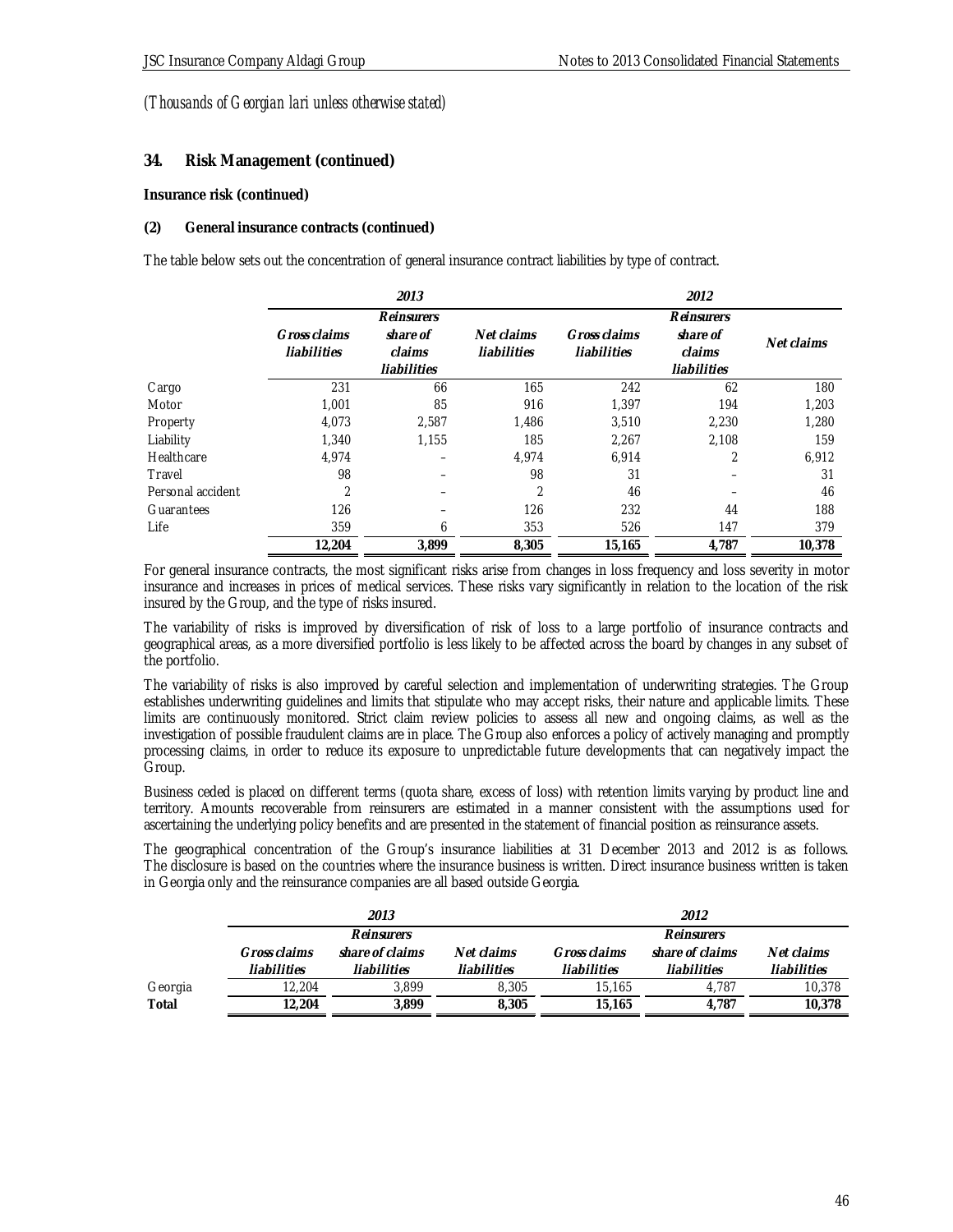### **34. Risk Management (continued)**

**Financial risk**

**(1) Credit risk**

Credit risk is the risk that one party to a financial instrument will fail to discharge an obligation and cause the other party to incur a financial loss.

The Company manages the level of credit risk it accepts through a comprehensive group credit risk policy setting out the assessment and determination of what constitutes credit risk for the Company; setting up of exposure limits by each counterparty or group of counterparties, geographical and industry segments; right of offset where counterparties are both debtors and creditors; guidelines on obtaining collateral and guarantees; reporting of credit risk exposures and breaches to the monitoring authority; monitoring compliance with credit risk policy and review of credit risk policy for pertinence and changing environment.

The following is a brief description of how the Company manages its credit risk exposure.

### **Reinsurance**

Even though the Group may have reinsurance arrangements, it is not relieved of its direct obligations to its policyholders and thus a credit exposure exists with respect to reinsurance ceded, to the extent that any reinsurer is unable to meet its obligations assumed under such reinsurance agreements. The Group is neither dependent on a single reinsurer nor are the operations of the Group substantially dependent upon any reinsurance contract. There is no single counterparty exposure that exceeds 34% of total reinsurance assets at the reporting date. The Company evaluates the financial condition of its reinsurers and monitors concentration of credit risks arising from similar geographic regions, activities, or economic characteristics of the reinsurers to minimize its exposure to significant losses from reinsurers' insolvencies.

### **Loans and receivables**

The Group sets the maximum amounts and limits that may be advanced to/placed with individual corporate counterparties which are set by reference to their long term ratings.

The credit risk in respect of customer balances, incurred on non-payment of premiums or contributions will only persist during the grace period specified in the policy document or trust deed on the expiry of which the policy is either paid up or terminated.

#### *Credit quality per class of financial assets*

The credit quality of financial assets is managed by the Group through internal credit ratings. The table below shows the credit quality by class of asset for loan-related lines in the statement of financial position, based on the Group's credit rating system.

|                                       | <b>Notes</b> | Neither past due nor<br>impaired 2013 | Past-due but not<br>impaired 2013 | Total 2013 |
|---------------------------------------|--------------|---------------------------------------|-----------------------------------|------------|
| Amounts due from credit institutions  | 13           | 13,252                                |                                   | 13,252     |
| Derivative financial assets           | 19           | 982                                   |                                   | 982        |
| Insurance and reinsurance receivables |              |                                       |                                   |            |
| -Insurance receivables                |              | 55.591                                | 3.473                             | 59.064     |
| -Reinsurance receivables              |              | 2.574                                 |                                   | 2,574      |
| Total                                 |              | 72,399                                | 3.473                             | 75.872     |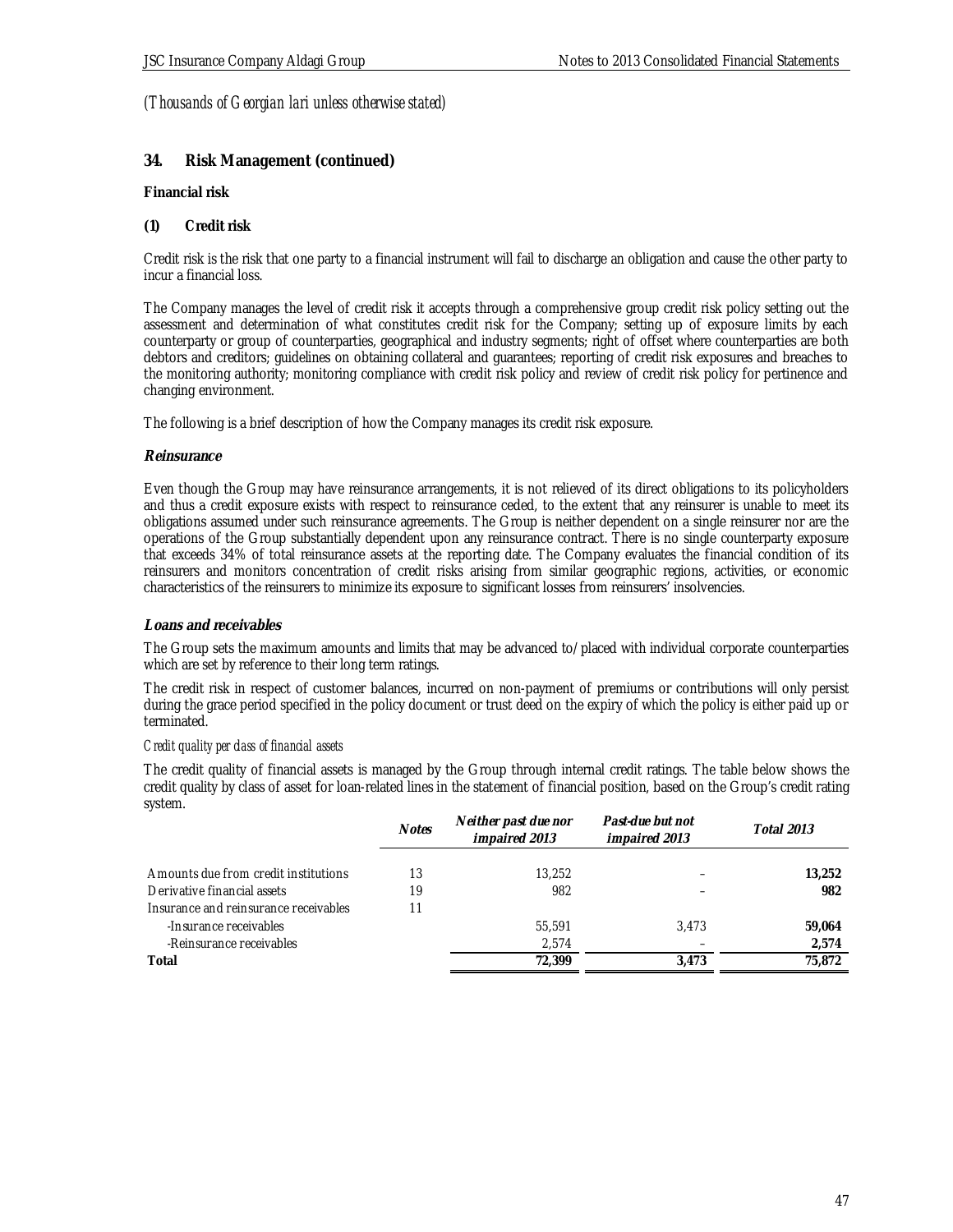# **34. Risk Management (continued)**

### **Financial risk (continued)**

### **(1) Credit risk (continued)**

|                                       | <b>Notes</b> | Neither past due nor<br>impaired 2012 | Past-due but not<br>impaired 2012 | <b>Total 2012</b> |
|---------------------------------------|--------------|---------------------------------------|-----------------------------------|-------------------|
| Amounts due from credit institutions  | 13           | 20.467                                |                                   | 20,467            |
| Available-for-sale financial assets   |              | 326                                   |                                   | 326               |
| Insurance and reinsurance receivables | 11           |                                       |                                   |                   |
| -Insurance receivables                |              | 57.068                                | 4.636                             | 61,704            |
| -Reinsurance receivables              |              | 2.077                                 |                                   | 2,077             |
| Total                                 |              | 79.938                                | 4,636                             | 84.574            |

Insurance and reinsurance receivables that are neither past due nor impaired include insurance and reinsurance receivables that are not past due more than 30 days as of the reporting date. Insurance and reinsurance receivables that are past due but not impaired include insurance and reinsurance receivables overdue for more than 30 days. The Group does not have a credit rating system to evaluate the past due but not impaired loans.

### **(2) Liquidity risk**

Liquidity risk is the risk that an entity will encounter difficulty in raising funds to meet cash commitments associated with financial instruments. Liquidity risk may result from either the inability to sell financial assets quickly at their fair values; or counterparty failing on repayment of a contractual obligation; or insurance liability falling due for payment earlier than expected; or inability to generate cash inflows as anticipated.

The major liquidity risk confronting the Group is the daily calls on its available cash resources in respect of claims arising from insurance contracts and the maturity of debt securities.

The Group manages liquidity through a Group liquidity risk policy which determines what constitutes liquidity risk for the Group; specifies minimum proportion of funds to meet emergency calls; setting up of contingency funding plans; specify the sources of funding and the events that would trigger the plan; concentration of funding sources; reporting of liquidity risk exposures and breaches to the monitoring authority; monitoring compliance with liquidity risk policy and review of liquidity risk policy for pertinence and changing environment.

The table below analyses assets and liabilities of the Group into their relevant maturity groups based on the remaining period at the reporting date to their contractual maturities or expected repayment dates.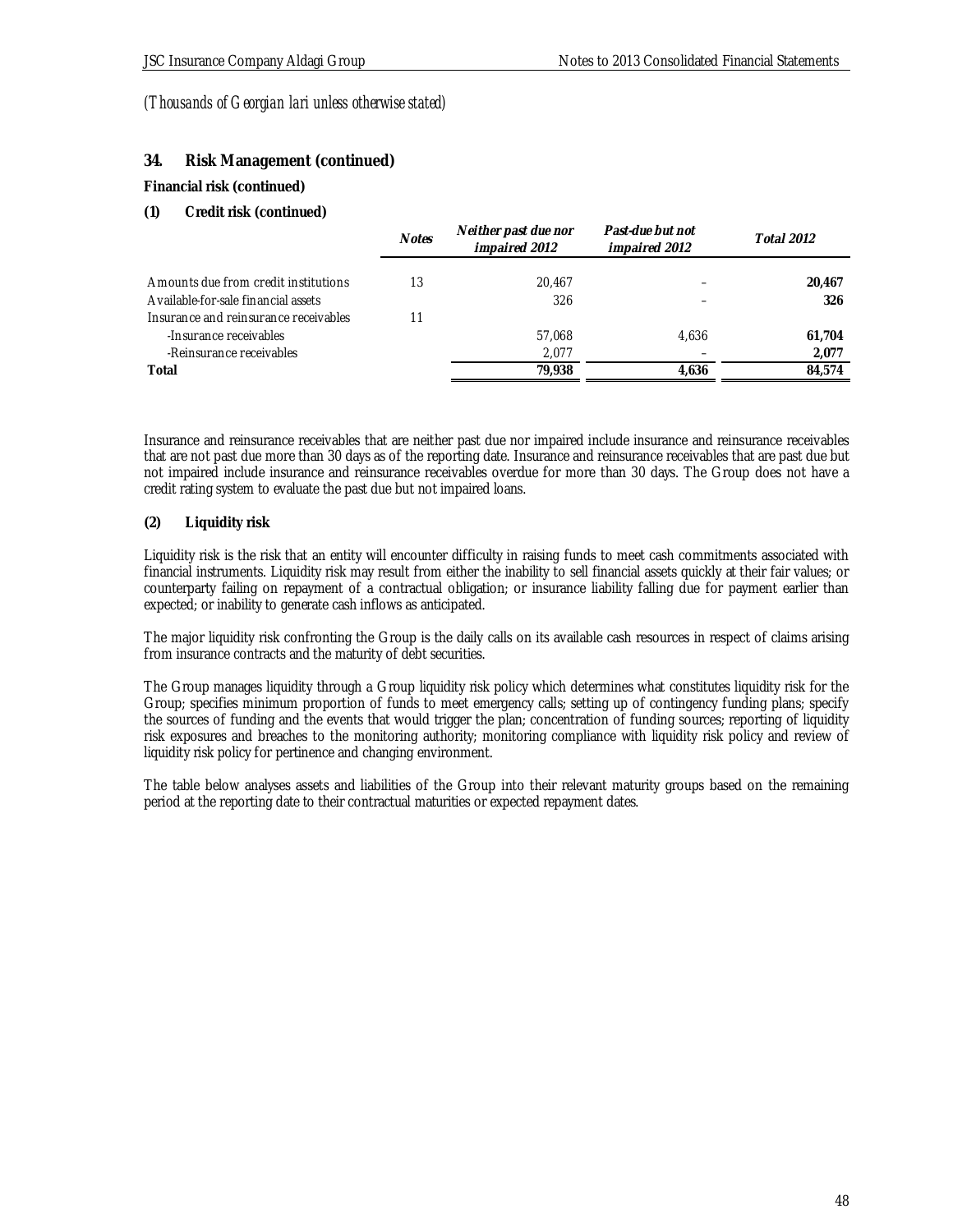# **34. Risk Management (continued)**

# **Financial risk (continued)**

# **(1) Liquidity risk (continued)**

| 31 December 2013                      | Within one year | More than one year | Total     |
|---------------------------------------|-----------------|--------------------|-----------|
| <b>Assets</b>                         |                 |                    |           |
| Other assets                          | 26,455          |                    | 26,455    |
| Loan Issued                           | 509             | 7,511              | 8,020     |
| Reinsurance assets                    | 7,996           | 1,475              | 9,471     |
| Available-for-sale financial assets   |                 |                    |           |
| Derivative financial assets           | 982             |                    | 982       |
| Insurance and reinsurance receivables | 60,997          | 641                | 61,638    |
| <b>Pension Fund Assets</b>            | 6,076           | 3,464              | 9,540     |
| Amounts due from credit institutions  | 7,490           | 5,762              | 13,252    |
| Cash and cash equivalents             | 9,025           |                    | 9,025     |
| Total assets                          | 119,530         | 18,853             | 138,383   |
| Liabilities:                          |                 |                    |           |
| Other liabilities                     | 12,386          |                    | 12,386    |
| Trade Payables                        | 8,011           |                    | 8,011     |
| Pension fund liabilities              |                 | 9,540              | 9,540     |
| Borrowings                            | 19,569          | 91,404             | 110,973   |
| Other insurance liabilities           | 5,955           | 1,952              | 7,907     |
| Insurance contract liabilities        | 71,176          | 2,752              | 73,928    |
| <b>Total liabilities</b>              | 117,097         | 105,648            | 222,745   |
| Net position                          | 2,433           | (86, 795)          | (84, 362) |
| Accumulated gap                       | 2,433           | (84, 362)          |           |
|                                       |                 |                    |           |
|                                       |                 |                    |           |
| 31 December 2012                      | Within one year | More than one year | Total     |
| <b>Assets</b>                         |                 |                    |           |
| Other assets                          | 24,016          |                    | 24,016    |
| Loan Issued                           | 2,911           | 4,633              | 7,544     |
| Reinsurance assets                    | 7,869           |                    | 7,869     |
| Available-for-sale financial assets   | 326             |                    | 326       |
| Derivative financial assets           |                 |                    |           |
| Insurance and reinsurance receivables | 63,781          |                    | 63,781    |
| <b>Pension Fund Assets</b>            | 3,039           | 5,719              | 8,758     |
| Amounts due from credit institutions  | 7,110           | 13,357             | 20,467    |
| Cash and cash equivalents             | 10,721          |                    | 10,721    |
| Total assets                          | 119,773         | 23,709             | 143,482   |
| Liabilities:                          |                 |                    |           |
| Other liabilities                     | 12,176          |                    | 12,176    |
| Trade Payables                        | 9,130           | 402                | 9,532     |
| Pension fund liabilities              |                 | 8,758              | 8,758     |
| Borrowings                            | 5,953           | 99,861             | 105,814   |
| Other insurance liabilities           | 13,603          |                    | 13,603    |
| Insurance contract liabilities        | 80,438          |                    | 80,438    |
| <b>Total liabilities</b>              | 121,300         | 109,021            | 230,321   |
| Net position<br>Accumulated gap       | (1,527)         | (85, 312)          | (86, 839) |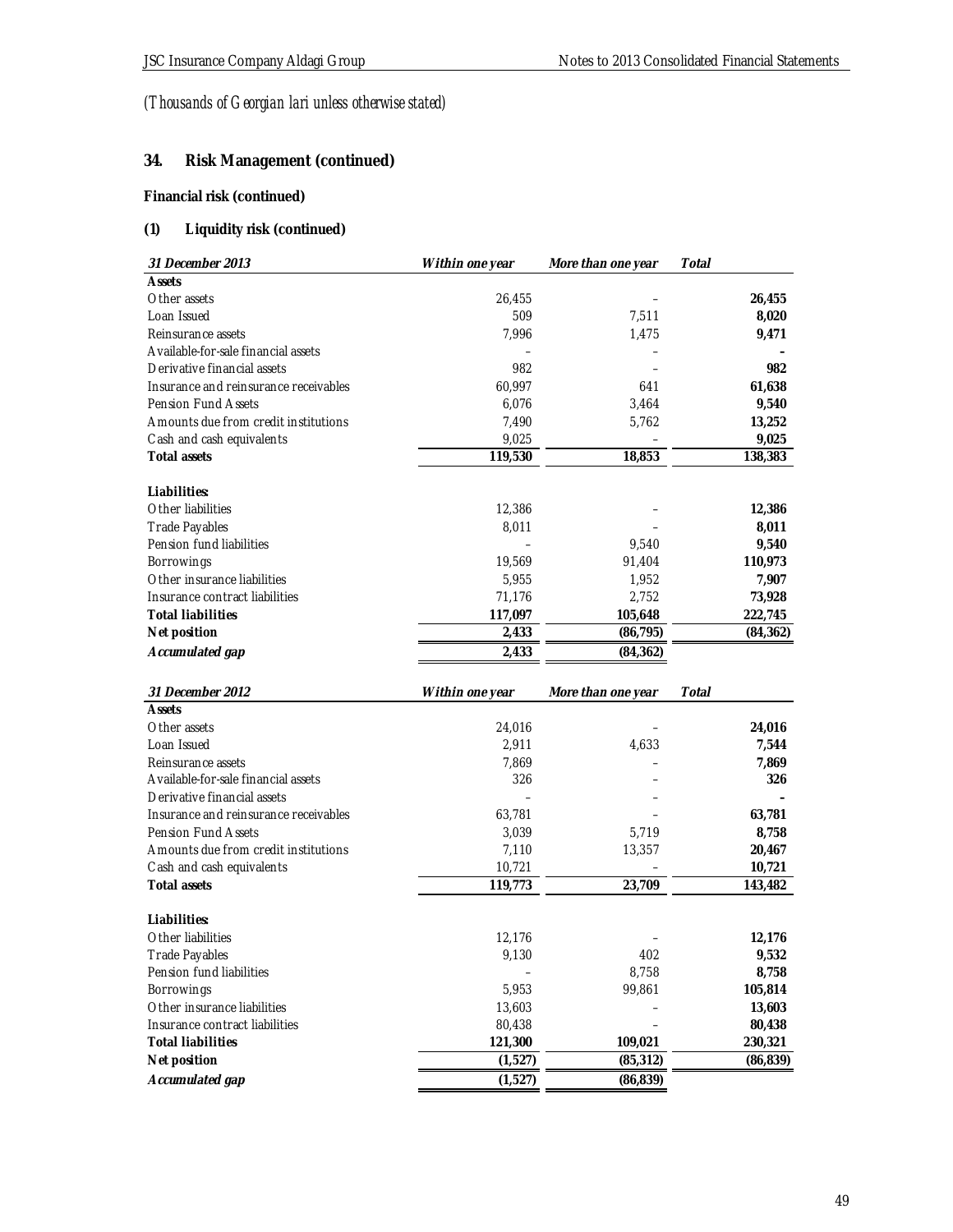### **34. Risk Management (continued)**

**Financial risk (continued)**

#### **(2) Liquidity risk (continued)**

The Group's accumulated gap is negative as of 31 December 2013 and 31 December 2012, however within one year period accumulated gap is positive as of 31 December 2013. The Group's management believes that these conditions do not indicate the existence of material uncertainty which may cast significant doubt about the Group's ability to continue as a going concern. Based on its assessment, the Group's management believes that it has adequate resources, is able to improve liquidity, and is taking appropriate measures, to continue as a going concern. Most of borrowings are towards parent of the Group.

The amounts and maturities in respect of insurance liabilities are based on management's best estimate based on statistical techniques and past experience.

In management's opinion, liquidity is sufficient to meet the Group's present requirements.

The table below summarises the maturity profile of the Group's financial liabilities at 31 December 2013 based on contractual undiscounted repayment obligations. Repayments which are subject to notice are treated as if notice were to be given immediately.

| Borrowings                    | Less than 3 |                |                     |              |         |
|-------------------------------|-------------|----------------|---------------------|--------------|---------|
| as at 31 December 2013        | months      | 3 to 12 months | <i>1 to 5 vears</i> | over 5 years | Total   |
| Borrowings                    | 8.536       | 13.036         | 73.302              | 23,391       | 118,265 |
| Total undiscounted borrowings | 8.536       | 13.036         | 73.302              | 23,391       | 118,265 |

| Borrowings                    | Less than 3 |                |                     |              |         |
|-------------------------------|-------------|----------------|---------------------|--------------|---------|
| as at 31 December 2012        | months      | 3 to 12 months | <i>1 to 5 vears</i> | over 5 years | Total   |
| Borrowings                    | 7,936       | 19.566         | 80.583              | 42.248       | 150,333 |
| Total undiscounted borrowings | 7.936       | 19.566         | 80.583              | 42.248       | 150,333 |

#### **Market Risk**

Market risk is the risk that the value of financial instruments will fluctuate due to changes in market variables such as interest rates and foreign exchanges.

The Company has exposure to market risks. Market risk is the risk of change in fair value of financial instruments from fluctuation in foreign exchange rates (currency risk), market interest rates (interest rate risk) and market prices (price risk), whether such change in price is caused by factors specific to the individual instrument or its issuer or factors affecting all instruments traded in the market.

The Group structures levels of market risk it accepts through a Group market risk policy that determines what constitutes market risk for the Group; basis used to fair value financial assets and liabilities; asset allocation and portfolio limit structure; diversification benchmarks by type of instrument and geographical area; sets out the net exposure limits by each counterparty or group of counterparties, geographical and industry segments; control over hedging activities; reporting of market risk exposures and breaches to the monitoring authority; monitoring compliance with market risk policy and review of market risk policy for pertinence and changing environment, periodic estimation of potential losses that could arise from adverse changes in market conditions and establishing and maintaining appropriate stop-loss limits and margins.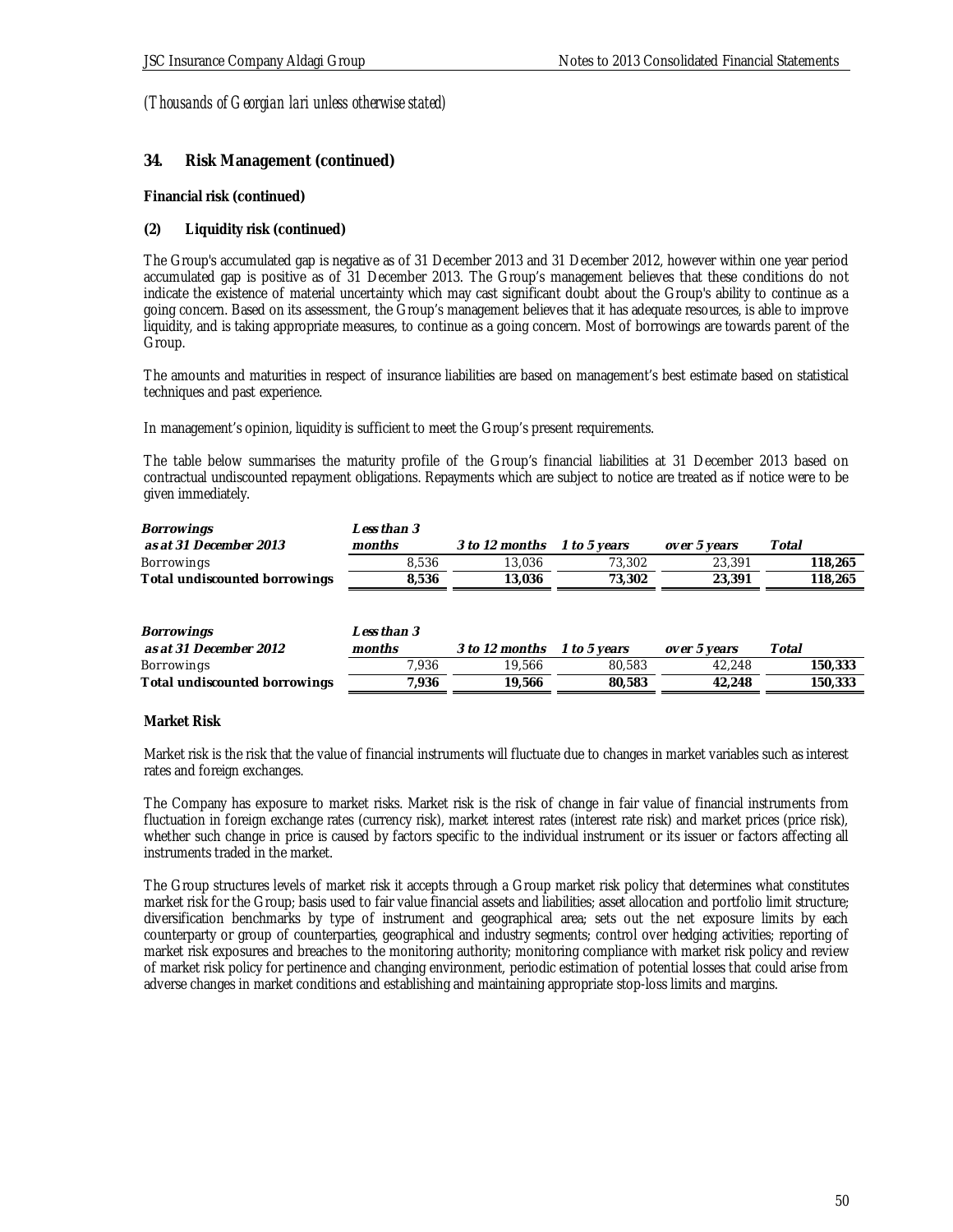### **34. Risk Management (continued)**

#### **Market risk (continued)**

#### *Interest rate risk*

Interest rate risk arises from the possibility that changes in interest rates will affect the fair value of the financial instruments or the future cash flows on financial instruments.

The Company does not have floating interest rate instruments thus is not exposed to cash flow interest risk, interest rate fluctuations also does not affect the Company's equity.

As at 31 December, the effective average interest rates by currencies for interest generating/bearing monetary financial instruments were as follows:

|                                      | 2013  |            | 2012       |       |
|--------------------------------------|-------|------------|------------|-------|
|                                      | GЕ    | <b>JSF</b> | <b>GEL</b> | 'JSL  |
| Amounts due from credit institutions | 10.9% | 5.8%       | 14.0%      | 7.7%  |
| <b>Borrowings</b>                    | 13.8% | 11.7%      | 16.1%      | 13.7% |

The sensitivity of the consolidated income statement is the effect of the assumed changes in interest rates on the interest expense for the year, based on the floating rate non-trading financial liabilities held at 31 December 2013. During the year ended 31 December 2013 and year ended 31 December 2012 sensitivity analysis did not reveal any significant potential effect on the Group's equity. The following table demonstrates the sensitivity to a reasonable possible change in interest rates, with all other variables held constant, on the Group's consolidated income statement:

| Currency   | Increase in basis points 2013 | Sensitivity of interest expense | Sensitivity of other<br>comprehensive income 2013 |
|------------|-------------------------------|---------------------------------|---------------------------------------------------|
| <b>USD</b> | 0.01%                         |                                 |                                                   |
| Currency   | Decrease in basis points 2013 | Sensitivity of interest expense | Sensitivity of other<br>comprehensive income 2013 |
| <b>USD</b> | 0.01%                         | (1)                             |                                                   |
| Currency   | Increase in basis points 2012 | Sensitivity of interest expense | Sensitivity of other<br>comprehensive income 2012 |
| <b>USD</b> | 0.01%                         | 1                               |                                                   |
| Currency   | Decrease in basis points 2012 | Sensitivity of interest expense | Sensitivity of other<br>comprehensive income 2012 |
| <b>USD</b> | 0.01%                         | (1)                             |                                                   |

#### *Currency risk*

The Group is exposed to effects of fluctuation in the prevailing foreign currency exchange rates on its financial position and cash flows. The Company's principal transactions are carried out in Georgian lari and its exposure to foreign exchange risk arise primarily with respect to US Dollars and Euro, as the insurance operations denominated in US dollars form significant part of the Company's operations.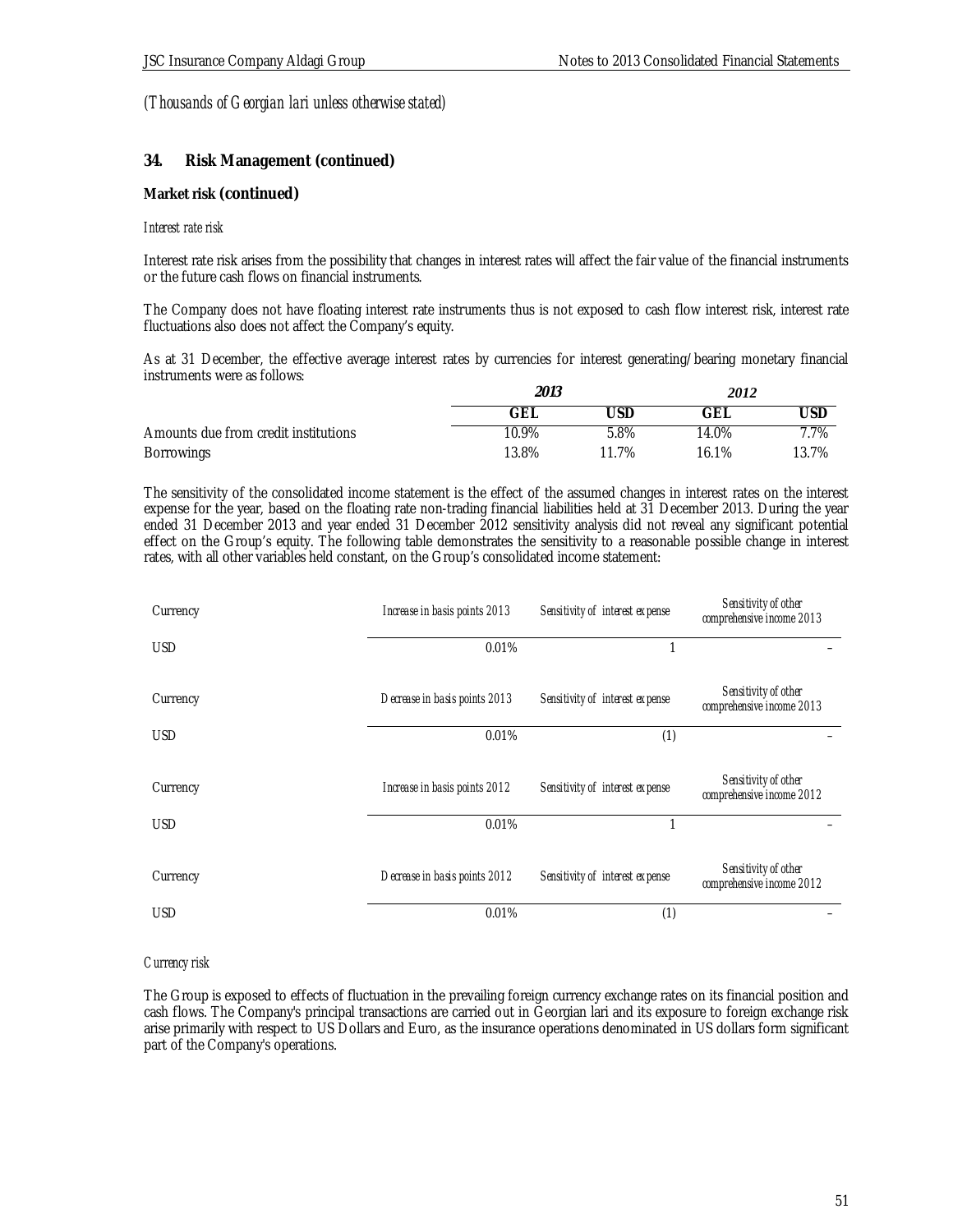### **34. Risk Management (continued)**

#### **Market risk (continued)**

#### *Currency risk (continued)*

The Group's financial assets are primarily denominated in the same currencies as its insurance and investment liabilities, which mitigate the foreign currency exchange rate risk for the overseas operations. Thus the main foreign exchange risk arises from recognized assets and liabilities denominated in currencies other than those in which insurance and investment liabilities are expected to be settled.

The tables below indicate the currencies to which the Company had significant exposure at 31 December 2013 and 2012 on its non-trading monetary assets and liabilities and its forecast cash flows. The analysis calculates the effect of a reasonably possible movement of the currency rate against the Georgian lari, with all other variables held constant on the income statement. A negative amount in the table reflects a potential net reduction in income statement, while a positive amount reflects a net potential increase.

|                                       |           |            | 2013       |            |
|---------------------------------------|-----------|------------|------------|------------|
|                                       | GEL       | <b>USD</b> | <b>EUR</b> | Total      |
| Assets:                               |           |            |            |            |
| Cash and cash equivalents             | 7,112     | 1,892      | 21         | 9,025      |
| Amounts due from credit institutions  | 5,703     | 7,549      |            | 13,252     |
| Derivative financial assets           |           | 982        |            | 982        |
| Loans Issued                          | 29        | 7,991      |            | 8,020      |
| Insurance and reinsurance receivables | 49,304    | 11,422     | 912        | 61,638     |
| Reinsurance assets                    | 782       | 8,505      | 184        | 9,471      |
| Total assets                          | 62,930    | 38,341     | 1,117      | 102,388    |
| Liabilities:                          |           |            |            |            |
| Insurance contract liabilities        | 51,684    | 21,473     | 771        | 73,928     |
| Other insurance liabilities           | 624       | 7,002      | 281        | 7,907      |
| Borrowings                            | 6,944     | 104,029    |            | 110,973    |
| <b>Trade Payables</b>                 | 8,011     |            |            | 8,011      |
| Other liabilities                     | 12,386    |            |            | 12,386     |
| <b>Total liabilities</b>              | 79,649    | 132,504    | 1,052      | 213,205    |
| Net position                          | (16, 719) | (94, 163)  | 65         | (110, 817) |
| Increase in currency rate in %        |           | 0.8%       | 1.9%       |            |
| Effect on profit                      |           | (753)      |            |            |
| Decrease in currency rate in %        |           | $-0.8%$    | $-1.9%$    |            |
| Effect on profit                      |           | 753        | (1)        |            |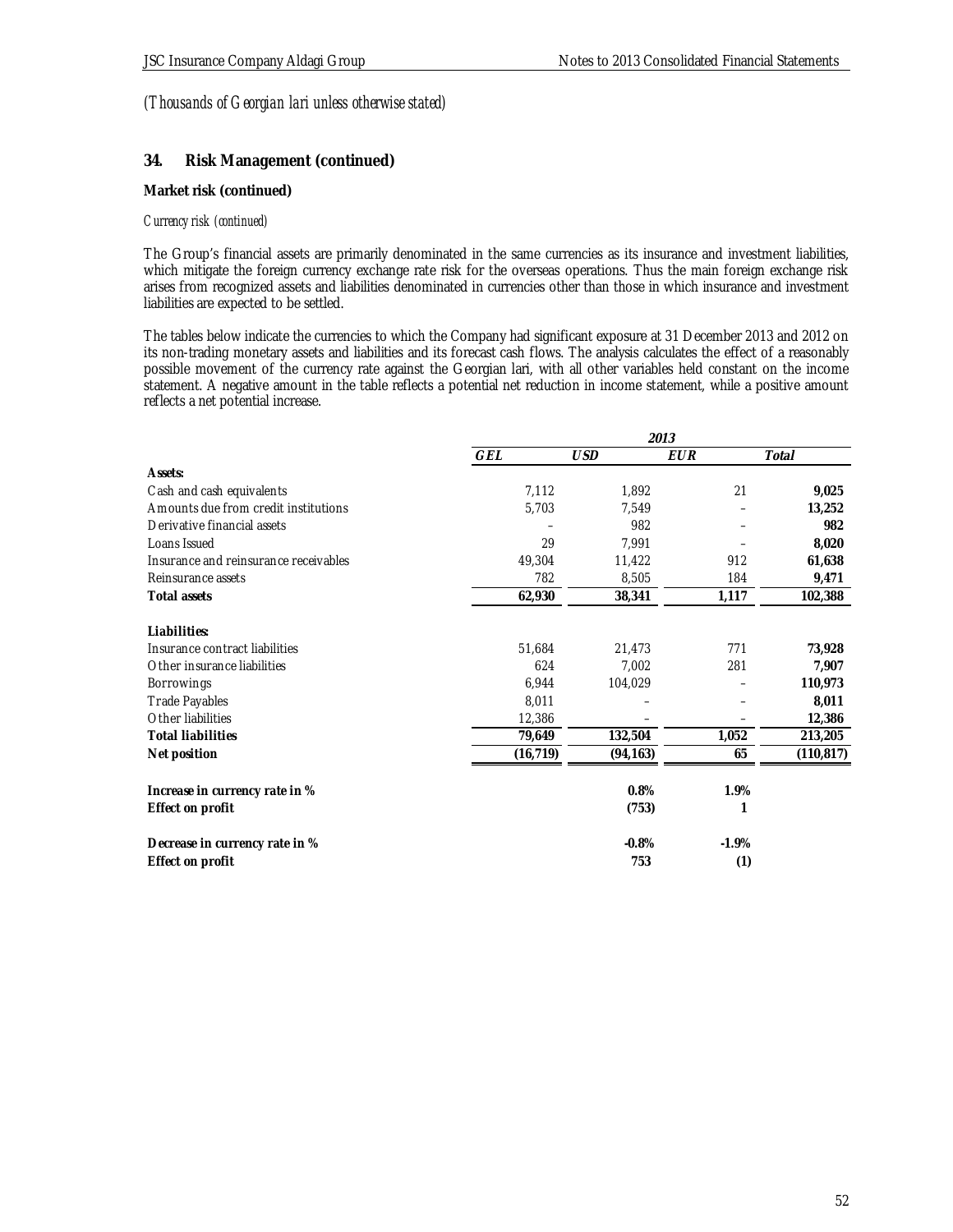**2012**

# *(Thousands of Georgian lari unless otherwise stated)*

## **34. Risk Management (continued)**

### **Market risk (continued)**

#### *Currency risk (continued)*

|                                       | ZUIZ      |            |          |            |
|---------------------------------------|-----------|------------|----------|------------|
|                                       | GEL       | <b>USD</b> | EUR      | Total      |
| Assets:                               |           |            |          |            |
| Cash and cash equivalents             | 2,341     | 8,230      | 150      | 10,721     |
| Amounts due from credit institutions  | 9,354     | 11,113     |          | 20,467     |
| Loans Issued                          | 3,967     | 3,577      |          | 7,544      |
| Insurance and reinsurance receivables | 54,000    | 9,353      | 428      | 63,781     |
| Reinsurance assets                    | 4,664     | 3,142      | 63       | 7,869      |
| Total assets                          | 74,326    | 35,415     | 641      | 110,382    |
| Liabilities:                          |           |            |          |            |
| Insurance contract liabilities        | 59,730    | 20,051     | 657      | 80,438     |
| Other insurance liabilities           | 3,597     | 9,531      | 475      | 13,603     |
| Borrowings                            | 10,775    | 95,039     |          | 105,814    |
| <b>Trade Payables</b>                 | 6,624     | 2,908      |          | 9,532      |
| Other liabilities                     | 12,176    |            |          | 12,176     |
| <b>Total liabilities</b>              | 92,902    | 127,529    | 1,132    | 221,563    |
| Net position                          | (18, 576) | (92, 114)  | (491)    | (111, 181) |
| Increase in currency rate in %        |           | 1.2%       | 13.2%    |            |
| Effect on profit                      |           | (1, 105)   | (65)     |            |
| Decrease in currency rate in %        |           | $-1.2%$    | $-13.2%$ |            |
| Effect on profit                      |           | 1,105      | 65       |            |

As part of its risk management, the Group uses foreign exchange option contracts to manage exposures resulting from changes foreign currency exchange rates. Notional amount of the active exchange contracts as of 31 December 2013 equals USD 33 million.

Foreign currencies represent mainly US Dollar and Euro amounts, but also include currencies from other OECD countries. The Group's principal cash flows (revenues, operating expenses) are largely generated in Georgian lari. As a result, future movements in the exchange rate between the Georgian lari and US Dollar will affect the carrying value of the Group's US Dollar denominated monetary assets and liabilities. Such changes may also affect the Group's ability to realize investments in non-monetary assets as measured in USD in these financial statements.

#### *Price risk*

The Group's price risk exposure relates to financial assets and liabilities whose values will fluctuate as a result of changes in market prices, principally investment securities not held for the account of unit linked business. The Group did not have such financial assets or liabilities as of 31 December 2013 and 2012.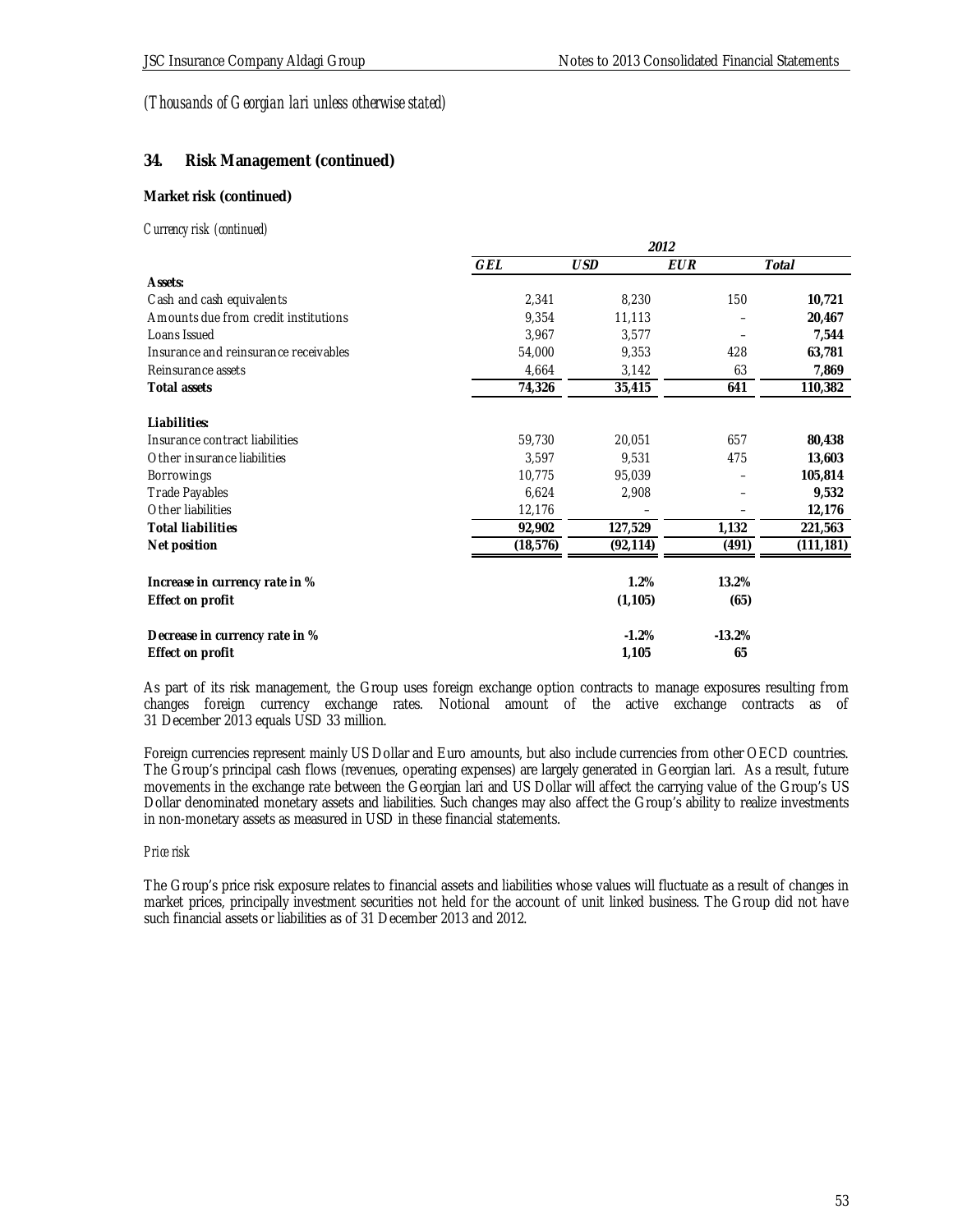### **35. Fair Values Measurements**

### **Fair value hierarchy**

For the purpose of fair value disclosures, the Group has determined classes of assets and liabilities on the basis of the nature, characteristics and risks of the asset or liability. The Group uses the following hierarchy for determining and disclosing the fair value:

- Level 1: quoted (unadjusted) prices in active markets for identical assets or liabilities;
- Level 2: techniques for which all inputs which have a significant effect on the recorded fair value are observable, either directly or indirectly; and
- Level 3: techniques which use inputs which have a significant effect on the recorded fair value that are not based on observable market data.

The following tables show analysis of assets and liabilities measured at fair value or for which fair values are disclosed by level of the fair value hierarchy:

| Assets measured at fair value                   | Level 1                  | Level 2 | Level 3 | <b>Total 2013</b> |
|-------------------------------------------------|--------------------------|---------|---------|-------------------|
| Derivative financial assets                     | $\overline{\phantom{0}}$ | 982     |         | 982               |
| Property and equipment                          |                          |         | 7,166   | 7,166             |
| Investment property                             |                          |         | 1,139   | 1,139             |
| Assets for which fair values are disclosed      |                          |         |         |                   |
| Cash and cash equivalents                       | 9,025                    |         |         | 9,025             |
| Amounts due from credit institutions            |                          | 13,252  |         | 13,252            |
| Loan Issued                                     |                          |         | 8,020   | 8,020             |
| Insurance and reinsurance receivables           |                          |         | 61,638  | 61,638            |
| <b>Pension Fund Assets</b>                      |                          |         | 9,540   | 9,540             |
| Liabilities for which fair values are disclosed |                          |         |         |                   |
| Borrowings                                      |                          |         | 110,973 | 110,973           |
| Unearned premiums provision                     |                          |         | 61,724  | 61,724            |
| Pension Fund Liability                          |                          |         | 9,540   | 9,540             |
| Assets measured at fair value                   | Level 1                  | Level 2 | Level 3 | <b>Total 2012</b> |
| Investment securities available-for-sale        |                          |         | 326     | 326               |
| Assets for which fair values are disclosed      |                          |         |         |                   |
| Cash and cash equivalents                       | 10,721                   |         |         | 10,721            |
| Amounts due from credit institutions            |                          | 20,467  |         | 20,467            |
| Loan Issued                                     |                          |         | 7,544   | 7,544             |
| Insurance and reinsurance receivables           |                          |         | 63,781  | 63,781            |
| Pension Fund Assets                             |                          |         | 8,758   | 8,758             |
| Liabilities for which fair values are disclosed |                          |         |         |                   |
| Borrowings                                      |                          |         | 105,814 | 105,814           |
| Unearned premiums provision                     |                          |         | 65,273  | 65,273            |
| Pension Fund Liability                          |                          |         | 8,758   | 8,758             |

As of 31 December 2012 level 3 financial instruments were comprised of ordinary shares of JSC GPC, which were fully disposed of as of 31 December 2013.

The following is a description of the determination of fair value for financial instruments and property which are recorded at fair value using valuation techniques. These incorporate the Group's estimate of assumptions that a market participant would make when valuing the instruments.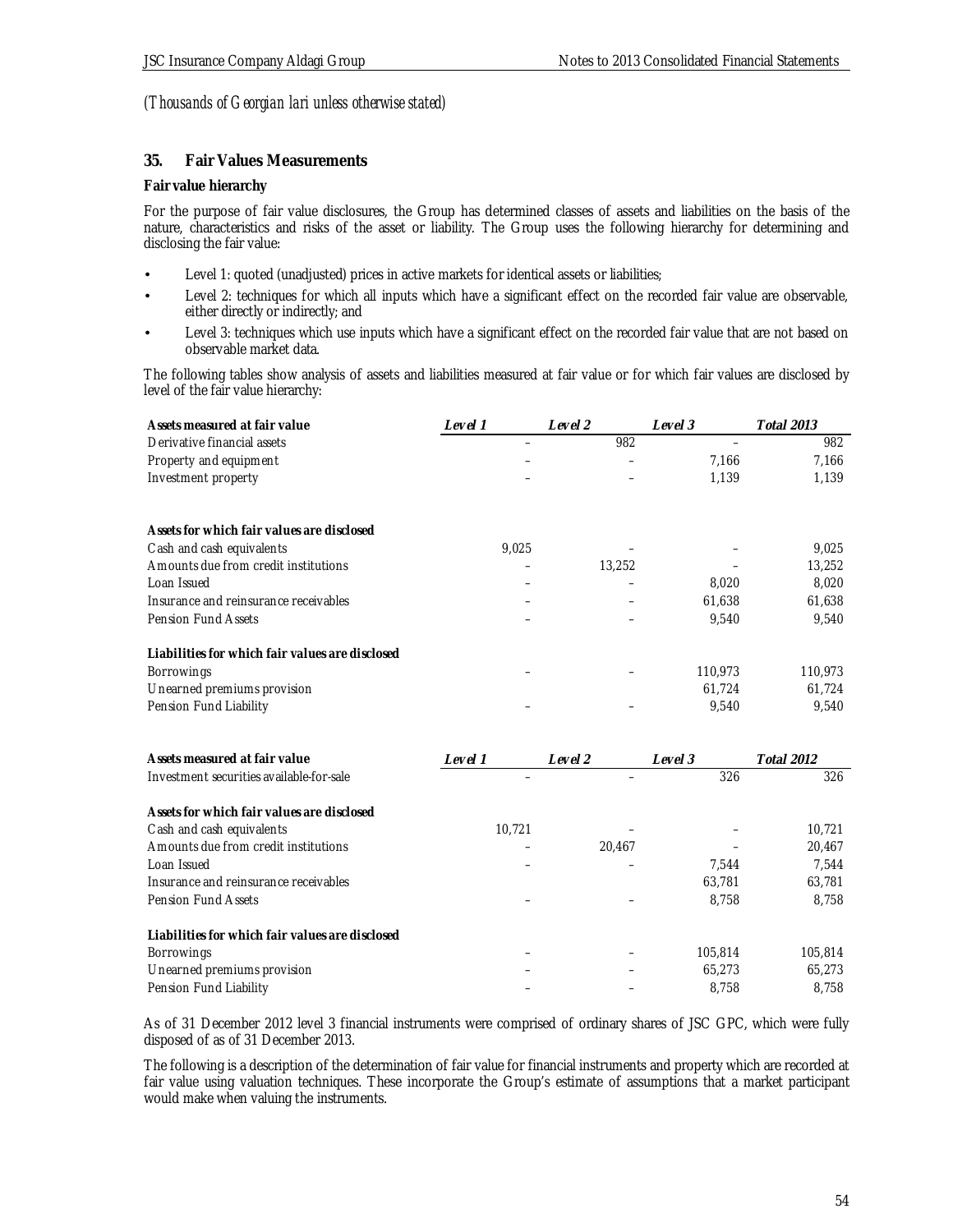### **35. Fair Values Measurements (continued)**

**Fair value hierarchy (continued)**

#### *Derivative Financial Assets*

Derivative Financial Assets consist of foreign exchange option contract used to manage Group's exposure to fluctuations in foreign currency exchange rates. Inputs used to determine fair value of the derivative asset are all directly observable on the active market.

#### *Investment securities available-for-sale*

Investment securities available-for-sale valued using a valuation technique or pricing models primarily consist of unquoted equity and debt securities. These securities are valued using models which sometimes only incorporate data observable in the market and at other times use both observable and non-observable data. The non-observable inputs to the models include assumptions regarding the future financial performance of the investee, its risk profile, and economic assumptions regarding the industry and geographical jurisdiction in which the investee operates.

### *Property and Equipment, Investment Property*

Property and Investment property at fair value consist of land and buildings, for which fair value is derived by some of the inputs which are not based on observable market data.

### *Impact of changes in key assumptions on fair value of level 3 assets measured at fair value*

**Level 3 property at fair value**

|                           | 2013  | Valuation<br>technique | Significant<br>unobservable<br>inputs   | Amount          | Other key<br>information      | Area            | Sensitivity<br>of the input<br>to fair value                                                                                               |
|---------------------------|-------|------------------------|-----------------------------------------|-----------------|-------------------------------|-----------------|--------------------------------------------------------------------------------------------------------------------------------------------|
| Investment<br>property    | 1,139 |                        |                                         |                 |                               |                 |                                                                                                                                            |
|                           | 1,139 | Market<br>approach     | Price per<br>square metre               | 3,473           | Square<br>metres,<br>building | 593             | 10% increase (decrease) in<br>the price per square metre<br>would result in increase<br>(decrease) in fair value by<br><b>GEL 114</b>      |
|                           | 2013  | Valuation<br>technique | Significant<br>unobservable<br>inputs   | Range           | Other key<br>information      | Range           | Sensitivity<br>of the input<br>to fair value                                                                                               |
| Property and<br>equipment | 7,166 |                        |                                         |                 |                               |                 |                                                                                                                                            |
|                           | 5,719 | Market<br>approach     | Price per<br>square metre               | $813 -$<br>5542 | Square<br>metres,<br>building | $72 -$<br>971   | 10% increase (decrease) in<br>the price per square metre<br>would result in increase<br>(decrease) in fair value by<br><b>GEL 572</b>      |
|                           | 1,446 | Cost<br>approach       | Replacement<br>cost per<br>square metre | 72 - 168        | Square<br>metres.<br>building | $151 -$<br>1317 | 10% increase (decrease) in<br>the replacement cost per<br>square metre would result in<br>increase (decrease) in fair<br>value by GEL 120  |
|                           |       |                        | Developers'<br>profit margin            | 10.0%           |                               |                 | 1% increase (decrease) in the<br>developers' profit margin<br>would result in increase<br>(decrease) in fair value by<br>GEL <sub>12</sub> |
|                           |       |                        | Land price pet<br>square metre          | $6 - 19$        | Square<br>metres, land        | $315 -$<br>5782 | 10% increase (decrease) in<br>the price per square metre<br>would result in increase<br>(decrease) in fair value by<br><b>GEL 145</b>      |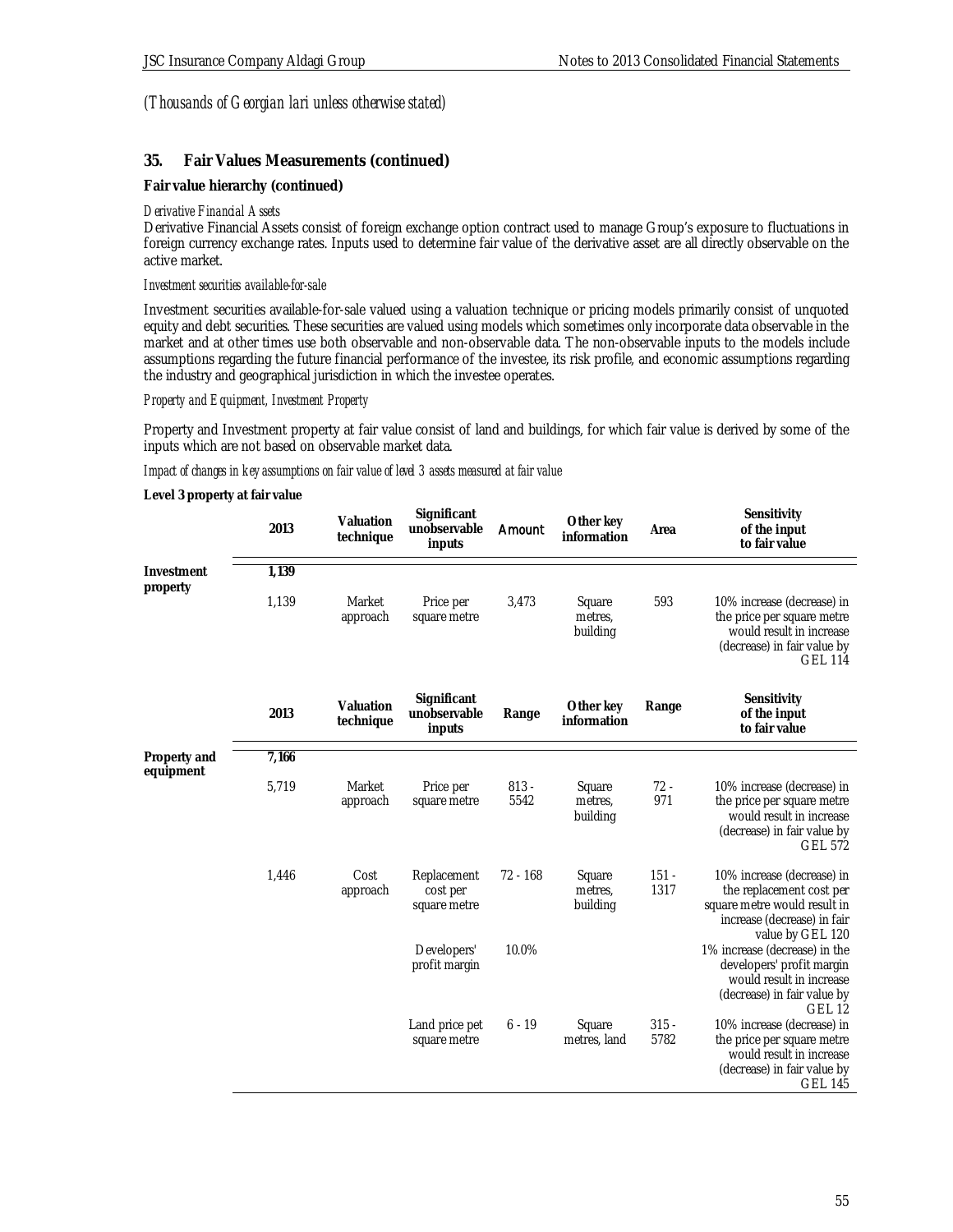### **35. Fair Values Measurements (continued)**

**Fair value of financial assets and liabilities not carried at fair value**

Set out below is a comparison by class of the carrying amounts and fair values of the Group's financial instruments that are carried in the financial statements. The table does not include the fair values of non-financial assets and non-financial liabilities.

|                                                    | Carrying value 2013 Fair value 2013 |         | Unrecognised gain<br>$(logs)$ 2013 |
|----------------------------------------------------|-------------------------------------|---------|------------------------------------|
| Financial assets                                   |                                     |         |                                    |
| Cash and cash equivalents                          | 9.025                               | 9.025   |                                    |
| Amounts due from credit institutions               | 13.252                              | 13,252  |                                    |
| Loan Issued                                        | 8.020                               | 8.020   |                                    |
| Insurance and reinsurance receivables              | 61,638                              | 61.638  |                                    |
| Pension Fund Assets                                | 9.540                               | 9.540   |                                    |
| <b>Financial liabilities</b>                       |                                     |         |                                    |
| <b>Borrowings</b>                                  | 110.973                             | 110.973 |                                    |
| Unearned premiums provision                        | 61.724                              | 61.724  |                                    |
| Pension Fund Liability                             | 9.540                               | 9,540   |                                    |
| Total unrecognised change in unrealised fair value |                                     |         |                                    |

|                                                    | Carrying value 2012 Fair value 2012 |         | Un recognised gain<br>(loss) $2012$ |
|----------------------------------------------------|-------------------------------------|---------|-------------------------------------|
| Financial assets                                   |                                     |         |                                     |
| Cash and cash equivalents                          |                                     |         |                                     |
| Amounts due from credit institutions               |                                     |         |                                     |
| Loan Issued                                        | 7.544                               | 7.544   |                                     |
| Insurance and reinsurance receivables              | 63.781                              | 63.781  |                                     |
| Pension Fund Assets                                | 8,758                               | 8.758   |                                     |
| <b>Financial liabilities</b>                       |                                     |         |                                     |
| Borrowings                                         | 105.814                             | 105,814 |                                     |
| Unearned premiums provision                        | 65.273                              | 65.273  |                                     |
| Pension Fund Liability                             | 8,758                               | 8,758   |                                     |
| Total unrecognised change in unrealised fair value |                                     |         |                                     |

The following describes the methodologies and assumptions used to determine fair values for those financial instruments which are not already recorded at fair value in the consolidated financial statements.

**Assets for which fair value approximates carrying value**

For financial assets and financial liabilities that are liquid or have a short term maturity (less than three months) it is assumed that the carrying amounts approximate to their fair value. This assumption is also applied to variable rate financial instruments. The fair value of fixed rate financial assets and liabilities carried at amortised cost are estimated by comparing market interest rates when they were first recognised with current market rates offered for similar financial instruments.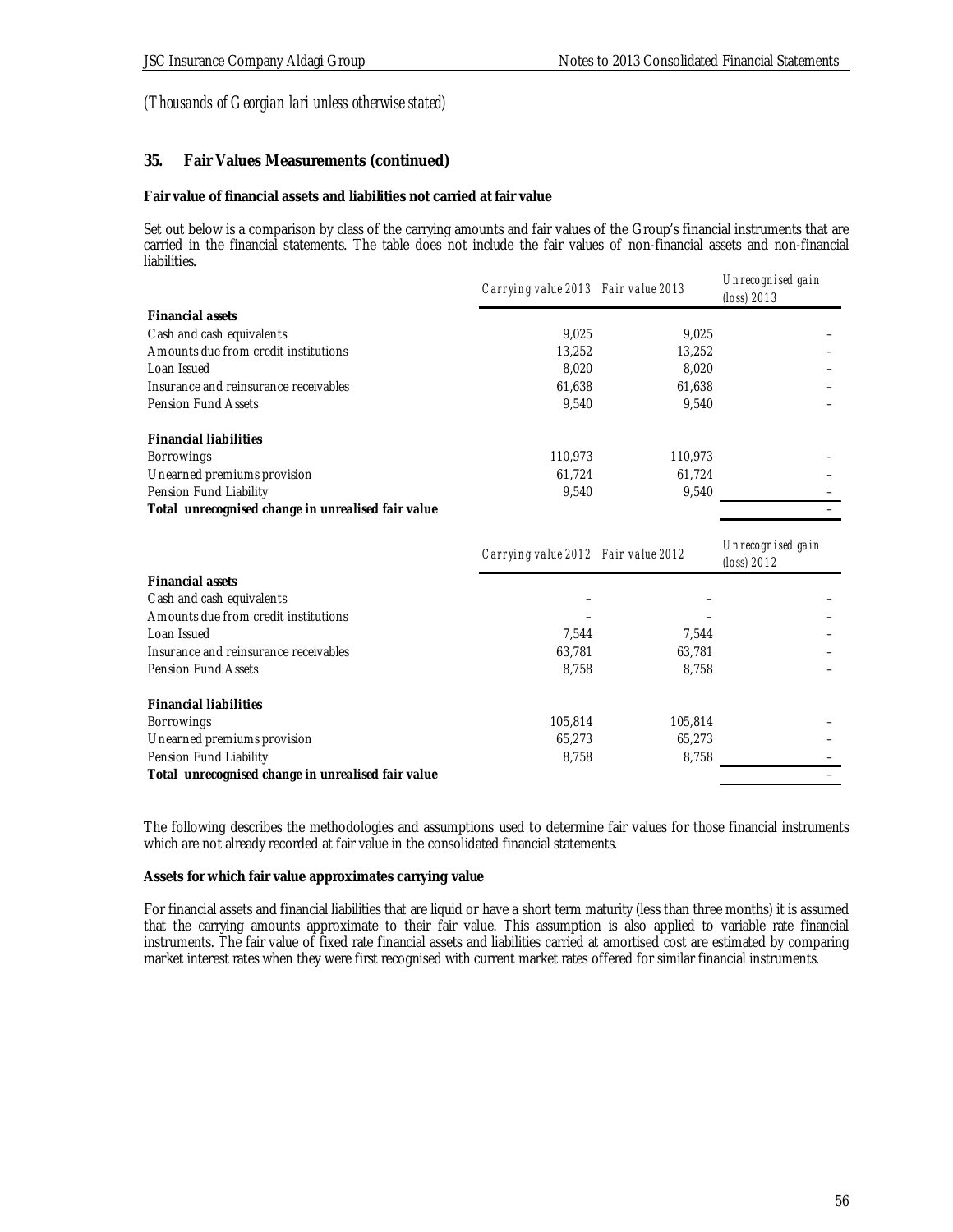### **36. Related Party Transactions**

In accordance with IAS 24 "Related Party Disclosures", parties are considered to be related if one party has the ability to control the other party or exercise significant influence over the other party in making financial or operational decisions. In considering each possible related party relationship, attention is directed to the substance of the relationship, not merely the legal form.

Related parties may enter into transactions which unrelated parties might not, and transactions between related parties may not be effected on the same terms, conditions and amounts as transactions between unrelated parties.

The volumes of related party transactions, outstanding balances at the year end, and related expense and income for the year are as follows:

|                                                             | 2013     |                                        |                                  | 2012    |                                        |
|-------------------------------------------------------------|----------|----------------------------------------|----------------------------------|---------|----------------------------------------|
|                                                             | Parent   | Entities under<br>common<br>$control*$ | Key<br>management<br>personnel** | Parent  | Entities under<br>common<br>$control*$ |
| Cash and cash equivalents                                   | 6,062    | 7                                      | $\overline{\phantom{0}}$         | 5,881   |                                        |
| Amounts due from credit institutions                        | 7,378    |                                        |                                  | 9,794   |                                        |
| Derivative Financial Assets                                 | 982      |                                        |                                  |         |                                        |
| Insurance and reinsurance receivables                       | 820      | 425                                    |                                  | 791     | 459                                    |
| Pension Fund Assets                                         | 835      | 21                                     |                                  | 839     | 21                                     |
| Other assets                                                | 478      |                                        |                                  |         |                                        |
|                                                             | 16,555   | 453                                    |                                  | 17,305  | 480                                    |
| Liabilities                                                 |          |                                        |                                  |         |                                        |
| Borrowings                                                  | 53,987   |                                        |                                  | 52,874  |                                        |
| Other insurance liabilities                                 |          |                                        |                                  |         |                                        |
| Other liabilities                                           | 395      |                                        |                                  | 186     | 27                                     |
|                                                             | 54,382   |                                        |                                  | 53,060  | 27                                     |
| Income and expenses                                         |          |                                        |                                  |         |                                        |
| Insurance premium                                           | 4,044    | 860                                    |                                  | 4,246   | 846                                    |
| Salaries and other employee benefits                        | (148)    |                                        |                                  |         |                                        |
| Interest income on current and deposit accounts in<br>banks | 928      |                                        |                                  | 1,421   |                                        |
| Other operating expenses                                    |          |                                        | (186)                            |         |                                        |
| Interest expense on borrowings                              | (4, 464) |                                        |                                  | (5,080) | (4)                                    |
|                                                             | 360      | 860                                    | (186)                            | 587     | 842                                    |

\*Entities under common control include Bank of Georgia Holdings plc subsidiaries.

\* Key management personnel include members of Aldagi's supervisory board and chief executive officer, deputies and their close family members.

Compensation of key management personnel (2013: 16 persons; 2012: 18 persons) comprised the following:

|                                   | 2013  | 2012  |
|-----------------------------------|-------|-------|
| Salaries and bonuses              | 3.563 | 3.703 |
| Share-based payments compensation | 1.499 | 59    |
| Total key management compensation | 5.062 | 3.762 |